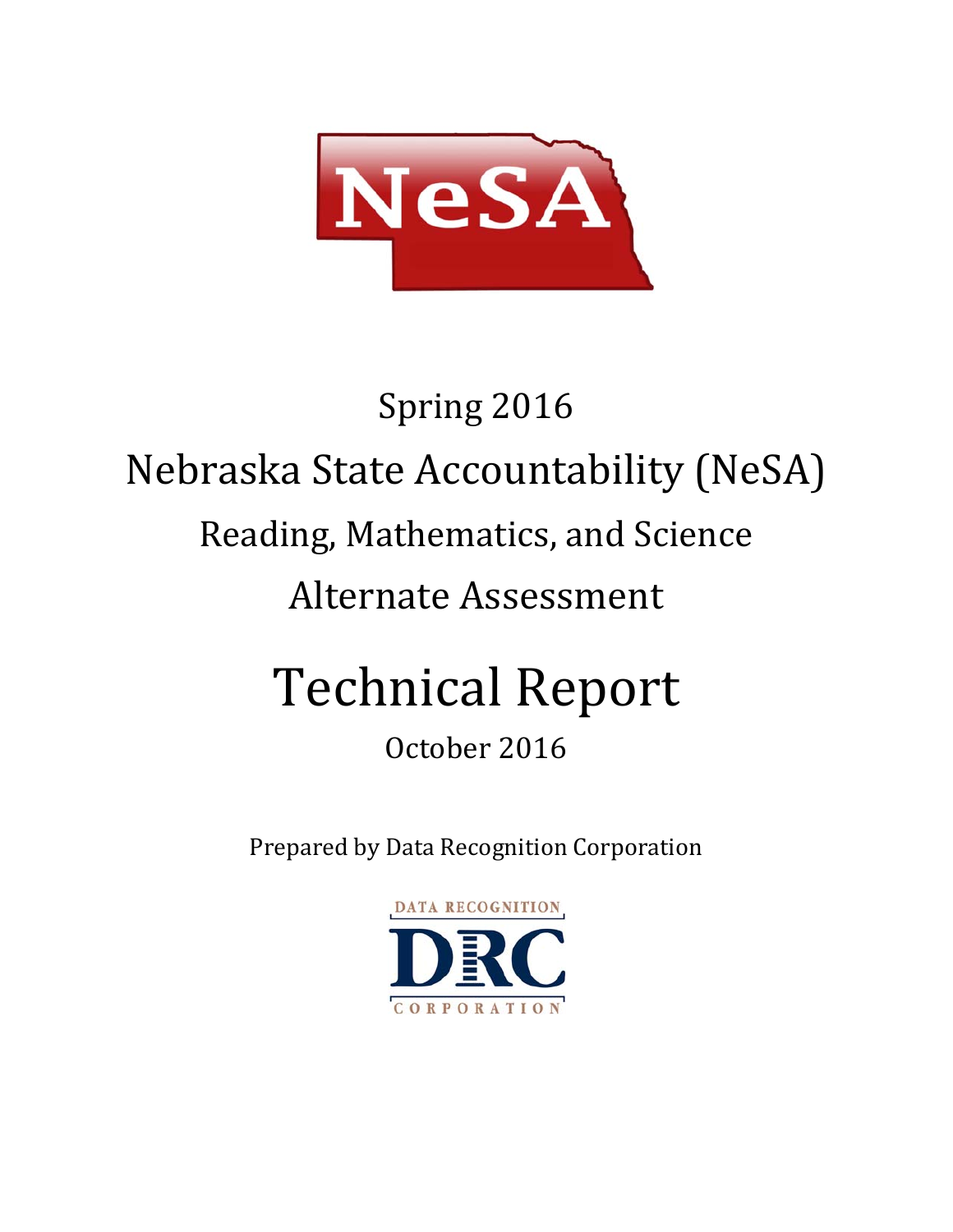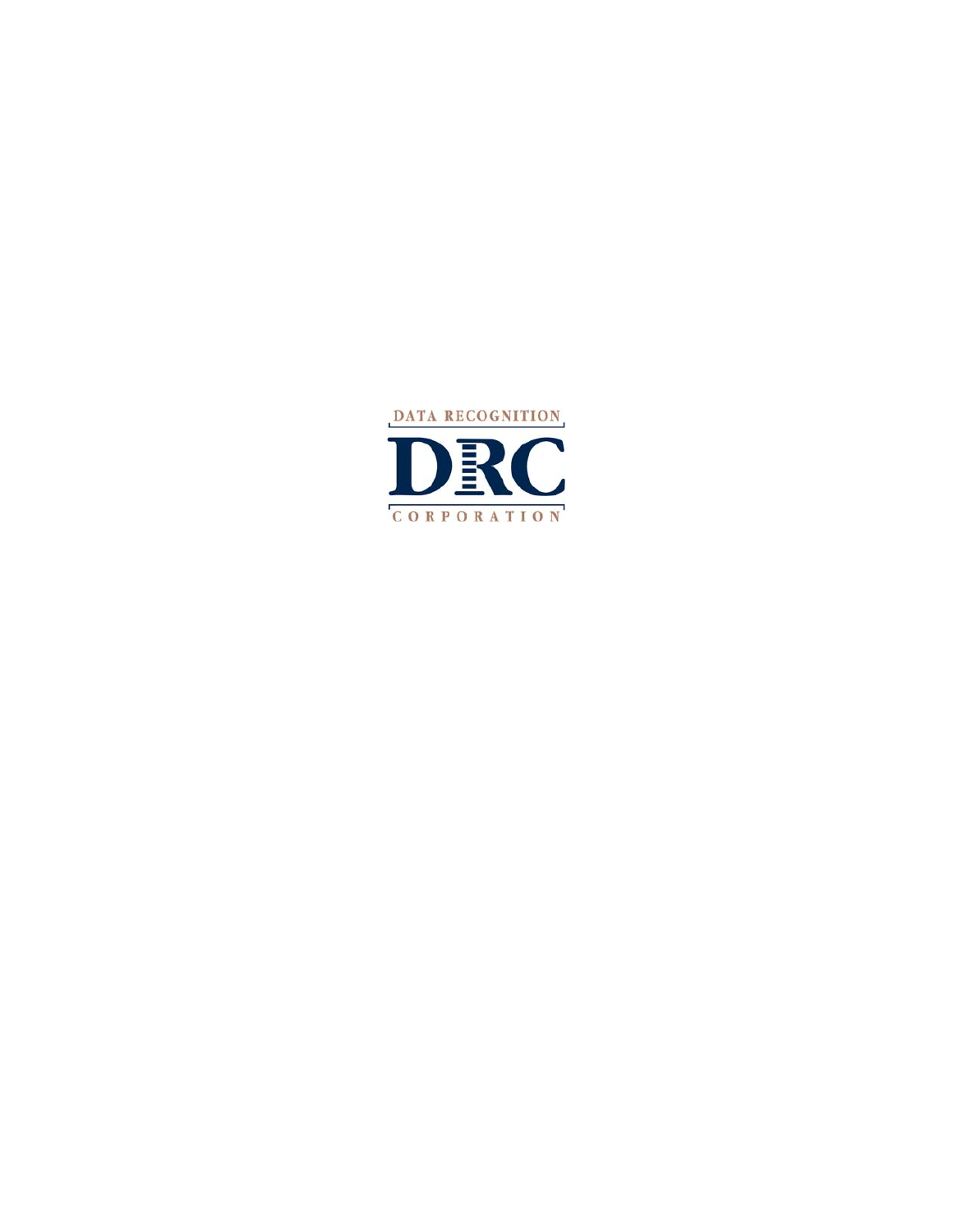# 2016 NEBRASKA STATE ACCOUNTABILITY (NeSA) ALTERNATE ASSESSMENT TECHNICAL REPORT TABLE OF CONTENTS

### 1. BACKGROUND

| Previous Nebraska Alternate Assessments         |  |
|-------------------------------------------------|--|
| Purpose of the NeSA                             |  |
| Phase-In Schedule for NeSA Alternate Assessment |  |
| <b>Advisory Committees</b>                      |  |
|                                                 |  |
| 2. ITEM AND TEST DEVELOPMENT                    |  |
|                                                 |  |
|                                                 |  |
|                                                 |  |
|                                                 |  |
| Item Writer Training<br>$\bullet$               |  |
| Item Writing<br>$\bullet$                       |  |
| Item Review                                     |  |
| <b>Editorial Review of Items</b>                |  |
| Universally Designed Assessments                |  |
| Depth of Knowledge                              |  |
|                                                 |  |
|                                                 |  |
| Review of the Items and Test Forms<br>$\bullet$ |  |
|                                                 |  |
| <b>Test Design</b>                              |  |
| <b>Equating Design</b>                          |  |
|                                                 |  |
| <b>Test Design</b><br>$\bullet$                 |  |
| <b>Equating Design</b><br>$\bullet$             |  |
|                                                 |  |
| <b>Test Design</b>                              |  |
| <b>Equating Design</b>                          |  |
|                                                 |  |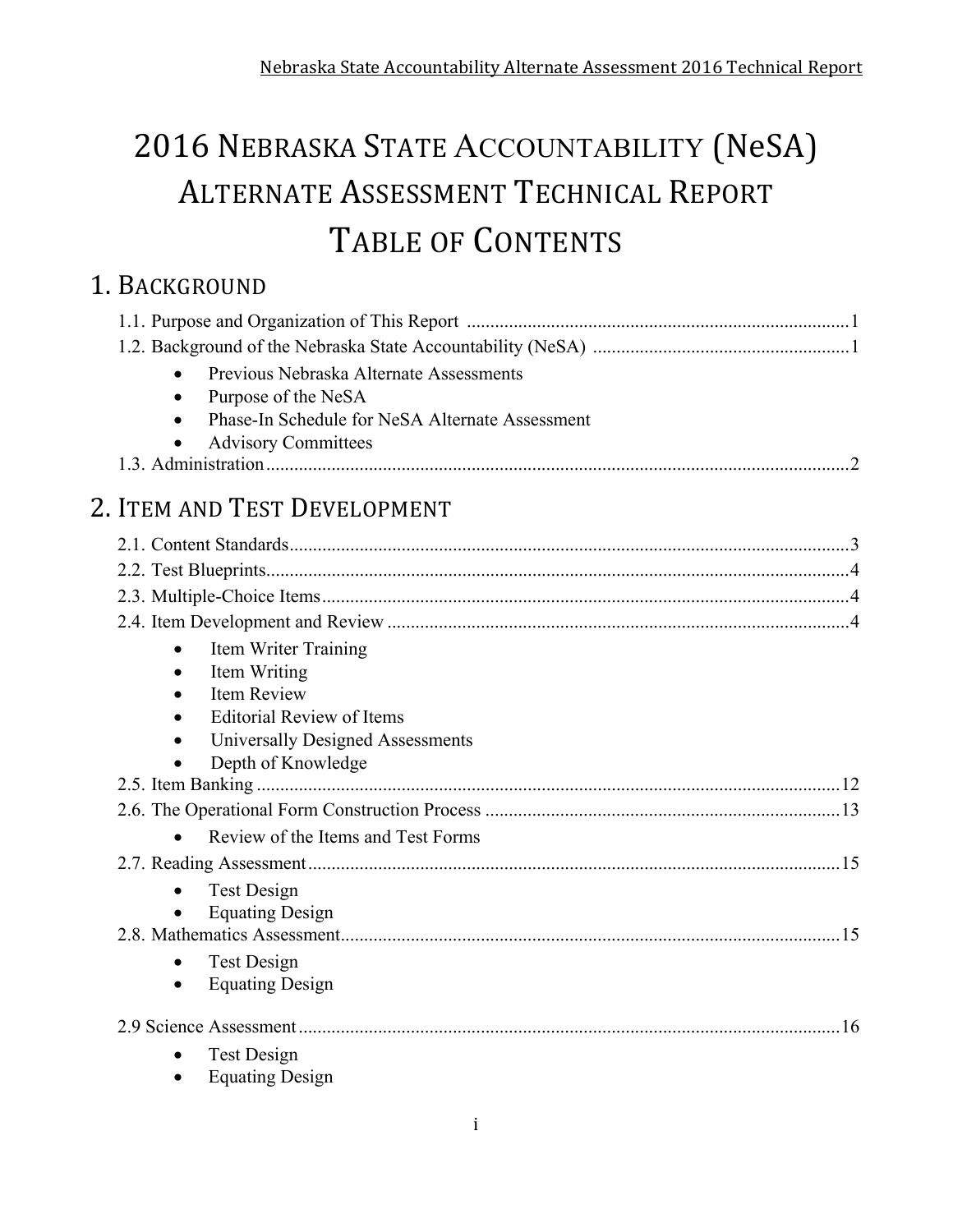| 4. CLASSICAL ITEM STATISTICS        |  |
|-------------------------------------|--|
|                                     |  |
|                                     |  |
|                                     |  |
|                                     |  |
|                                     |  |
| 5. RASCH ITEM CALIBRATION           |  |
|                                     |  |
|                                     |  |
| Unidimensionality                   |  |
| Local Independence                  |  |
| Item Fit                            |  |
|                                     |  |
| 6. EQUATING AND SCALING             |  |
|                                     |  |
|                                     |  |
| 7. FIELD TEST ITEM DATA SUMMARY     |  |
|                                     |  |
|                                     |  |
| 8. RELIABILITY                      |  |
|                                     |  |
|                                     |  |
|                                     |  |
|                                     |  |
| 9. VALIDITY                         |  |
|                                     |  |
|                                     |  |
| <b>Item-Test Correlations</b>       |  |
| Item Response Theory Dimensionality |  |
| <b>Strand Correlations</b>          |  |
|                                     |  |
|                                     |  |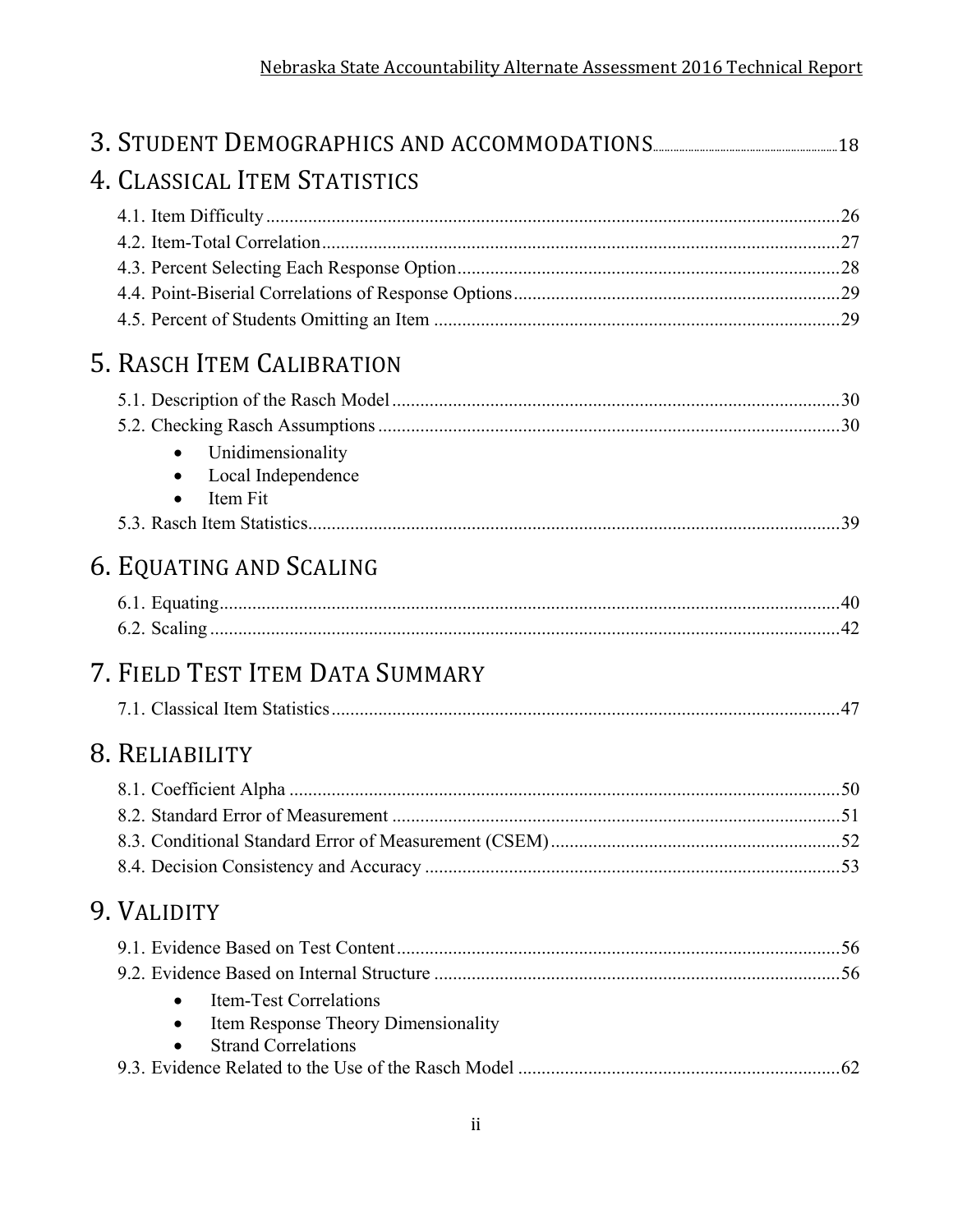| 10. |                                                                                          |  |
|-----|------------------------------------------------------------------------------------------|--|
| 11. | APPENDICES                                                                               |  |
|     |                                                                                          |  |
|     |                                                                                          |  |
|     |                                                                                          |  |
|     |                                                                                          |  |
|     |                                                                                          |  |
|     |                                                                                          |  |
|     |                                                                                          |  |
|     |                                                                                          |  |
|     |                                                                                          |  |
|     | Reading, Mathematics, and Science Operational Form Calibration Summaries 168<br>$\bf{J}$ |  |
|     |                                                                                          |  |
|     |                                                                                          |  |
|     |                                                                                          |  |
|     |                                                                                          |  |
|     |                                                                                          |  |
|     |                                                                                          |  |
|     | Q. Reading Raw-to-Scale Conversion Tables and Distributions of Ability 197               |  |
|     | R. Mathematics Raw-to-Scale Conversion Tables and Distributions of Ability 204           |  |
|     | Science Raw-to-Scale Conversion Tables and Distributions of Ability211<br>S.             |  |
|     | Reading, Mathematics, and Science Demographic Summary Sheets 214<br>T.                   |  |
|     |                                                                                          |  |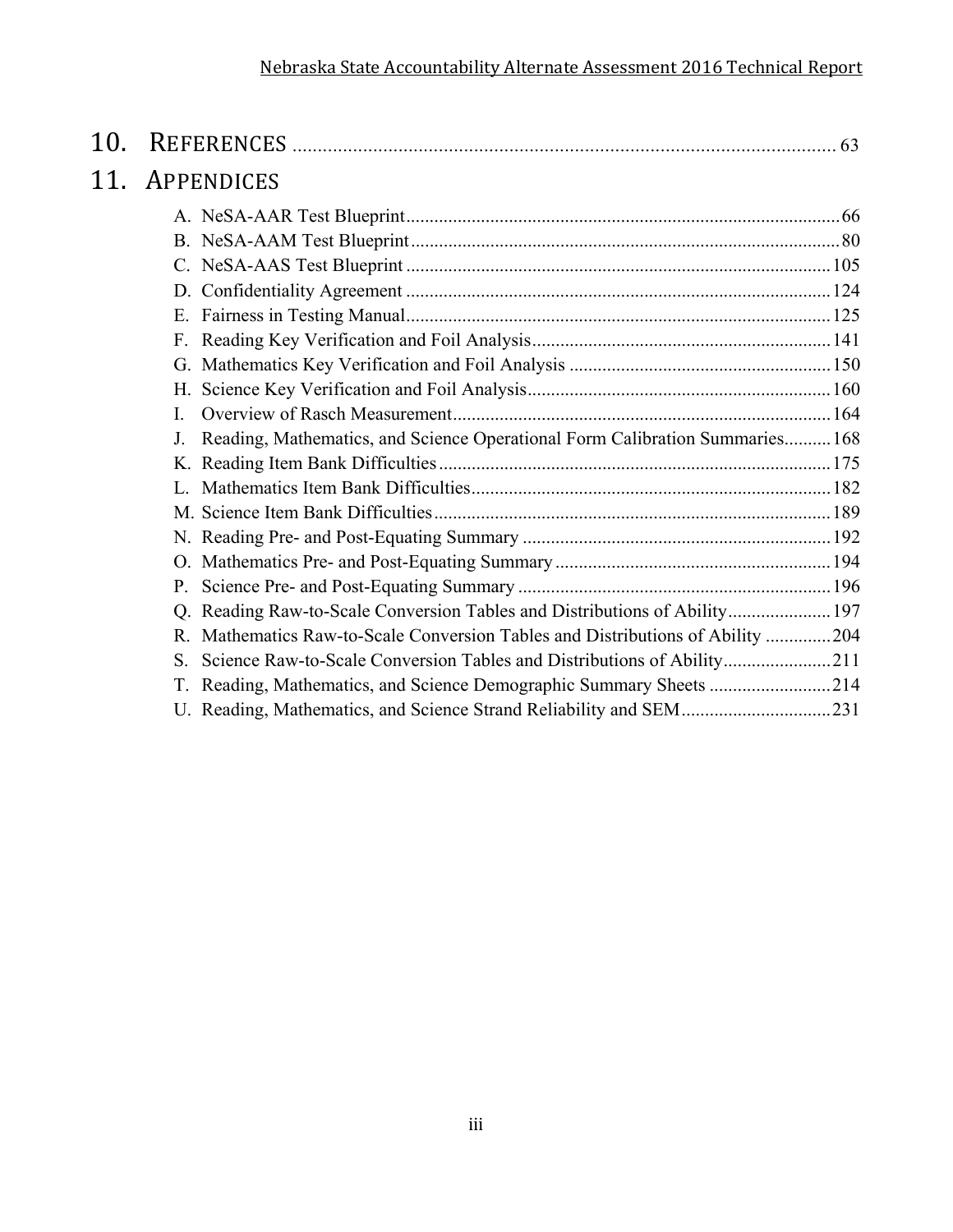Nebraska State Accountability Alternate Assessment 2016 Technical Report

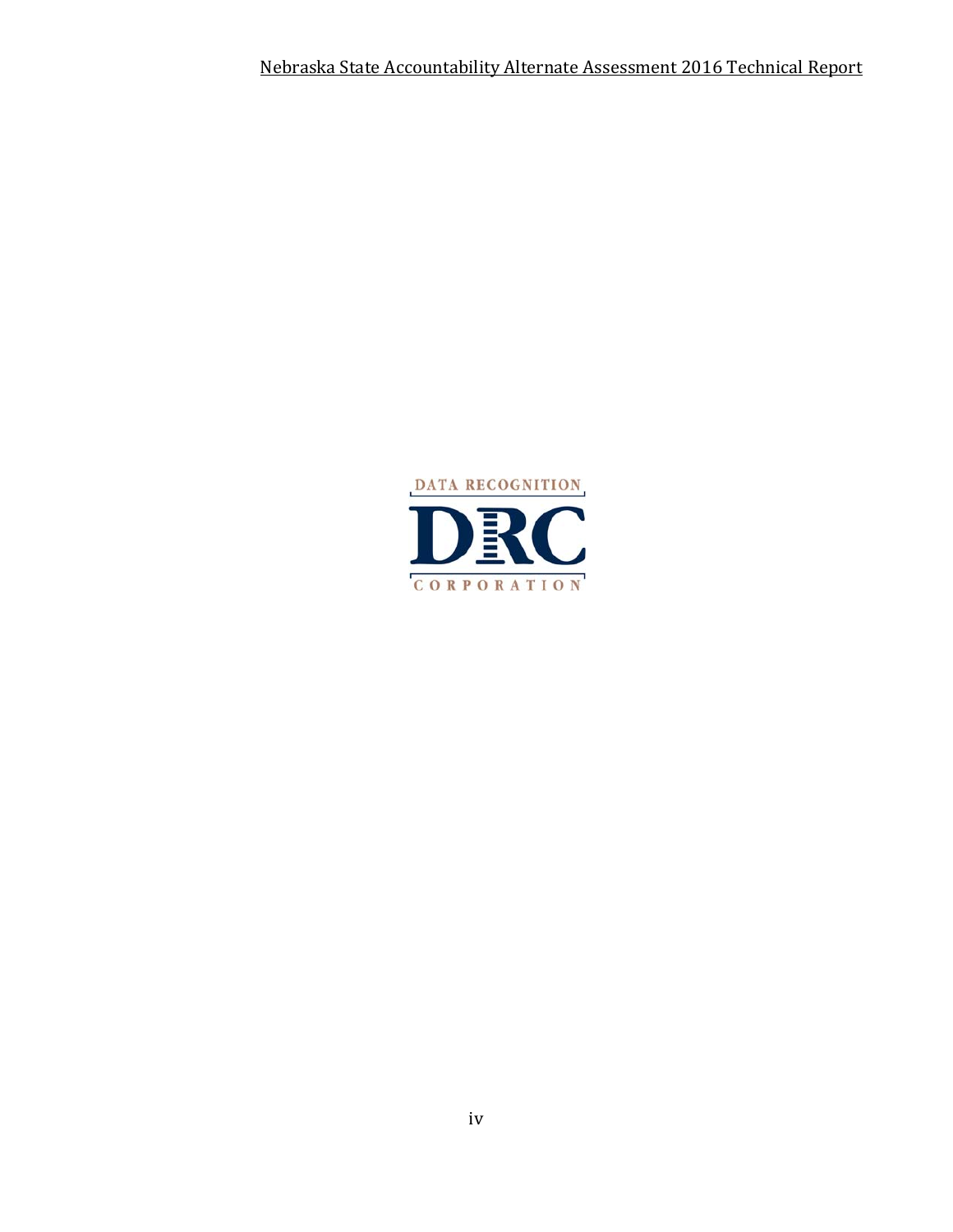### 1. BACKGROUND

### 1.1 PURPOSE AND ORGANIZATION OF THIS REPORT

This report documents the technical aspects of the 2016 Nebraska Alternate Assessment Reading (NeSA-AAR), Mathematics (NeSA-AAM), and Nebraska Science (NeSA-AAS) operational tests, along with the NeSA-AAR, NeSA-AAM and NeSA-AAS embedded field tests, covering details of item and test development process, administration procedures, and psychometric methods and summaries.

### 1.2 BACKGROUND OF THE NEBRASKA STATE ACCOUNTABILITY (NESA)

Previous Nebraska Alternate Assessments: Prior to 2009, Alternate Assessments were not required. Districts had the ability to locally administer Alternate Assessments to students of their districts.

Purpose of the NeSA: Legislative Bill 1157 passed by the 2008 Nebraska Legislature (http://www.legislature.ne.gov/laws/statutes.php?statute=79-760.03) required a single statewide assessment of the Nebraska academic content standards for reading, mathematics, science, and writing in Nebraska's K-12 public schools. The new assessment system was named NeSA (Nebraska State Accountability), with NeSA-AAR for alternate reading assessments, NeSA-AAM for alternate mathematics, NeSA-AAS for alternate science. The alternate assessments in reading and mathematics were administered in grades 3-8 and 11; science was administered in grades 5, 8, and 11.

The NeSA-Alternate Assessment (NeSA-AA) consists entirely of multiple choice items and are administered in a paper pencil format. In January 2009, the NDE contracted with Data Recognition Corporation (DRC) to support the Department of Education with the administration, record keeping, and reporting of statewide student assessment and accountability.

Phase-In Schedule for NeSA Alternate Assessment: The NDE prescribed the regular and the Alternate assessments starting in the 2009-2010 school year to be phased in as shown in Table 1.1. The state intends to use the expertise and experience of in-state educators to participate, to the maximum extent possible, in the design and development of the new statewide assessment system.

| Table 1.1. Nesh Regular and Alternate Assessment Administration schedule |                   |                            |                              |  |  |  |  |  |
|--------------------------------------------------------------------------|-------------------|----------------------------|------------------------------|--|--|--|--|--|
| <b>Subject</b>                                                           |                   | <b>Administration Year</b> | <b>Grades</b>                |  |  |  |  |  |
|                                                                          | <b>Field Test</b> | <b>Operational</b>         |                              |  |  |  |  |  |
| Reading                                                                  | 2009              | 2010                       | 3 through 8 plus high school |  |  |  |  |  |
| <b>Mathematics</b>                                                       | 2010              | 2011                       | 3 through 8 plus high school |  |  |  |  |  |
| Science                                                                  | 2011              | 2012                       | 5, 8 and 11                  |  |  |  |  |  |

### **Table 1.1: NeSA Regular and Alternate Assessment Administration Schedule**

Advisory Committees: Legislative Bill 1157 added a governor-appointed Technical Advisory Committee (TAC) with three nationally recognized experts in educational assessment, one Nebraska administrator, and one Nebraska teacher. The TAC reviewed the development plan for the NeSA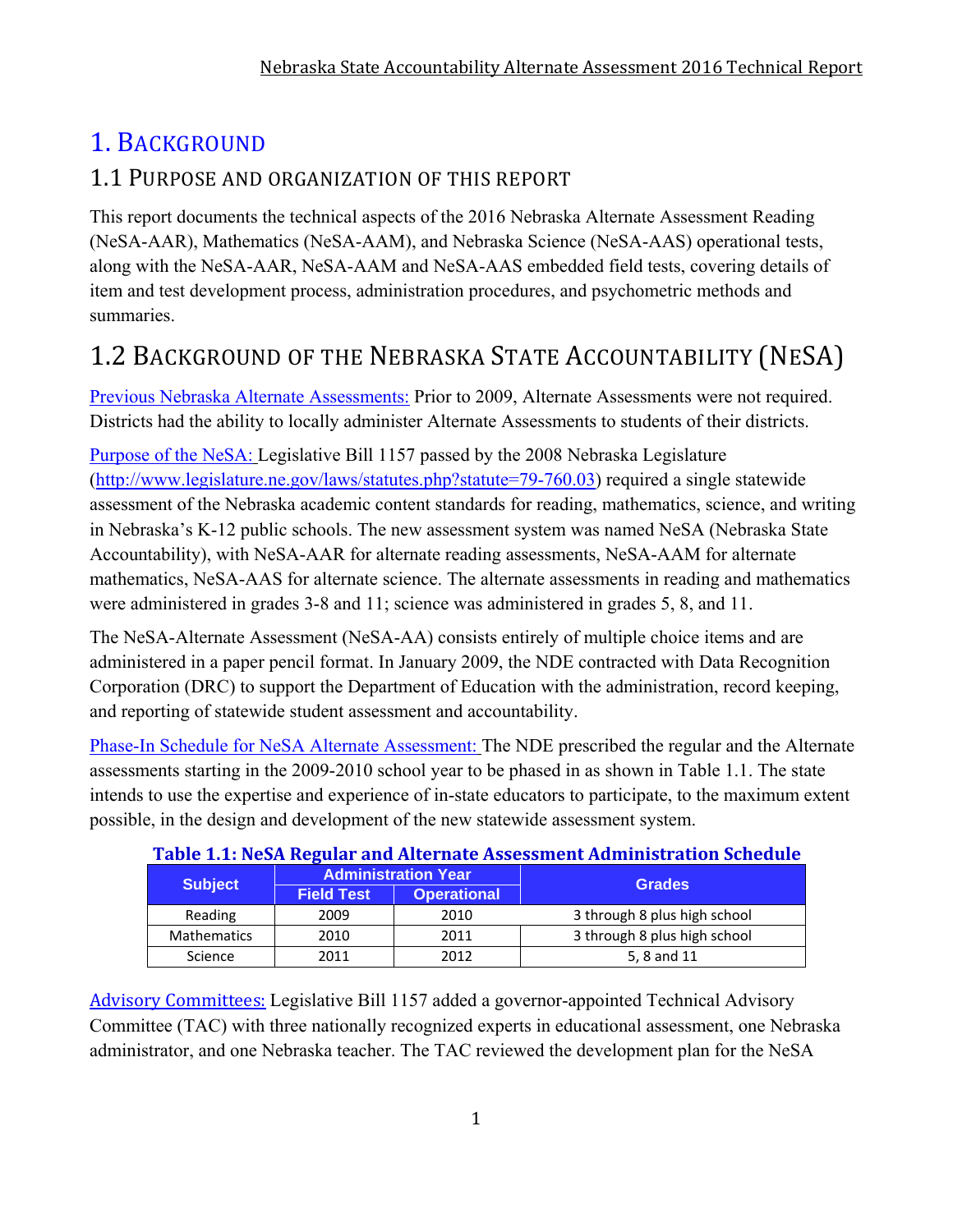Alternate Assessment, and provided technical advice, guidance, and research to help the NDE make informed decisions regarding standards, assessment, and accountability.

### New College and Career Ready Standards for English Language Arts:

New College and Career Ready Standards for English Language Arts were adopted by the State Board of Education in September of 2014. Districts had to adopt these standards within one year of their adoption.

The 2015-16 NeSA-Reading operational assessment was aligned to the 2009 Legacy Language Arts Standards and to the new College and Career Ready Standards for English Language Arts. The NeSA-AAR also included field test items for the new NeSA-Alternet Assessment English Language Arts (AAELA) assessment. Student scores for the NeSA-AAR were calculated using only operational items aligned to 2009 Legacy Language Arts Standards. The NeSA-AAELA field test items were aligned to the 2014 College and Career Ready Standards for English Language Arts and included new item types. This report includes technical information about the field test items. The NeSA-AAELA will be implemented in the spring of 2017.

### 1.3 ADMINISTRATION

 The NeSA-Alt assessments are administered to students individually. The test administrator reads a prepared script for each item. As part of the assessment, the administrator may read the items multiple times and each student responds in their primary mode of communication. Test administrators record each response on the answer sheet. Students are able to utilize a full range of allowable accommodations that are detailed in documentation from the Nebraska Department of Education. If it becomes clear that a student is unable to respond to questions, the test administrator is required to record this on the answer sheet. Students who were administrated the test but unable to respond count as participants but receive a zero score.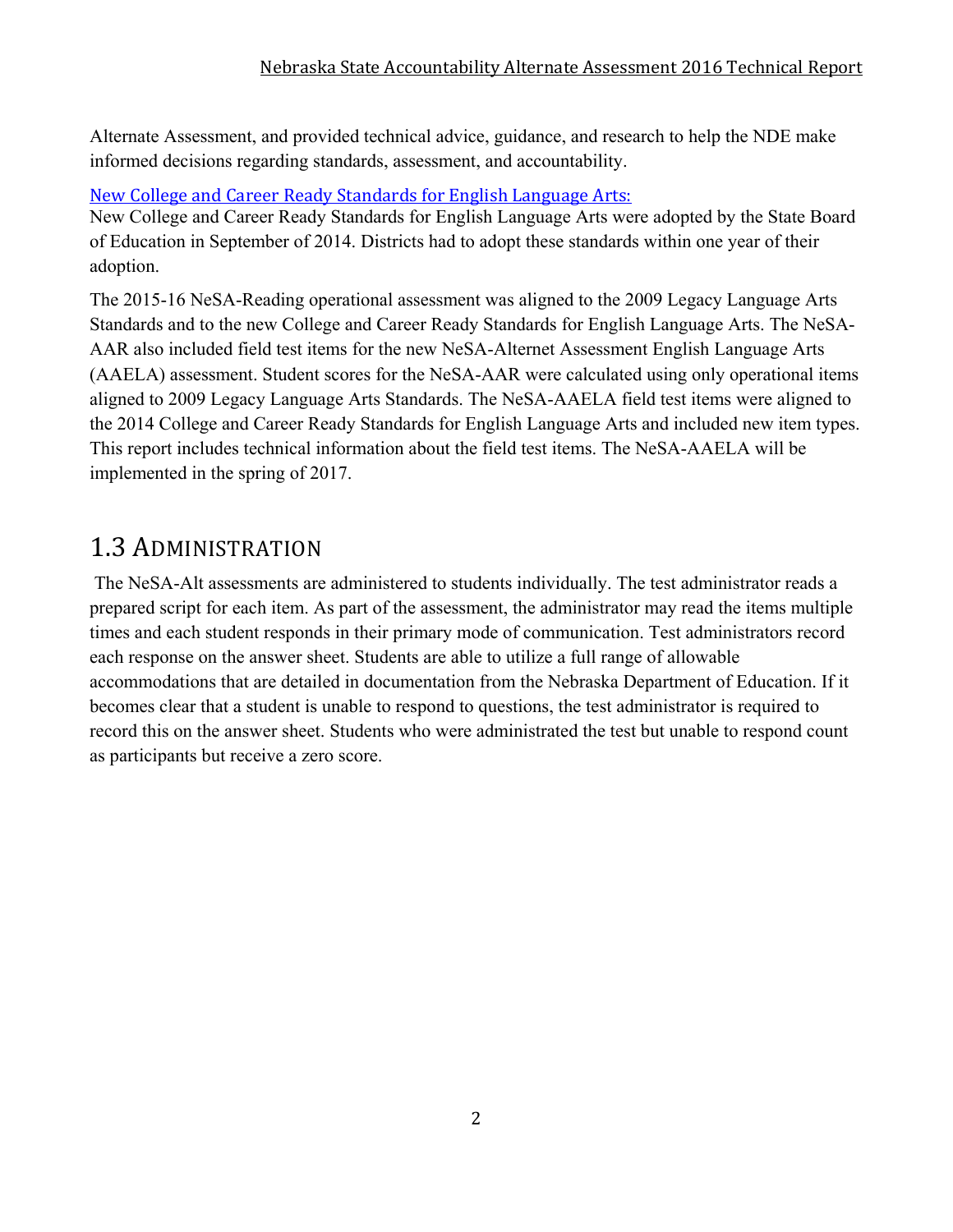### 2. ITEM AND TEST DEVELOPMENT

### 2.1 CONTENT STANDARDS

In April of 2008, the Nebraska Legislature passed into state law Legislative Bill 1157. This action changed previous provisions related to standards, assessment, and reporting. Specific to standards, the legislation stated:

- The State Board of Education shall adopt measurable academic content standards for at least the grade levels required for statewide assessment. The standards shall cover the content areas of reading, writing, mathematics, and science. The standards adopted shall be sufficiently clear and measurable to be used for testing student performance with respect to mastery of the content described in the state standards.
- The State Board of Education shall develop a plan to review and update standards for each content area every five years.
- The State Board of Education shall review and update the standards in reading by July 1, 2009, the standards in mathematics by July 1, 2010, and these standards in all other content areas by July 1, 2013.
- New College and Career Ready Standards for English Language Arts were adopted by the State Board of Education in September of 2014. Spring 2016 was the final administration of the NeSA-AAR and spring 2017 will mark the first administration of the NeSA-English Language Arts (ELA) Alternate Assessment.

The Nebraska Language Arts Standards are the foundation for NeSA-AAR. This assessment instrument is comprised of items that address standards for grades 3–8 and 12. The standards are assessed at grade-level with the exception of grade 12. The grade 12 standards are assessed on the NeSA-AAR tests at grade 11. The reading standards for each grade are represented in items that are distributed between two reporting categories: Vocabulary and Comprehension. The Vocabulary standards include word structure, context clues, and semantic relationships. The Comprehension standards include author's purpose, elements of narrative text, literary devices, main idea, relevant details, text features, genre, and generating questions while reading.

The mathematics component of the NeSA-AAM is composed of items that address indicators in grades 3–8 and high school. The standards are assessed at grade level with the exception of high school. The high school standards are assessed on the NeSA-AAM at grade 11. The assessable standards for each grade level are distributed among the four reporting categories: Number Sense Concepts, Geometric/Measurement Concepts, Algebraic Concepts, and Data Analysis/Probability Concepts.

The science component of the NeSA-AAS is composed of items that address indicators in grade-band strands 3–5, 6–8, and 9–12. The NeSA-AAS assesses the standards for each grade-band strand at a specific grade: 3–5 strand at grade 5, 6–8 strand at grade 8, and 9–12 strand at grade 11. The assessable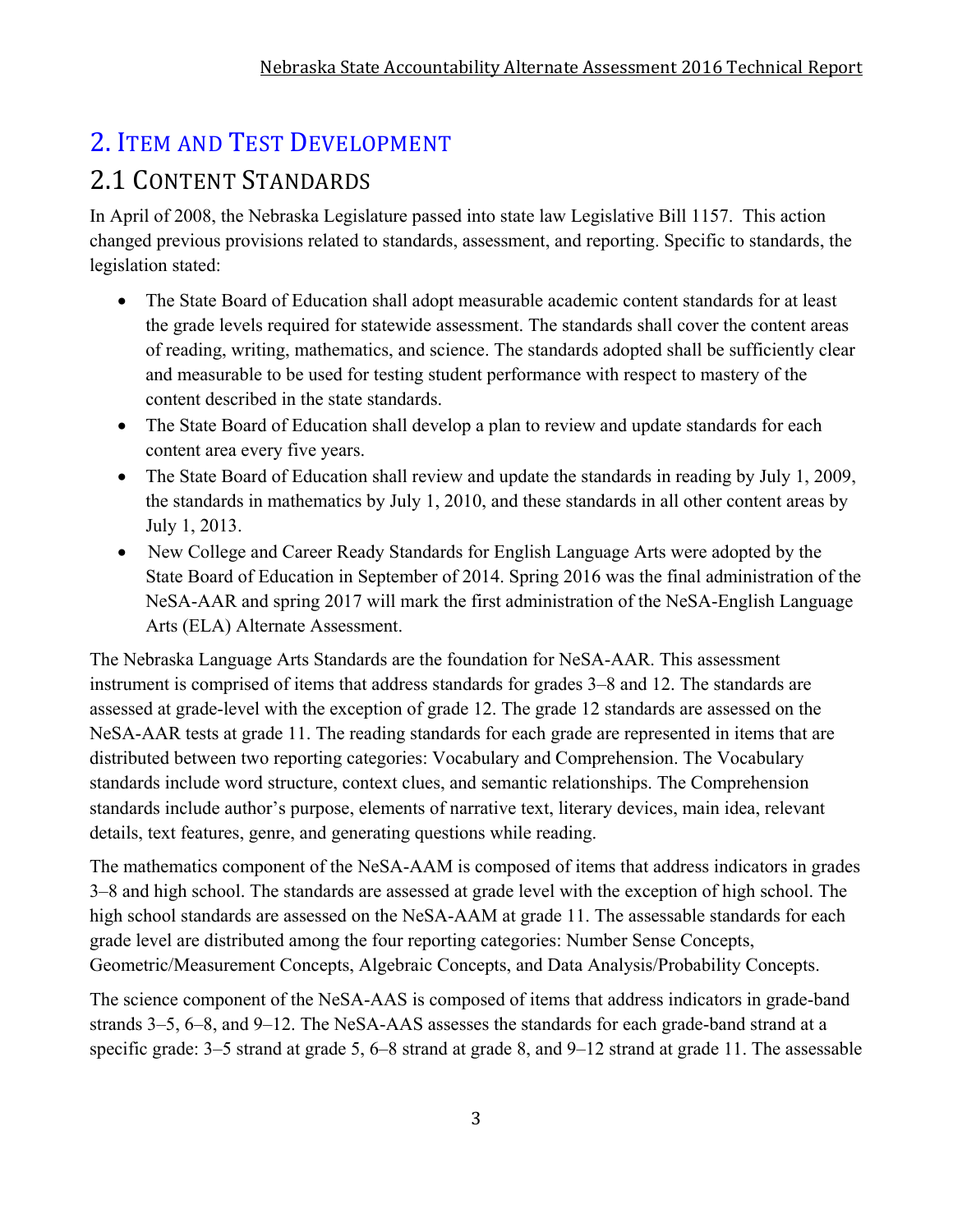standards for each grade level are distributed among the four reporting categories: Inquiry, The Nature of Science, and Technology; Physical Science; Life Science; and Earth and Space Sciences.

The NeSA-Alt are based on the same set of content standards that were extended by a team of special education specialists. The extended indicators detail underlying skills that students need to master prior to attaining mastery of the full standard. The NeSA-Alt are aligned to the extended indicators.

### 2.2 TEST BLUEPRINTS (TABLE OF SPECIFICATIONS)

The test blueprints, or Table of Specifications (TOS), for each assessment include lists of all the standards, organized by reporting categories. The test blueprints also contain the Depth of Knowledge (DOK) level ranges assigned to each standard and the range of test items to be part of the assessment by extended indicator. The NeSA-AAR test blueprint (Appendix A) was originally developed and approved in fall 2009. The NeSA-AAM test blueprint (Appendix B) was originally developed and approved in fall 2010. The NeSA-AAS test blueprint (Appendix C) was originally developed and approved in fall 2011.

As part of the maturation of the NeSA-Alt program, NDE undertook to clarify the TOS in fall 2013 based on a careful examination of the overall pool of items within the NeSA-Alt item bank and the characteristics of the previous successful operational administrations. As a result, clarifications were made to all three TOS to better reflect the historical content of the NeSA-Alt program, and the clarified TOS were posted to NDE's website in advance of the 2013-2014 school year. It is important to point out that the clarifications made to the TOS bring the NeSA-Alt TOS into alignment with the actual historical NeSA-Alt test blueprints but did not change the breadth or depth of the content assessed within the actual NeSA-Alt program.

### 2.3 MULTIPLE-CHOICE ITEMS

Each assessment incorporates multiple-choice (MC) items to assess the content standards. Students are required to select a correct answer from three response choices with a single correct answer. Each MC item is scored as right or wrong and has a value of one raw score point. MC items are used to assess a variety of skill levels in relation to the tested standards.

### 2.4 ITEM DEVELOPMENT AND REVIEW

The most significant considerations in the item and test development process are: aligning the items to the grade level extended indicators; determining the grade-level appropriateness; DOK; estimated difficulty level; and determining style, accuracy, and correct terminology. In addition, the *Standards for Educational and Psychological Testing* (AERA, APA, & NCME, 2014) and *Universal Design* (Thompson, Johnstone, & Thurlow, 2002) guided the following steps in the item development process:

Analyze the grade-level extended indicators and test blueprints.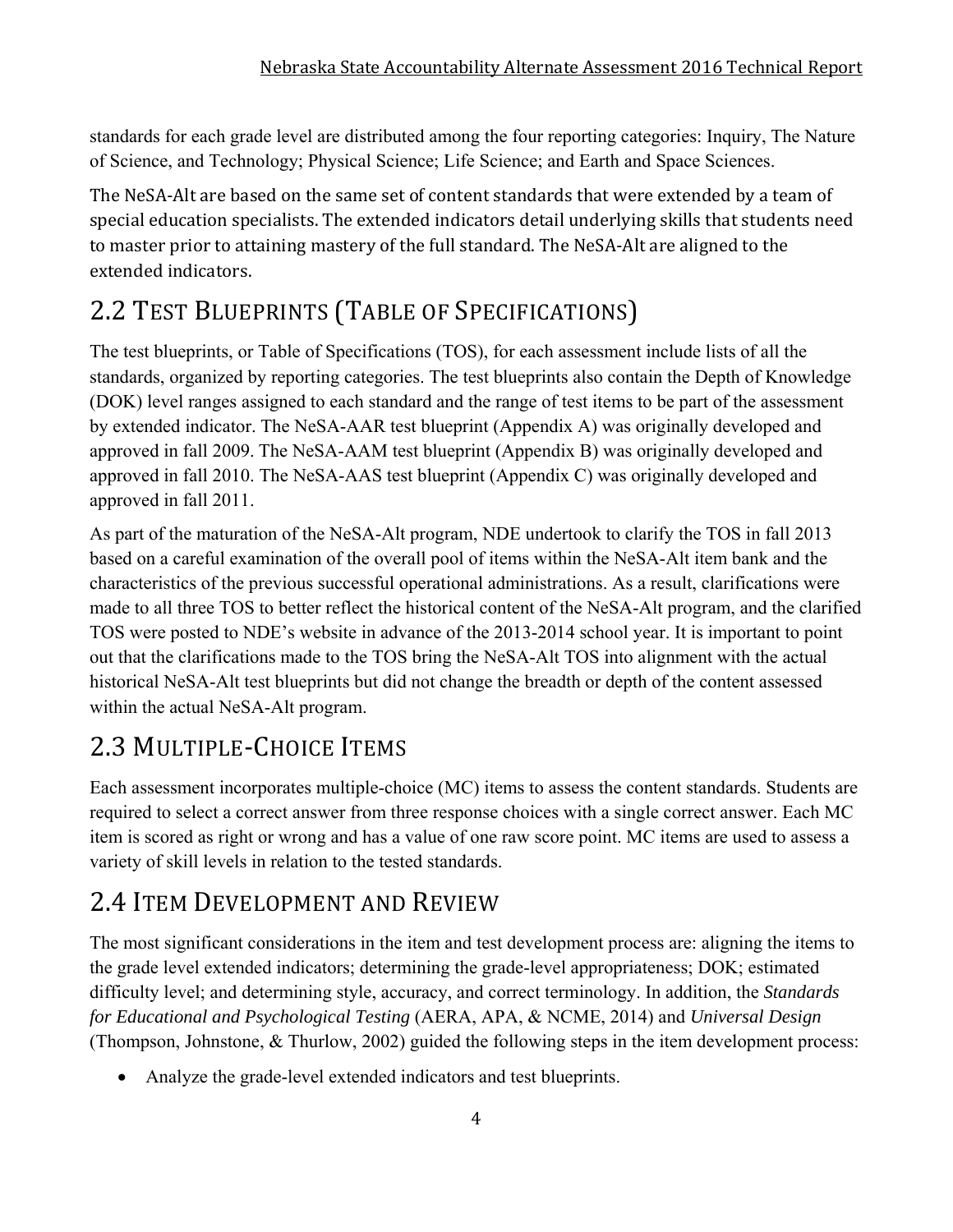- Analyze item specifications and style guides.
- Select qualified item writers.
- Develop item-writing workshop training materials.
- Train Nebraska educators to write items.
- Write items that match the standards, are free of bias, and address fairness and sensitivity concerns.
- Conduct and monitor internal item reviews and quality processes.
- Select and assemble items for field testing.
- Field test items, score the items, and analyze the data.
- Review items and associated statistics after field testing, including bias statistics.
- Update item bank.

Item Writer Training: The test items were written by Nebraska educators who were recommended for the process by an administrator. Three criteria were considered in selecting the item writers: educational role, geographic location, and experience with item writing.

Prior to developing items for NeSA-Alt, a cadre of item writers was trained with regard to:

- Nebraska content standards and test blueprints;
- cognitive levels, including Depth of Knowledge (DOK);
- principles of Universal Design;
- skill-specific and balanced test items for the grade level;
- developmentally appropriate structure and content;
- item-writing technical quality issues;
- bias, fairness, and sensitivity issues; and
- style considerations and item specifications.

Item Writing: To ensure that all test items met the requirements of the approved target content test blueprint and were adequately distributed across subcategories and levels of difficulty, item writers were asked to document the following specific information as each item was written:

- Alignment to the Nebraska Standards: There must be a high degree of match between a particular question and the standard it is intended to measure. Item writers were asked to clearly indicate which extended indicator each item was measuring.
- Appropriate Grade Level, Item Context, and Assumed Student Knowledge: Item writers were asked to consider the conceptual and cognitive level of each item. They were asked to review each item to determine whether or not the item was measuring something that was important and could be successfully taught and learned in the classroom.
- MC Item Options and Distractor Rationale: Writers were instructed to make sure that each item had only one clearly correct answer. Item writers submitted the answer key with the item. All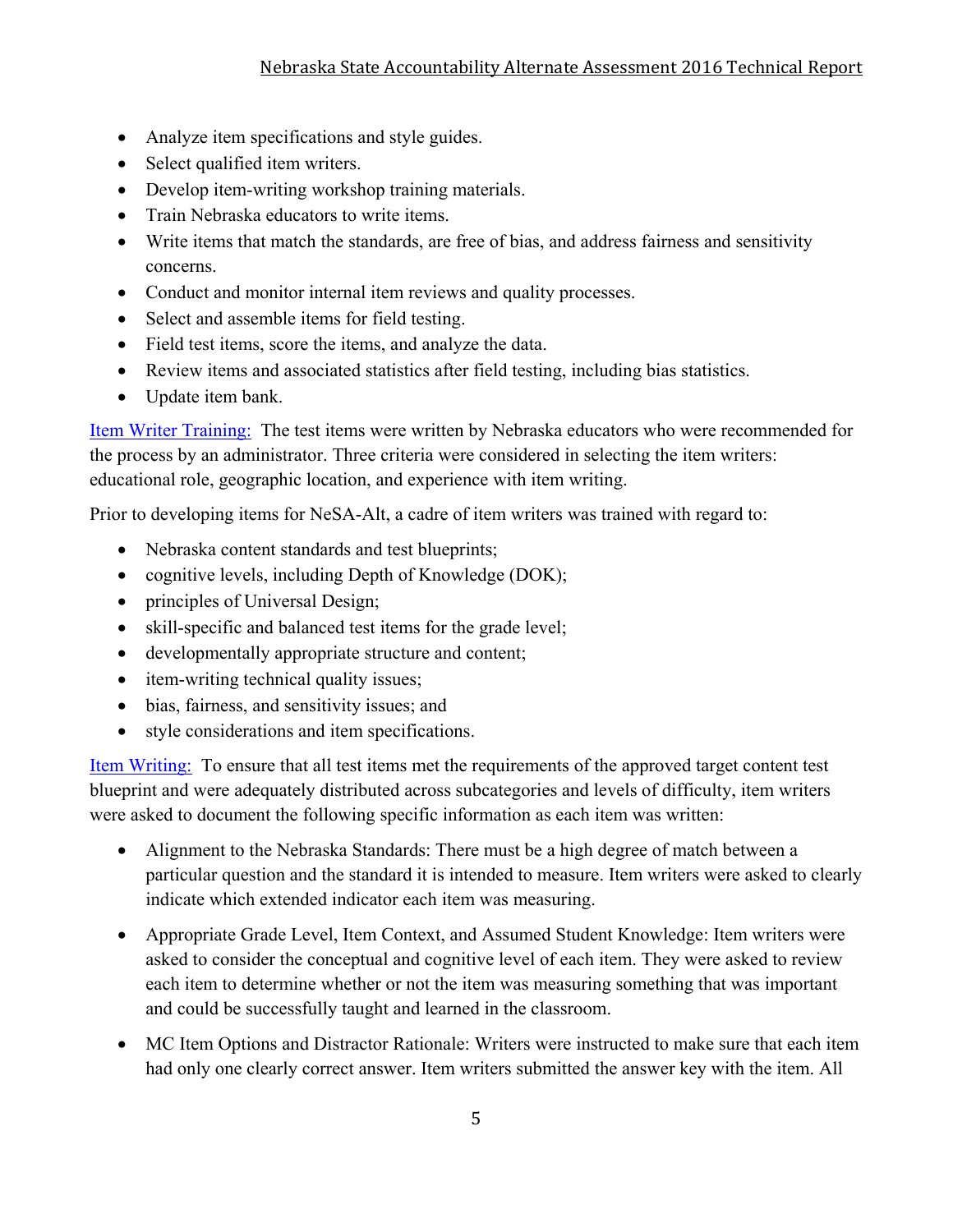distractors were plausible choices that represented common errors and misconceptions in student reasoning.

- Face Validity and Distribution of Items Based upon DOK: Writers were asked to classify the DOK of each item, using a model based on Norman Webb's work on four DOK categories: recall, skill/concept, strategic thinking, and extended thinking (Webb, 2002). The NeSA-Alt items are classified based on DOK stages, subsets of the four categories. The stages include: responding, reproducing, recalling and basic reasoning.
- Readability: Writers were instructed to pay careful attention to the readability of each item to ensure that the focus was on the concepts; not on reading comprehension of the item. Resources writers used to verify the vocabulary level were the *EDL Core Vocabularies* (Taylor, Frackenpohl, White, Nieroroda, Browning, & Brisner, 1989) and the *Children's Writer's Word Book* (Mogilner, 1992). In addition, every test item was reviewed by grade-level experts. They reviewed each item from the perspective of the students they teach, and they determined the validity of the vocabulary used.
- Grammar and Structure for Item Stems and Item Options: All items were written to meet technical quality, including correct grammar, syntax, and usage in all items, as well as parallel construction and structure of text associated with each MC item.

Item Review: Throughout the item development process, independent panels of reading content experts and special education specialists reviewed the items. The following guidelines for reviewing assessment items were used during each review process.

A quality item should:

- have only one clear correct answer and contain answer choices that are reasonably parallel in length and structure;
- have a correctly assigned content code (item map);
- measure one main idea or problem;
- measure the objective or curriculum content standard it is designed to measure;
- be at the appropriate level of difficulty;
- be simple, direct, and free of ambiguity;
- make use of vocabulary and sentence structure that is appropriate to the grade level of the student being tested;
- be based on content that is accurate and current;
- when appropriate, contain stimulus material that are clear and concise and provide all information that is needed;
- when appropriate, contain graphics that are clearly labeled;
- contain answer choices that are plausible and reasonable in terms of the requirements of the question, as well as the students' level of knowledge;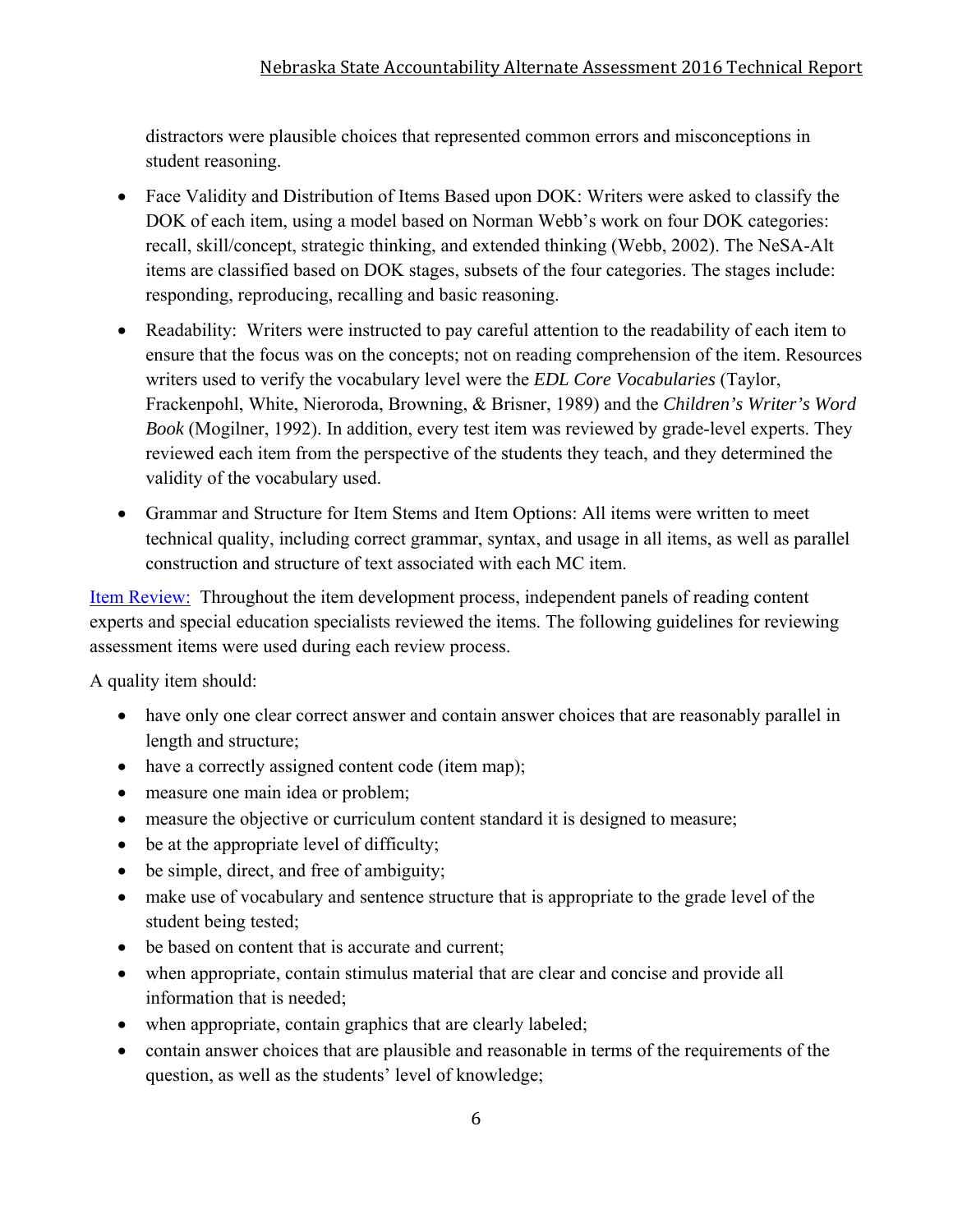- contain distractors that relate to the question and can be supported by a rationale;
- reflect current teaching and learning practices in the content area; and
- be free of gender, ethnic, cultural, socioeconomic, and regional stereotyping bias.

Following each review process, the item writer group and the item review panel discussed suggestions for revisions related to each item. Items were revised only when both groups agreed on the proposed change.

Editorial Review of Items: After items were written and reviewed, the NDE test development specialists reviewed each item for item quality, making sure that the test items were in compliance with guidelines for clarity, style, accuracy, and appropriateness for Nebraska students. Additionally, DRC test development content experts worked collaboratively with the NDE to review and revise the items prior to field testing to ensure highest level of quality possible.

Universally Designed Assessments: Universally designed assessments allow participation of the widest possible range of students and result in valid inferences about performance of all students who participate and are based on the premise that each child in school is a part of the population to be tested, and that testing results should not be affected by disability, gender, race, or English language ability (Thompson, Johnstone, & Thurlow, 2002). The NDE and DRC are committed to the development of items and tests that are fair and valid for all students. At every stage of the item and test development process, procedures ensure that items and tests are designed and developed using the elements of universally designed assessments that were developed by the National Center on Educational Outcomes (NCEO).

Federal legislation addresses the need for universally designed assessments. The *No Child Left Behind Act* (Elementary and Secondary Education Act) requires that each state must "provide for the participation in [statewide] assessments of all students" [Section 1111(b)(3)(C)(ix)(l)]. Both Title 1 and IDEA regulations call for universally designed assessments that are accessible and valid for all students including students with disabilities and students with limited English proficiency. The NDE and DRC recognize that the benefits of universally designed assessments not only apply to these groups of students, but to all individuals with wide-ranging characteristics.

The NDE test development team and Nebraska item writers have been trained in the elements of Universal Design as it relates to developing large-scale statewide assessments. Additionally, the NDE and DRC partner to ensure that all items meet the Universal Design requirements during the item review process.

After a review of research relevant to the assessment development process and the principles of Universal Design (Center for Universal Design, 1997), NCEO has produced seven elements of Universal Design as they apply to assessments (Thompson, Johnstone, & Thurlow, 2002).

Inclusive Assessment Population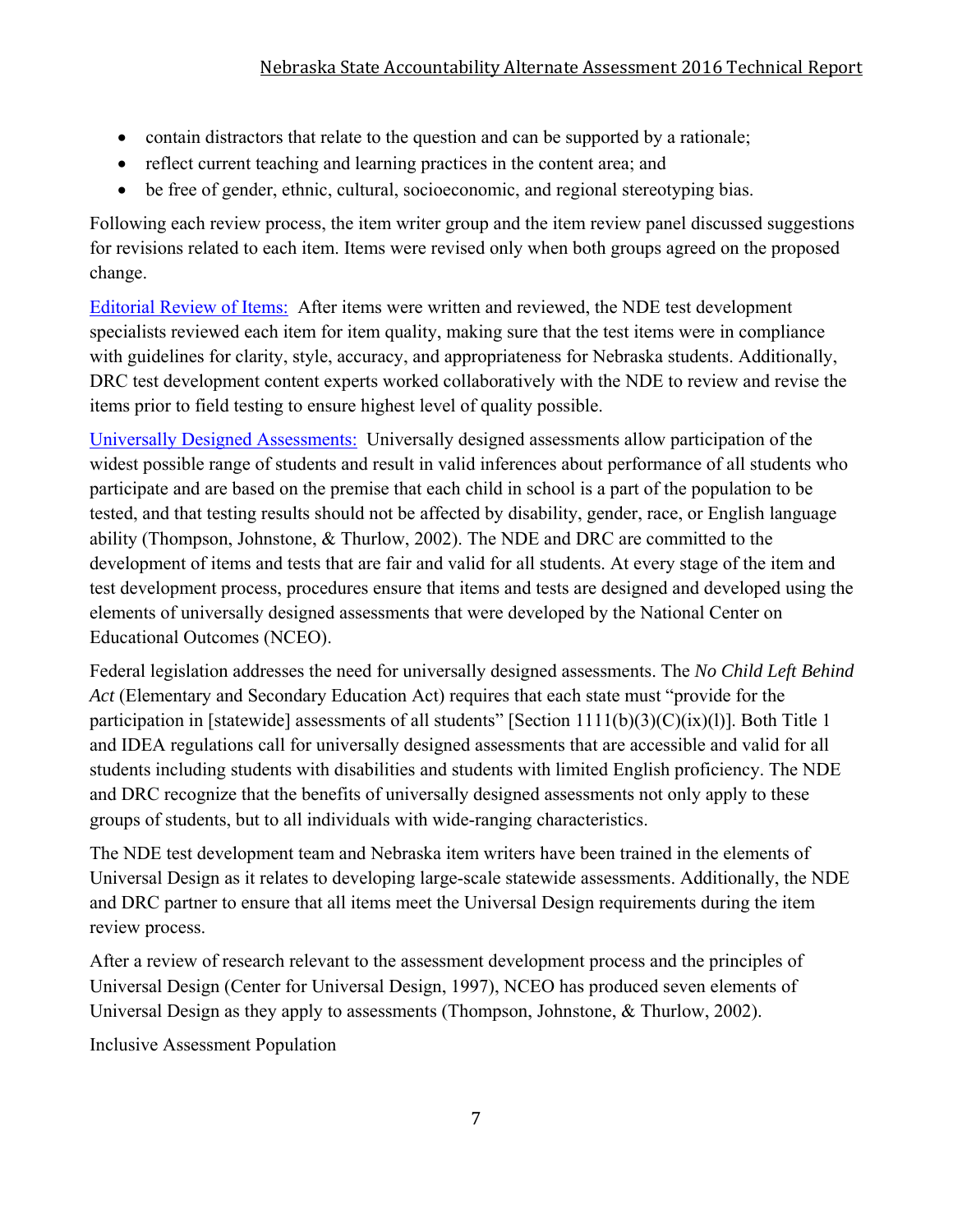When tests are first conceptualized, they need to be thought of in the context of who will be tested. If the test is designed for state, district, or school accountability purposes, the target population must include every student who will participate in accountability through an alternate assessment. The NDE and DRC are fully aware of increased demands that statewide assessment systems must include and be accountable for ALL alternate students.

#### Precisely Defined Constructs

An important function of well-designed assessments is that they actually measure what they are intended to measure. The NDE item writers and DRC carefully examine what is to be tested and design items that offer the greatest opportunity for success within those constructs. Just as universally designed architecture removes physical, sensory, and cognitive barriers to all types of people in public and private structures, universally designed assessments must remove all nonconstruct-oriented cognitive, sensory, emotional, and physical barriers.

#### Accessible, Non-biased Items

The NDE conducts both internal and external review of items and test specifications to ensure that they do not create barriers because of lack of sensitivity to disability, cultural, or other subgroups. Items and test specifications are developed by a team of individuals who understand the varied characteristics of items that might create difficulties for any group of students. Accessibility is incorporated as a primary dimension of test specifications, so that accessibility is woven into the fabric of the test rather than being added after the fact.

#### Amenable to Accommodations

Even though items on universally designed assessments will be accessible for most students, there will still be some students who continue to need accommodations for the alternate test. Thus, another essential element of any universally designed assessment is that it is compatible with accommodations and a variety of widely used adaptive equipment and assistive technology. NDE and DRC work to ensure that state guidelines on the use of accommodations are compatible with the assessment being developed.

#### Simple, Clear, and Intuitive Instructions and Procedures

Assessment instructions should be easy to understand, regardless of a student's experience, knowledge, language skills, or current cognitive level. Directions and questions need to be in simple, clear, and understandable language. Knowledge questions that are posed within complex language certainly invalidate the test if students cannot understand how they are expected to respond to a question.

#### Maximum Readability and Comprehensibility

A variety of guidelines exist to ensure that text is maximally readable and comprehensible. These features go beyond what is measured by readability formulas. Readability and comprehensibility are affected by many characteristics, including student background, sentence difficulty,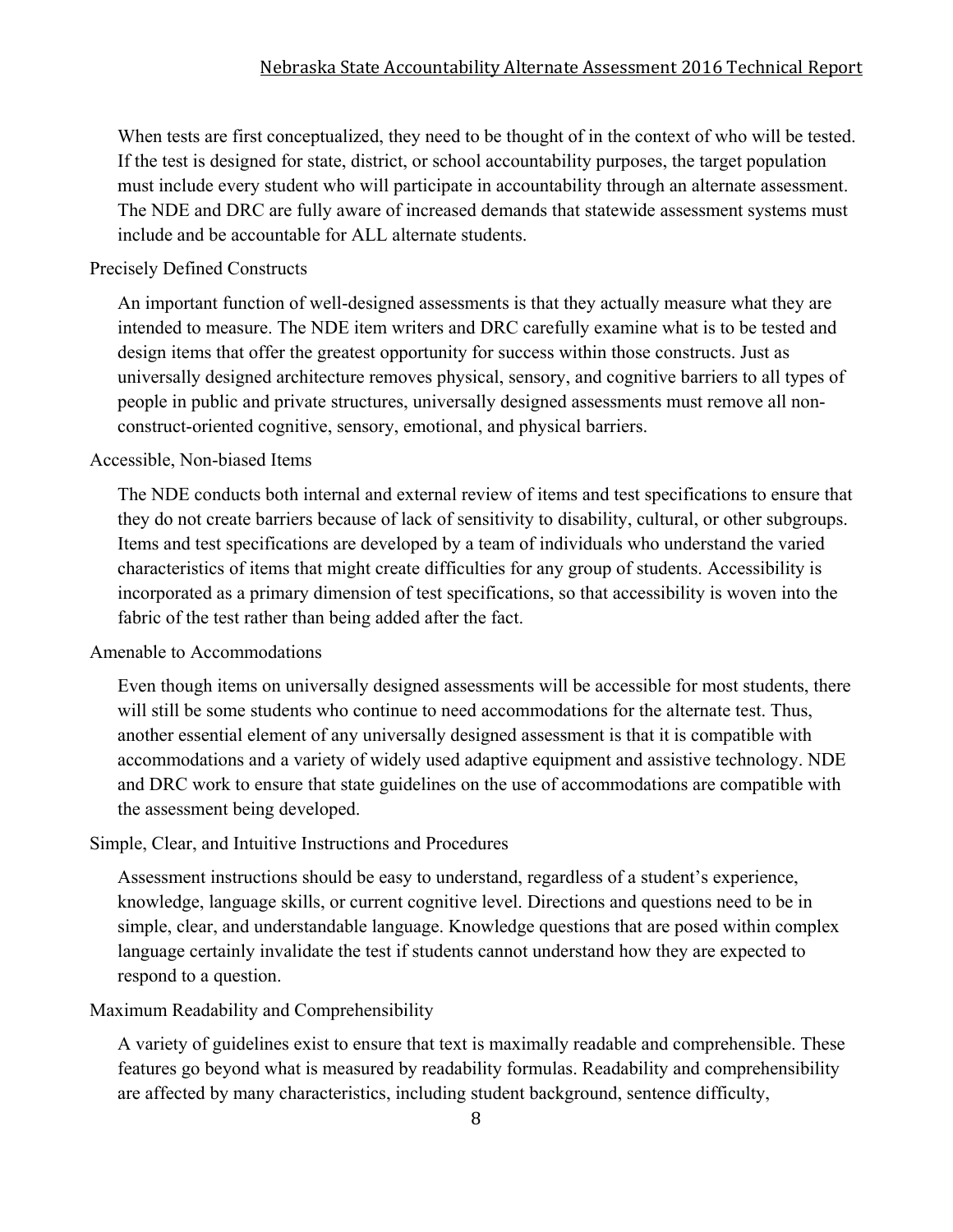organization of text, and others. All of these features are considered as the NDE develops the text of assessments.

Plain language is a concept now being highlighted in research on assessments. Plain language has been defined as language that is straightforward and concise. The following strategies for editing text to produce plain language are used during the NDE's editing process:

- Reduce excessive length.
- Use common words.
- Avoid ambiguous words.
- Avoid irregularly spelled words.
- Avoid proper names.
- Avoid inconsistent naming and graphic conventions.
- Avoid unclear signals about how to direct attention.
- Mark all questions.
- Maximum legibility.

Legibility is the physical appearance of text, the way that the shapes of letters and numbers enable people to read text easily. Bias results when tests contain physical features that interfere with a student's focus on or understanding of the constructs that test items are intended to assess. DRC works closely with the NDE to develop a style guide that includes dimensions of style that are consistent with universal design.

DOK: Interpreting and assigning DOK levels to both objectives within standards and assessment items is an essential requirement of alignment analysis. Four levels of DOK are used for this analysis. The NeSA-Alt assessments include items written at levels 1 and 2. Levels 3 and 4 items are not included due to the test being comprised of only MC items and the cognitive level of students taking the alternate assessments. In addition, the NeSA-Alt items are classified based on DOK stages—subsets of the four DOK levels. The stages include responding, reproducing, recalling at DOK 1, and basic reasoning at DOK 2.

#### **Reading Level 1-Stage 1: Responding to Discourse Materials**

Level 1-Stage 1 requires students to display the ability to respond to or indicate, or acknowledge text or discourse related features. Some examples that represent, but do not constitute all of, Level1-Stage 1 performance are:

- Student demonstrates the ability to attend to pictures/symbols/objects pertinent to a story
- Students display attention to people, surroundings, or materials.
- Student attends while teacher reads.

#### **Reading Level 1-Stage 2: Reproduce Discourse Related Materials**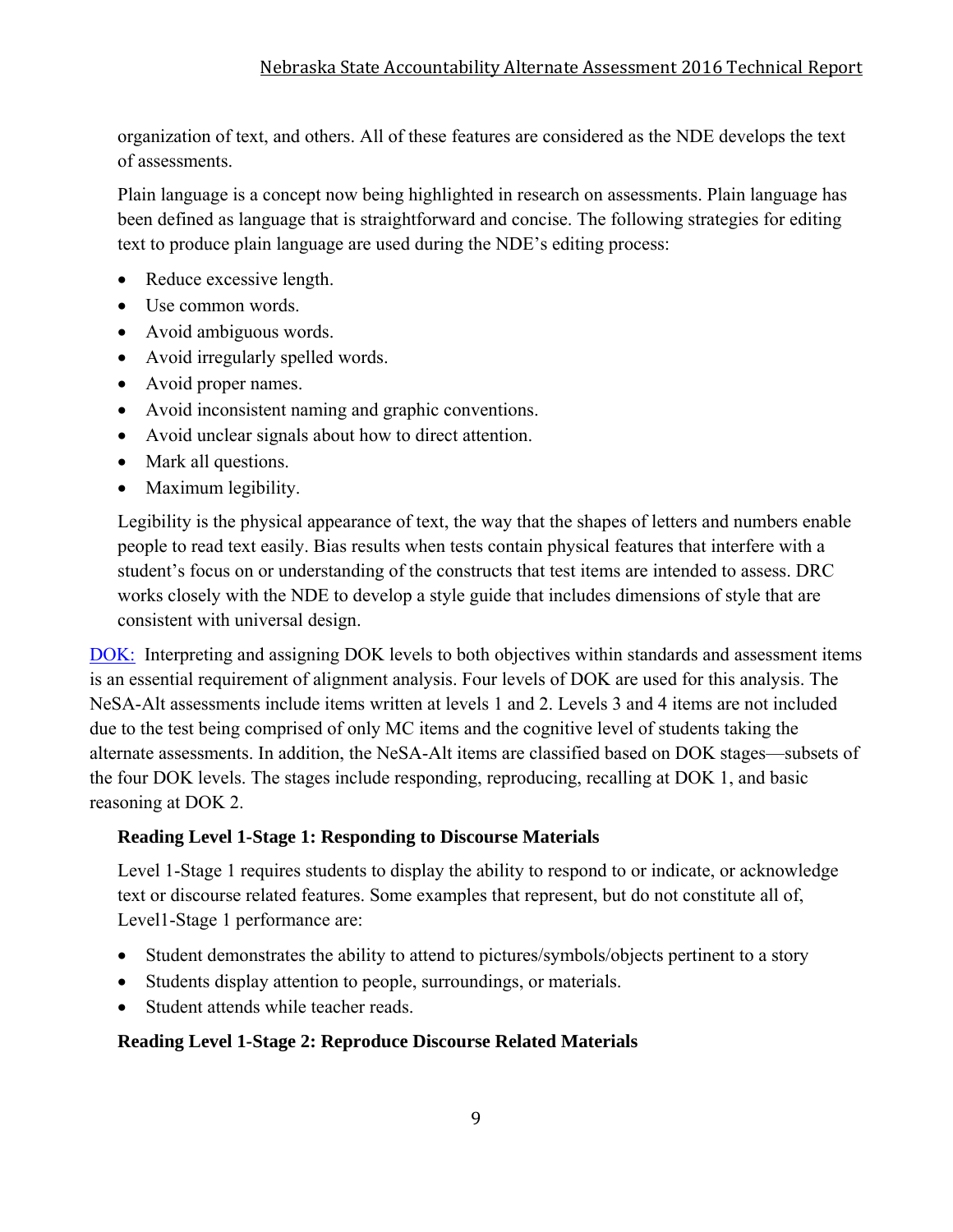Level 1-Stage 2 requires students to display the ability to copy, replicate, repeat, re-enact, mirror, or match text or discourse related features. Some examples that represent, but do not constitute all of, Level 1-Stage 2 performance are:

- Students match pictures and/or words that depict emotions such happy, sad, or angry.
- Students match printed words to objects.

### **Reading Level 1-Stage 3: Recalls Information about Discourse Related Materials**

Level 1-Stage 3 requires the ability to recite or recall facts or information. Involves the ability to distinguish between text-based or discourse features. Some examples that represent, but do not constitute all of, Level 1-Stage3 performance are:

- Students demonstrate understanding or new words or passages by making connections with personal experience via speech, writing, signs, or assistive device.
- Students retell information taken from printed materials.
- Students answer who, what and where questions about a story.

### **Reading Level 2-Stage 4: Basic Reasoning**

**Level** 2-Stage 4 requires processing beyond recall and observation. This requires both comprehension and subsequent processing of text. It also involves ordering, classifying text as well as identifying patterns, relationships, and main points. Some examples that represent, but do not constitute all of, Level 2-Stage 4 performance are:

- Students correct grammar mistakes in a reading selection.
- Students summarize the main idea of paragraph.
- Students identify the author's purpose for writing a brief passage.

### **Mathematics Level 1-Stage 1: Responding to Mathematical Materials**

Level 1-Stage 1 requires the ability to respond to, indicate, or acknowledge mathematical features. Some examples that represent, but do not constitute all of, Level1-Stage 1 performance are:

- Students are able to recognize that there is a difference in patterns.
- Students respond to math ideas using appropriate vocabulary.

#### **Mathematics Level 1-Stage 2: Reproduce Mathematical Features**

Level 1-Stage 2 requires the ability to copy, replicate, repeat, re-enact, mirror, or match mathematical features. Some examples that represent, but do not constitute all of, Level 1-Stage 2 performance are:

- Students will write numbers accurately in a variety of contexts.
- Student accurately sort basic shapes into groups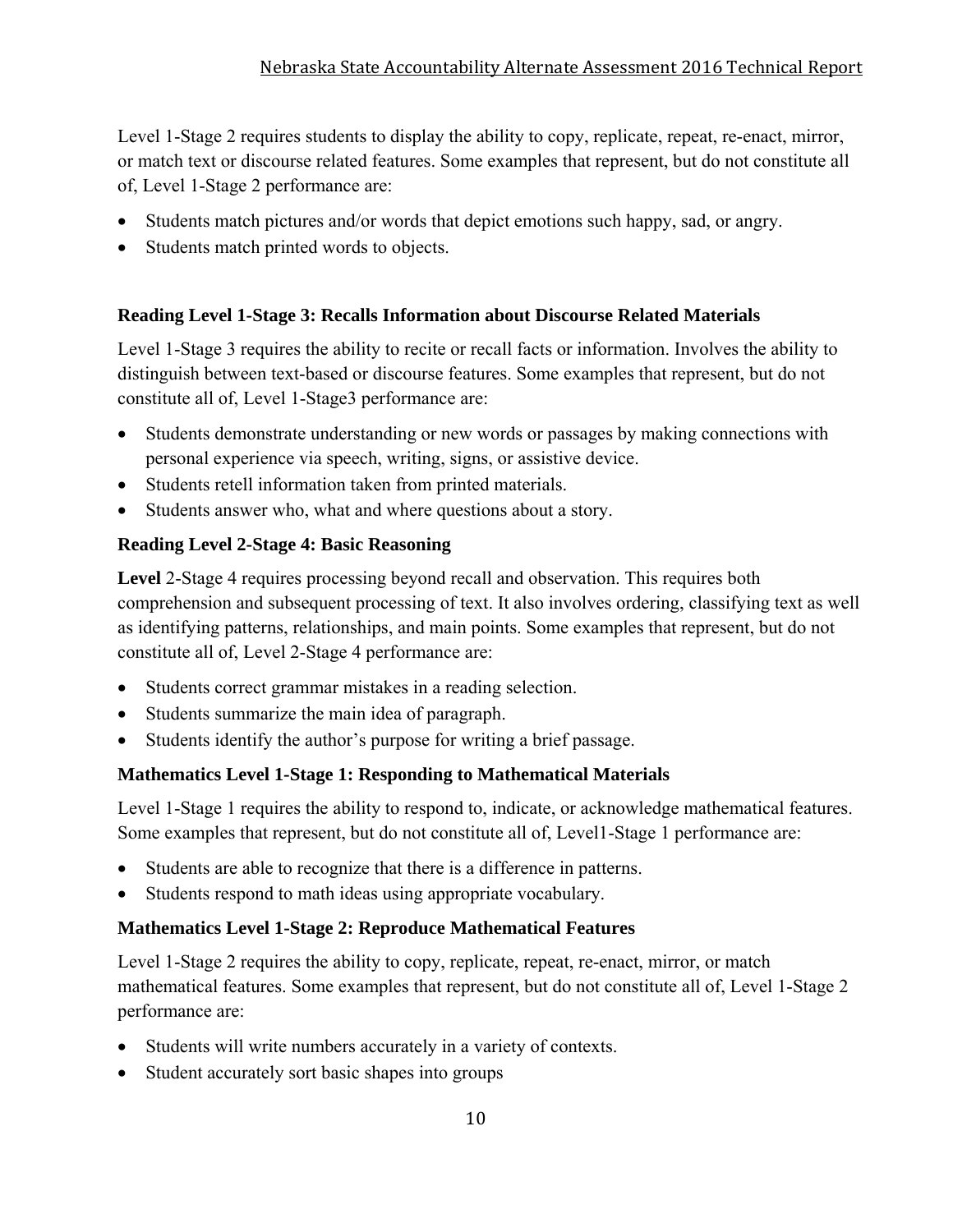Student is able to accurately identify location terms when prompted (i.e., next to, between, over, under).

### **Mathematics Level 1-Stage 3: Recalls Information about Mathematical Features**

Level 1-Stage 3 requires students to recall or observe facts, definitions, terms. It also involves simple one-step procedures. The stage also includes computing simple algorithms (e.g., sum, quotient). Some examples that represent, but do not constitute all of, Level 1-Stage3 performance are:

- Students locate a pattern in order to solve a problem
- Students measures using feet and yards.
- Students use a calculator or concrete objects to add and subtract.

### **Mathematics Level 2-Stage 4: Basic Reasoning**

Level 2-Stage 4 requires students to make decisions of how to approach a problem. This may require students to compare, classify, organize, estimate or order data. This also typically involves two-step procedures. Some examples that represent, but do not constitute all of, Level 2-Stage 4 performance are:

- Student reads problem and determines operation to solve the problem.
- Student selects geometric figure from group of figures based on the definition of the geometric figure.
- Student determines how to solve for unknown value in equation or inequality and then selects solution.

### **Science Level 1-Stage 1: Responding to Scientific Features**

Level 1-Stage 1 requires the ability to respond to or indicate or acknowledge scientific features. Some examples that represent, but do not constitute all of, Level1-Stage 1 performance are:

- Students attend to a teacher conducting scientific inquiry.
- Students respond to science ideas using appropriate vocabulary.

### **Science Level 1-Stage 2: Reproduce Scientific Features**

Level 1-Stage 2 requires the ability to copy, replicate, repeat, re-enact, mirror, or match scientific ideas. Some examples that represent, but do not constitute all of, Level 1-Stage 2 performance are:

- Students copy figure of animal with distinguishing features.
- Student matches numbers on measuring devices.
- Student is able to accurately match descriptions of living and nonliving objects to visual representations.

### **Science Level 1-Stage 3: Recalls Information about Scientific Features**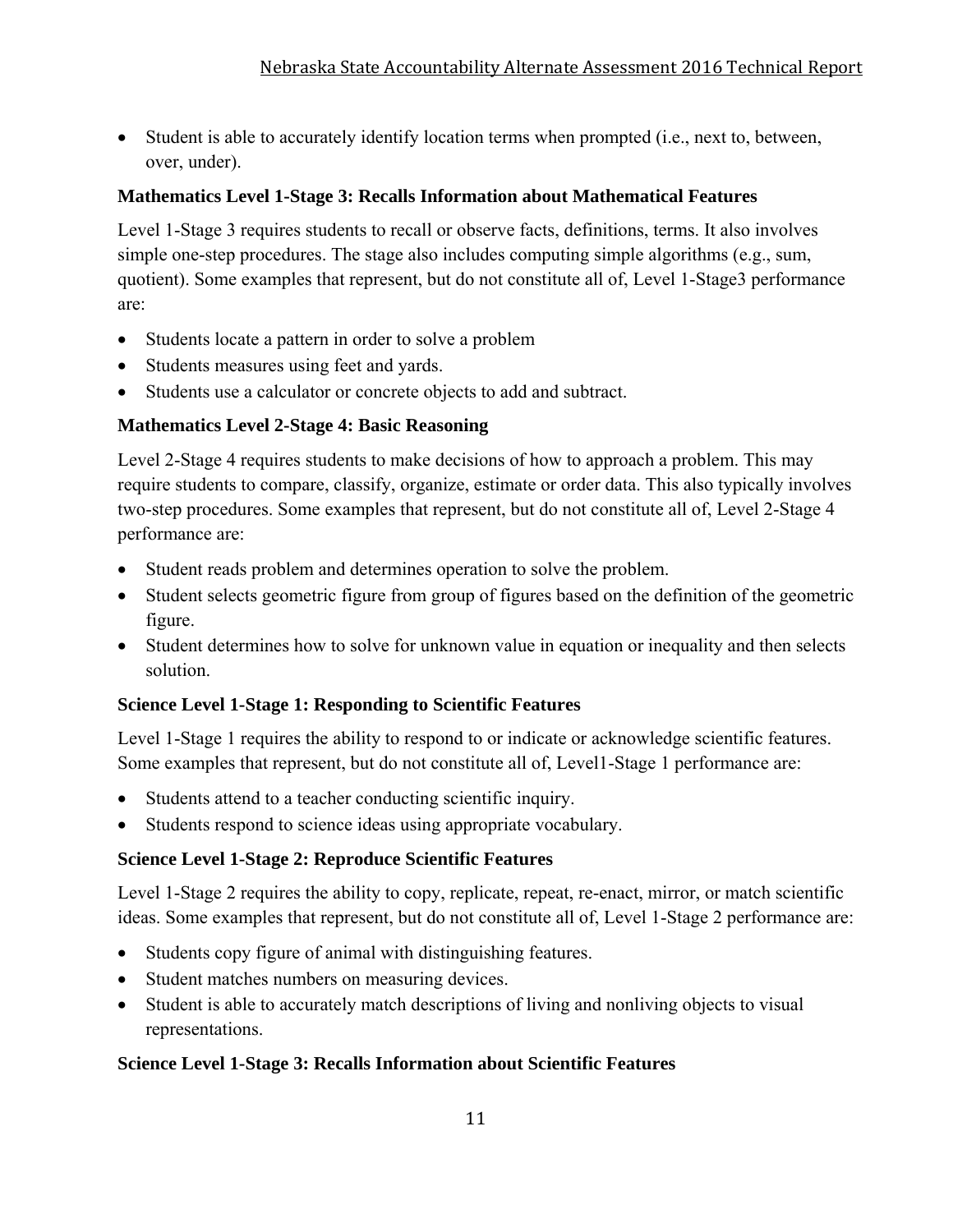Level 1-Stage 3 requires students to recall or observe facts, definitions, terms. It also involves simple one-step procedures. The stage also requires a demonstration of a rote response, use of a well-known formula, or follow a set procedure (like a recipe), or preform a clearly defined series of steps. Some examples that represent, but do not constitute all of, Level 1-Stage3 performance are:

- Students recall or recognize a fact, term, or property.
- Students identify the correct measuring device to perform a task.
- Students perform a routine safety procedure.

### **Science Level 2-Stage 4: Basic Reasoning**

**Level** 2-Stage 4 requires students to make decisions of how to approach a question or problem. This may require students to classify, organize, estimate, make observations or collect and order data. This also typically involves two-step procedures. Some examples that represent, but do not constitute all of, Level 2-Stage 4 performance are:

- Students make observations and collect data.
- Students organize and display data in tables, graphs, and charts.
- Students describe and explain examples and non-examples of science concepts.

### 2.5 ITEM BANKING

Prior to 2013, NDE exclusively maintained an item bank that provided a repository of item image, history, statistics, and usage. The item bank included a record of all newly created items together with item data from each item field test. It also included all data from the operational administration of the items. Within the item bank, NDE:

- updated the information after each administration;
- updated the information with newly developed items;
- monitored the content to ensure an appropriate balance of items aligned with content standards, goals, and objectives;
- monitored item history statistics; and
- monitored the content for an appropriate balance of DOK levels.

In 2014 NDE transitioned the item bank to DRC. DRC now maintains the alternate item bank in their system known as IDEAS, and it now functions as a repository of item image, history, statistics, and usage for the NeSA-Alt. IDEAS includes a record of all newly created items together with item data from each item field test. It also includes all data from the operational administration of the items. Within IDEAS, DRC:

updates the Nebraska item bank after each administration;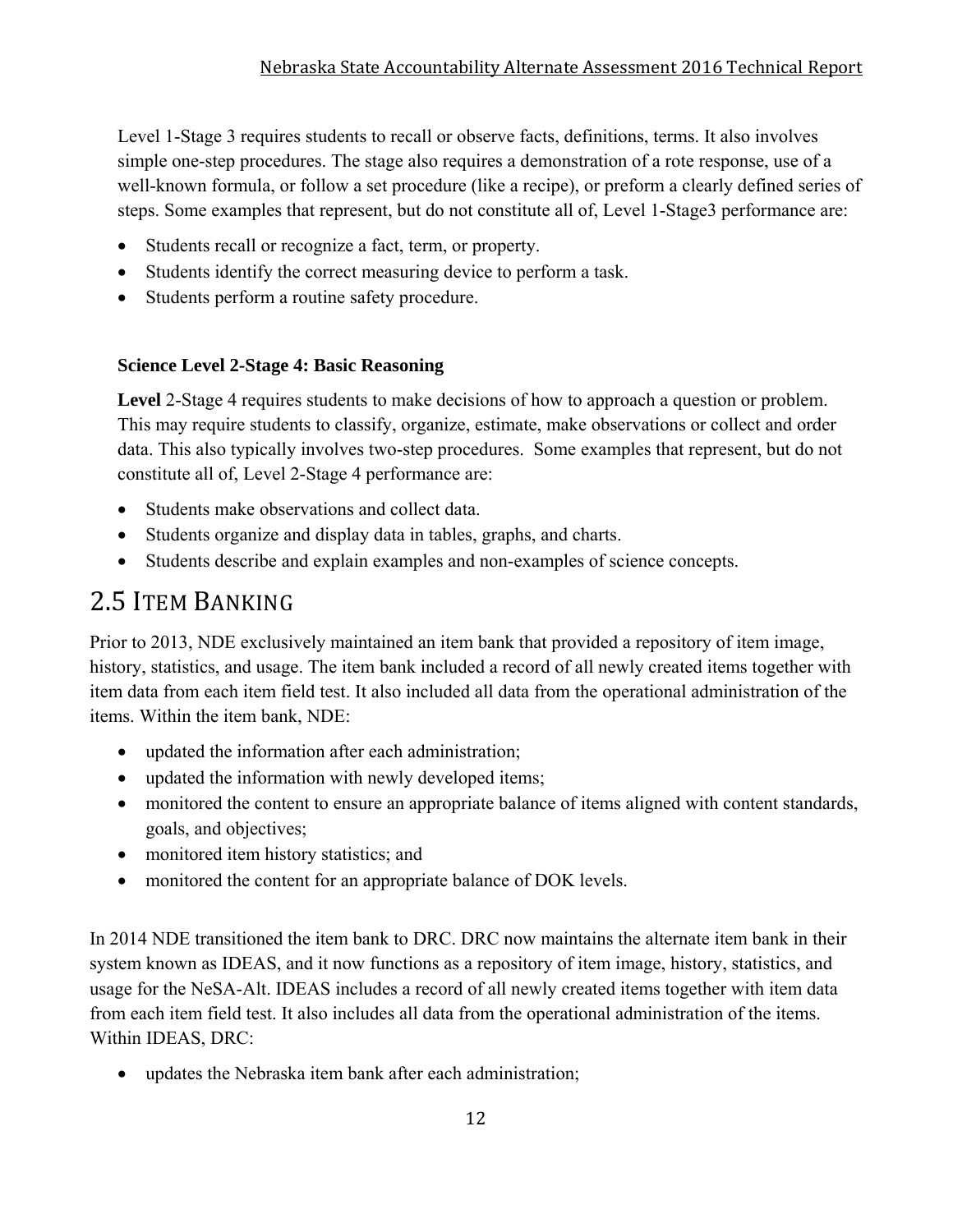- updates the Nebraska item bank with newly developed items;
- monitors the Nebraska item bank to ensure an appropriate balance of items aligned with content standards, goals, and objectives;
- monitors item history statistics; and
- monitors the Nebraska item bank for an appropriate balance of DOK levels.

### 2.6 THE OPERATIONAL FORM CONSTRUCTION PROCESS

The Spring 2016 operational forms were constructed in Lincoln, Nebraska in early September of 2015. The forms were constructed by a team of specialists representing special education, the Nebraska Department of Education, and DRC testing experts. Training was provided collaboratively by NDE and DRC for the forms construction process.

Prior to arrival in Lincoln, DRC Test Development content specialists reviewed the test blueprints and the item pool to ensure that there was alignment between the items and the indicators, including the number of items per standard for each content-area test.

The specialists were provided with an overview of the psychometric guidelines and targets for operational forms construction. The foremost guideline was for item content to match the test blueprint (Table of Specifications) for the given content. The point-biserial correlation guideline was to be greater than 0.35 (with a requirement for no point-biserial correlation less than zero). In addition, the average target *p*-value for each test was to be about 0.65. The overall summary of the actual approved *p*-value and biserial of the forms is provided in the summary table later in this document. Below is the psychometric guidelines followed for item selection.

### **Psychometric Guidelines for Item Selection for a New Assessment**

The main headings are more or less in order of precedence. This effectively means that content and reliability (*IIa and IIb*) define the pool of eligible items, from which items are selected based in *p*value to match a target. *Guidline* is used here in the sense of *guiding principle*, not in the sense of *strict rule*. It is often, perhaps typically, necessary to deviate from these pricniples for a few items. There is no guideline for what a *few items* means.

### **I.** *Item content: match the blue print***.**

- II. Item-Total Correlation: (for MC items, point-biserial correlation)
	- a. Absolutely no correlations less than zero. This is a requirement, not a guieline.

### **b. Ideally, for MC items, point-biserial correlation should be greater than 0.35.**

- i. A low correlation indicates there is a *smart* way to get the item wrong or *notsmart* way to get it right.
- ii. The lower the value, the less discriminating the item.
- III. *p*-Value for correct response on MC
	- a. Target **mean percent correct about 65%** plus or minus a couple percent.
	- **b.** Ideally, **all items greater than 40% and less than 85%**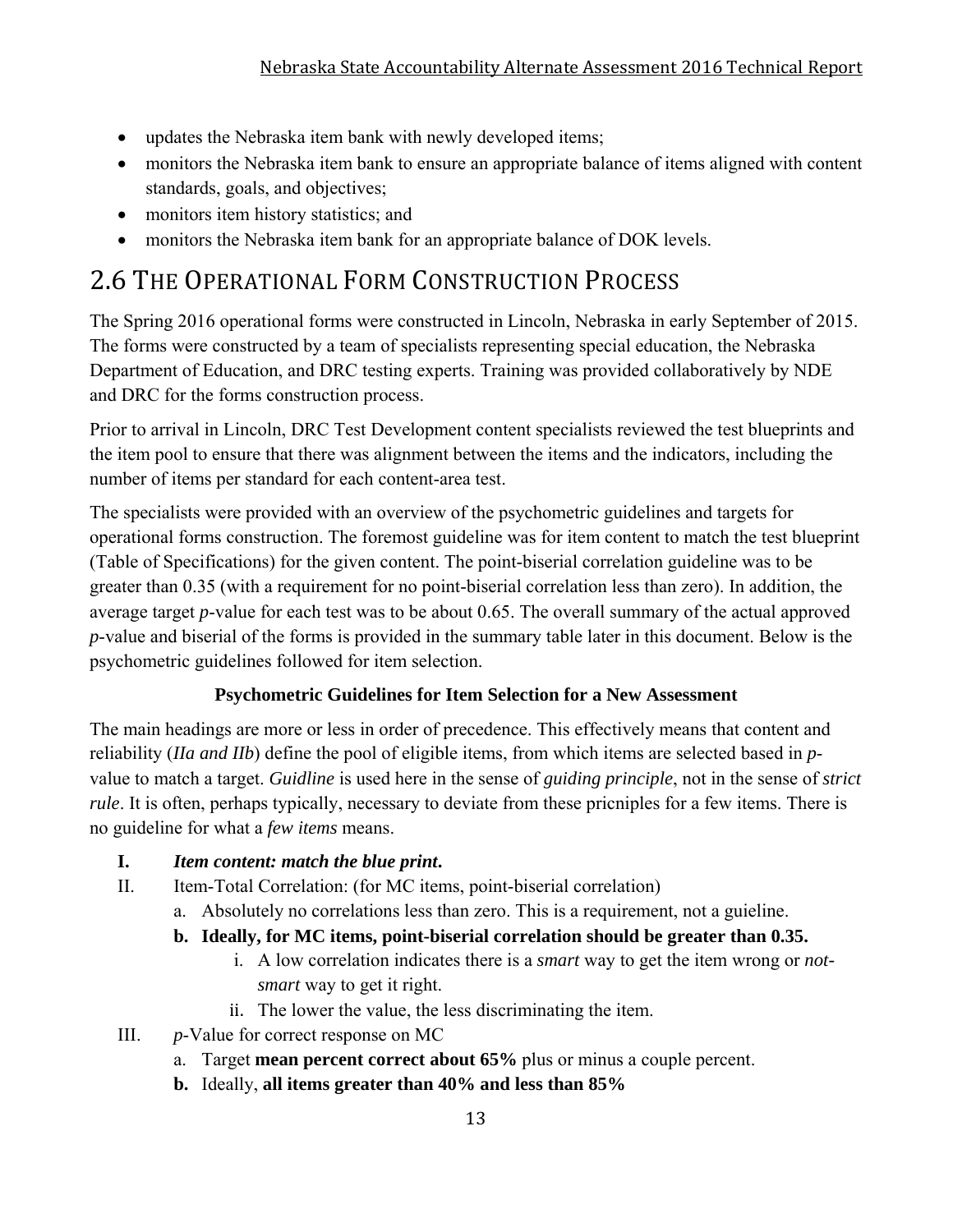c. For an existing assessment, the target mean percent correct should approximate past fomrs.

DRC Test Development specialists printed a copy of each item card, with accompanying item characteristics, image, and psychometric data. Test Development specialists verified the accuracy of each item card, making sure that the item image has its correct item characteristics. Test Development specialists carefully reviewed each item card's psychometric data to ensure it is complete and reasonable. The item cards were compiled in binders and sorted by standard and indicator.

The NDE and DRC also checked to see that each item met technical quality for well-crafted items, including:

- only one correct answer,
- wording that is clear and concise,
- grammatical correctness,
- appropriate item complexity and cognitive demand,
	- o appropriate range of difficulty,
	- o appropriate depth-of-knowledge alignment,
- aligned with principles of Universal Design, and
- free of any content that might be offensive, inappropriate, or biased (content bias).

NDE representatives and DRC Test Development specialists made initial grade-level selections of the items, known as the "pull list," to be included on the 2016 operational forms. The goal was for the first pull of the items to meet the Table of Specification (TOS) guidelines and psychometric guidelines specific to each content area. As items were selected, the unique item codes were entered using software into a form building template (Perform) which contained the item pool with statistics and item characteristics. The template automatically calculated the *p*-value, biserial, number of items per indicator and standard, number of items per DOK level, and distribution of answer key as items were selected for each grade. As items were selected, the item characteristics (key, DOK, and alignment to indicator) were verified.

Review of the Items and Test Forms: At every stage of the test development process, the match of the item to the content standard was reviewed and verified, since establishing content validity is one of the most important aspects in the legal defensibility of a test. As a result, it is essential that an item selected for a form link directly to the content curriculum standard and performance standard to which it is measuring. NDE specialists verified all items against their classification codes and item maps, both to evaluate the correctness of the classification and to ensure that the given task measures what it purports to measure.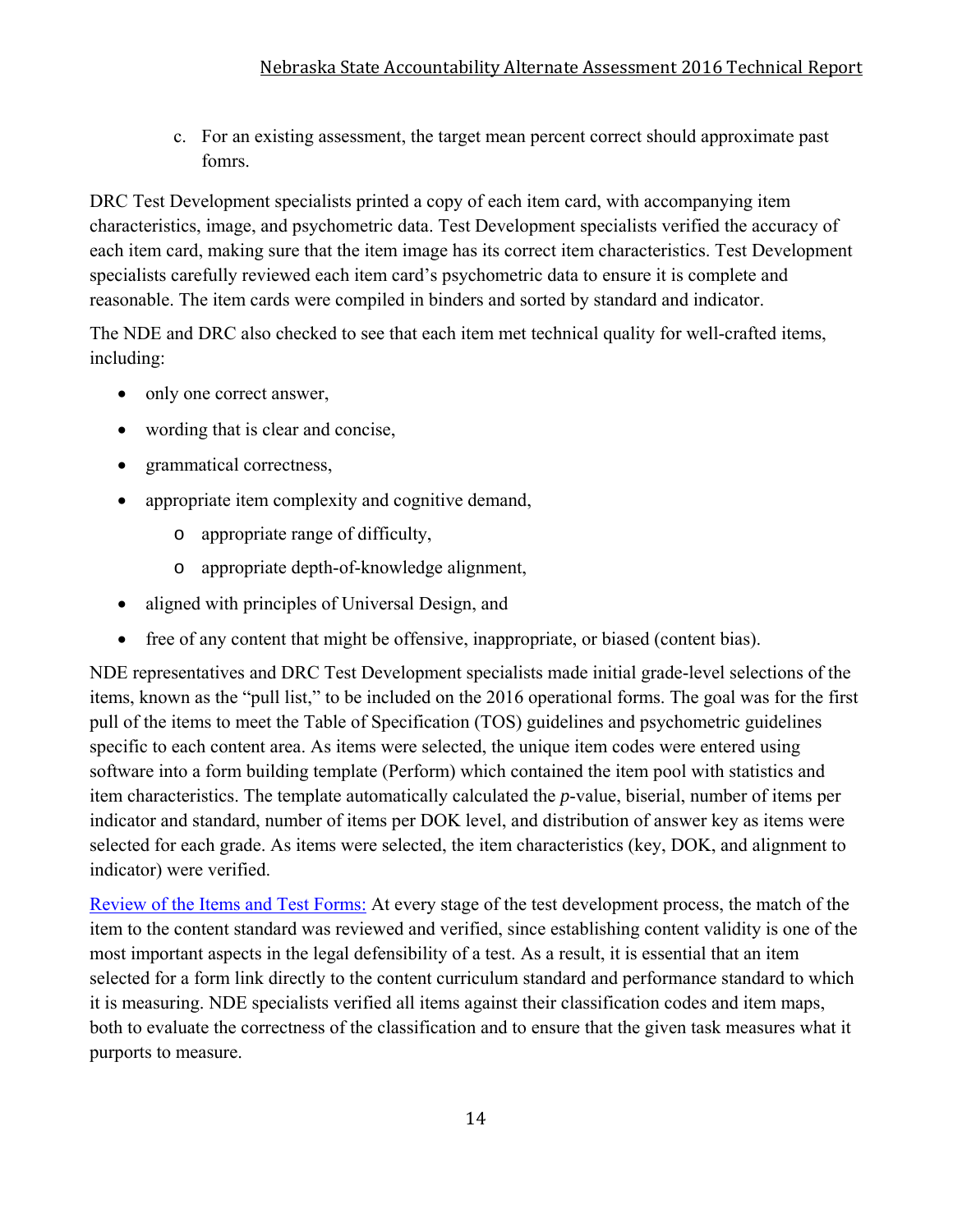### 2.7 READING ASSESSMENT

Test Design: The NeSA-AAR operational test includes operational items and field test items. The form pools contained 25 operational items and 16 field test items. With the adoption of revised NeSA-ELA standards in 2014, the NeSA-AAR tests will transition in order to meet the content and rigor of the revised English Language Arts extended standards. Starting with the 2016 NeSA-AAR administration, field tested items were aligned to the newly developed NeSA-AAELA (English Language Arts) extended standards. The purpose of aligning to NeSA-AAELA extended standards is to gather performance statistics and generate a pool of items for future use. Starting in 2017, the existing NeSA-AAR test will transition and report out as NeSA-AAELA. Statistics for these field tested items can be found in Chapter 7 of this Technical Report.

| <b>Grade</b> | <b>Total No. of MC</b><br><b>Core Items</b> | <b>No. of Embedded</b><br><b>FT Items per Form</b> | <b>Total Items</b><br>per Form | <b>Total No. of</b><br><b>Equivalent</b><br><b>FT Forms</b> | <b>Total Core</b><br><b>Points</b> | <b>Total No. of MC</b><br><b>Items Added to</b><br>the Bank |
|--------------|---------------------------------------------|----------------------------------------------------|--------------------------------|-------------------------------------------------------------|------------------------------------|-------------------------------------------------------------|
| 3            | 25                                          | 8                                                  | 33                             | $\overline{2}$                                              | 25                                 | 16                                                          |
| 4            | 25                                          | 8                                                  | 33                             | $\overline{2}$                                              | 25                                 | 16                                                          |
| 5            | 25                                          | 8                                                  | 33                             | $\overline{2}$                                              | 25                                 | 16                                                          |
| 6            | 25                                          | 8                                                  | 33                             | $\overline{2}$                                              | 25                                 | 16                                                          |
| 7            | 25                                          | 8                                                  | 33                             | $\overline{2}$                                              | 25                                 | 16                                                          |
| 8            | 25                                          | 8                                                  | 33                             | $\overline{2}$                                              | 25                                 | 16                                                          |
| 11           | 25                                          | 8                                                  | 33                             | $\mathcal{P}$                                               | 25                                 | 16                                                          |

**Table 2.7.1 Reading 2016 Operational Test**

Equating Design: Spring 2016 was the seventh operational administration of the NeSA-AAR. Approximately 20–40% of the assessment was constructed from items field tested from Spring 2009– 2015. The approximate remaining 60–80% of the assessment was constructed from an overlap of items from the 2015 operational (core) item positions from the Spring 2015 operational forms.

In addition to the operational items, each student received 8 selected field test items. These field test items are aligned to the NeSA-AAELA standards. Equating was accomplished by anchoring on the operational items and calibrating the field test items concurrently.

### 2.8 MATHEMATICS ASSESSMENT

Test Design: The NeSA-AAM operational test includes operational items and field test items. The form pools contained 25 or 30 operational items (depending on the grade) with 16 field test items.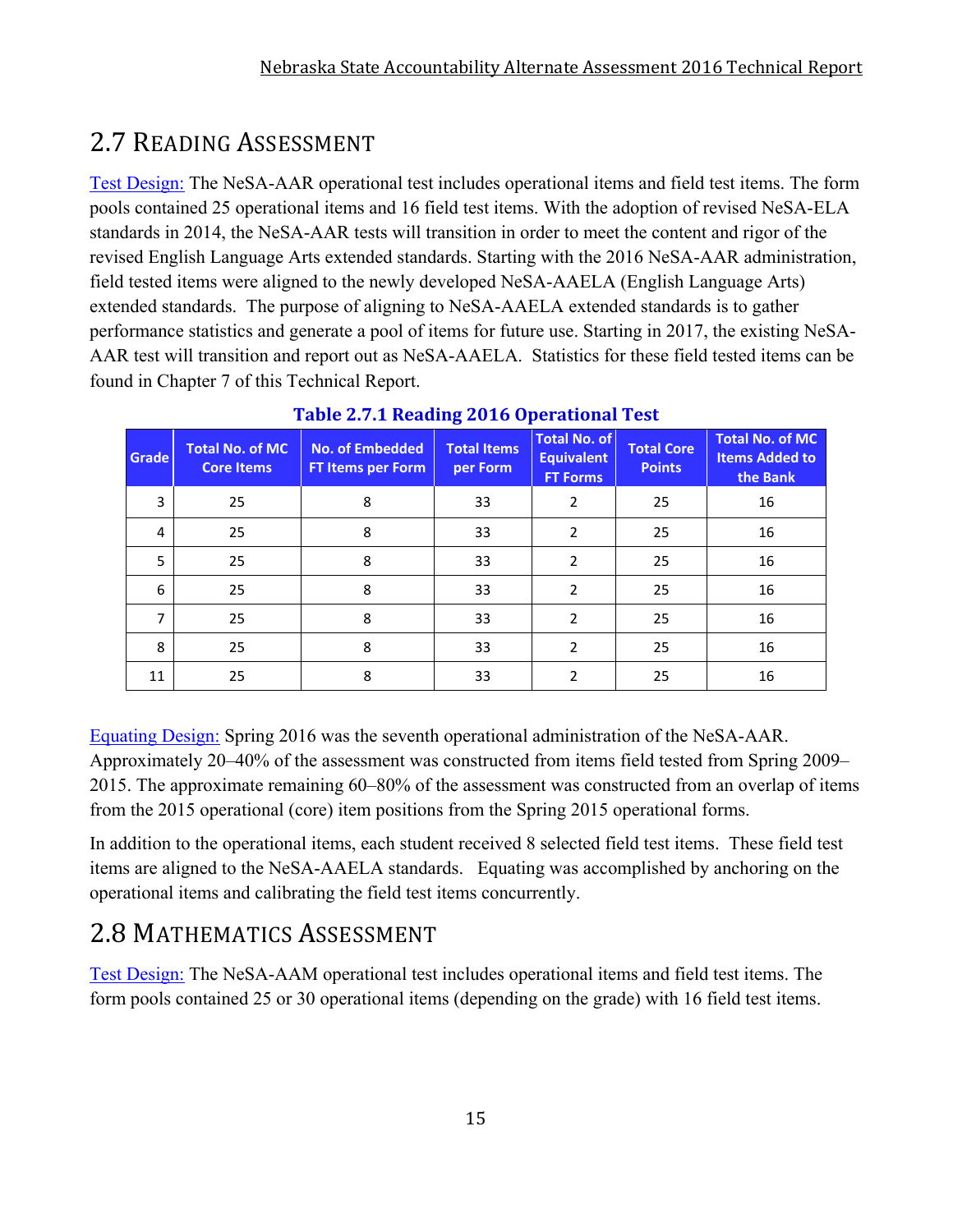| Table 2.0.1 Mathematics 2010 Operational Test |                                             |                                                    |                                |                                                             |                                    |                                                             |  |  |  |
|-----------------------------------------------|---------------------------------------------|----------------------------------------------------|--------------------------------|-------------------------------------------------------------|------------------------------------|-------------------------------------------------------------|--|--|--|
| Grade                                         | <b>Total No. of MC</b><br><b>Core Items</b> | <b>No. of Embedded</b><br><b>FT Items per Form</b> | <b>Total Items</b><br>per Form | <b>Total No. of</b><br><b>Equivalent</b><br><b>FT Forms</b> | <b>Total Core</b><br><b>Points</b> | <b>Total No. of MC</b><br><b>Items Added to</b><br>the Bank |  |  |  |
| 3                                             | 25                                          | 8                                                  | 33                             | $\overline{2}$                                              | 25                                 | 16                                                          |  |  |  |
| 4                                             | 30                                          | 8                                                  | 38                             | $\overline{2}$                                              | 30                                 | 16                                                          |  |  |  |
| 5                                             | 30                                          | 8                                                  | 38                             | 2                                                           | 30                                 | 16                                                          |  |  |  |
| 6                                             | 30                                          | 8                                                  | 38                             | $\overline{2}$                                              | 30                                 | 16                                                          |  |  |  |
| 7                                             | 30                                          | 8                                                  | 38                             | $\overline{2}$                                              | 30                                 | 16                                                          |  |  |  |
| 8                                             | 30                                          | 8                                                  | 38                             | $\overline{2}$                                              | 30                                 | 16                                                          |  |  |  |
| 11                                            | 30                                          | 8                                                  | 38                             | 2                                                           | 30                                 | 16                                                          |  |  |  |

**Table 2.8.1 Mathematics 2016 Operational Test**

Equating Design: Spring 2016 was the sixth operational administration of the NeSA-AAM. Approximately 20–40% of the assessment was constructed from items field tested from Spring 2010– 2015. The approximate remaining 60–80% of the assessment was constructed from an overlap of items from the 2015 operational (core) item positions from the 2015 operational forms.

In addition to the operational items, each student received 8 selected field test items. Equating was accomplished by anchoring on the operational items and calibrating the field test items concurrently.

### 2.9 SCIENCE ASSESSMENT

Test Design: The NeSA-AAS operational test includes operational and field test items. Depending on grade, the form pools contained 25 or 30 operational items (depending on the grade) with 16 field test items.

| Tuble 21711 belence 2010 operational rest |                                             |                                                                               |    |                                                             |                                    |                                                      |  |  |  |  |
|-------------------------------------------|---------------------------------------------|-------------------------------------------------------------------------------|----|-------------------------------------------------------------|------------------------------------|------------------------------------------------------|--|--|--|--|
| Grade                                     | <b>Total No. of MC</b><br><b>Core Items</b> | <b>Total Items</b><br>No. of Embedded<br><b>FT Items per Form</b><br>per Form |    | <b>Total No. of</b><br><b>Equivalent</b><br><b>FT Forms</b> | <b>Total Core</b><br><b>Points</b> | Total No. of MC<br><b>Items Added to</b><br>the Bank |  |  |  |  |
|                                           | 25                                          |                                                                               | 33 |                                                             | 25                                 | 16                                                   |  |  |  |  |
| 8                                         | 25                                          |                                                                               | 33 |                                                             | 25                                 | 16                                                   |  |  |  |  |
| 11                                        | 30                                          |                                                                               | 38 |                                                             | 30                                 | 16                                                   |  |  |  |  |

### **Table 2.9.1 Science 2016 Operational Test**

Equating Design: Spring 2016 was the fifth operational administration of the NeSA-AAS. Approximately 20–40% of the assessment was constructed from items field tested in Spring 2011– 2015. The approximate remaining 60–80% of the assessment was constructed from an overlap of items from the 2015 operational (core) item positions from the 2015 operational forms.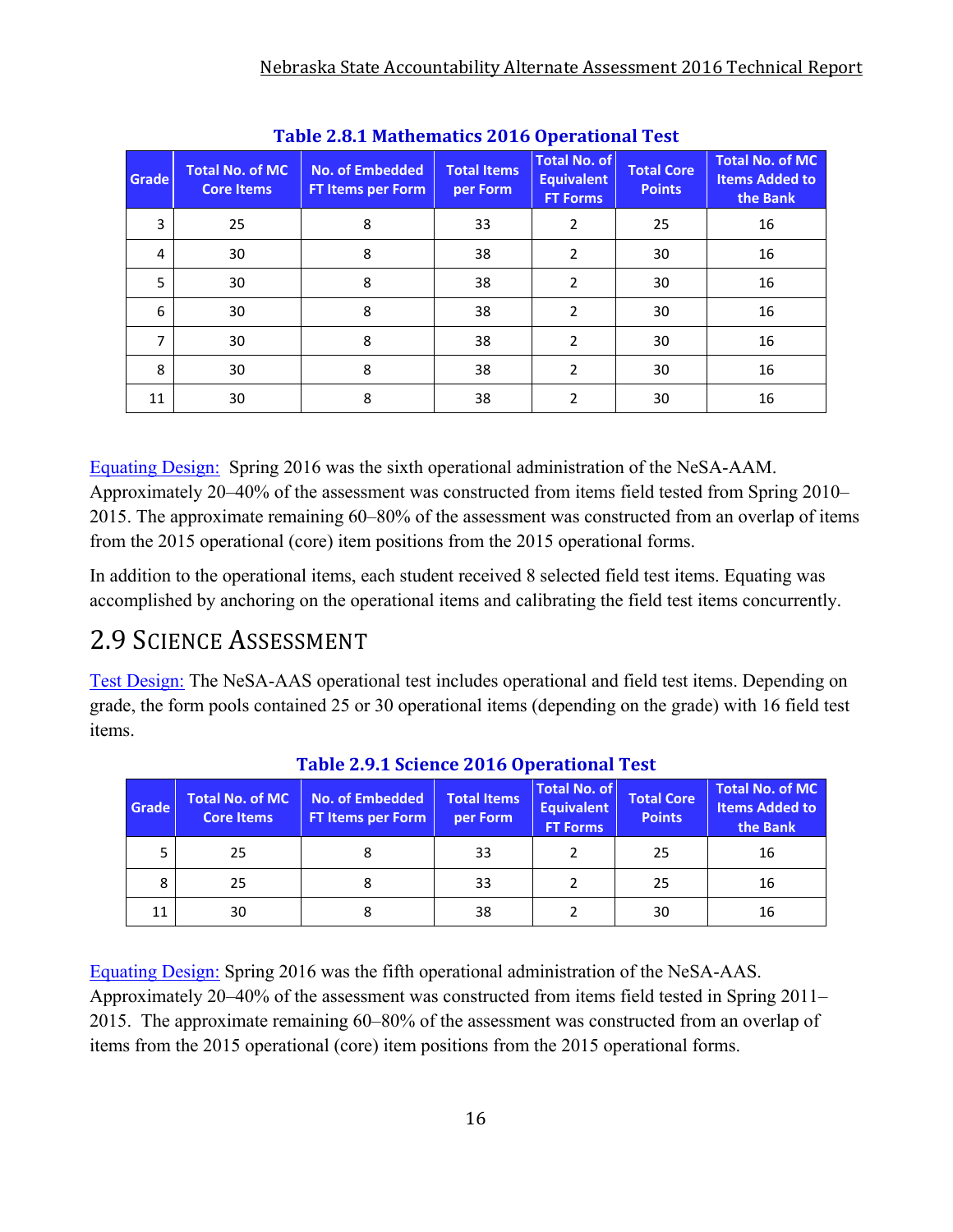In addition to the operational items, each student received 8 field test items. Equating was accomplished by anchoring on the operational items and calibrating the field test items concurrently.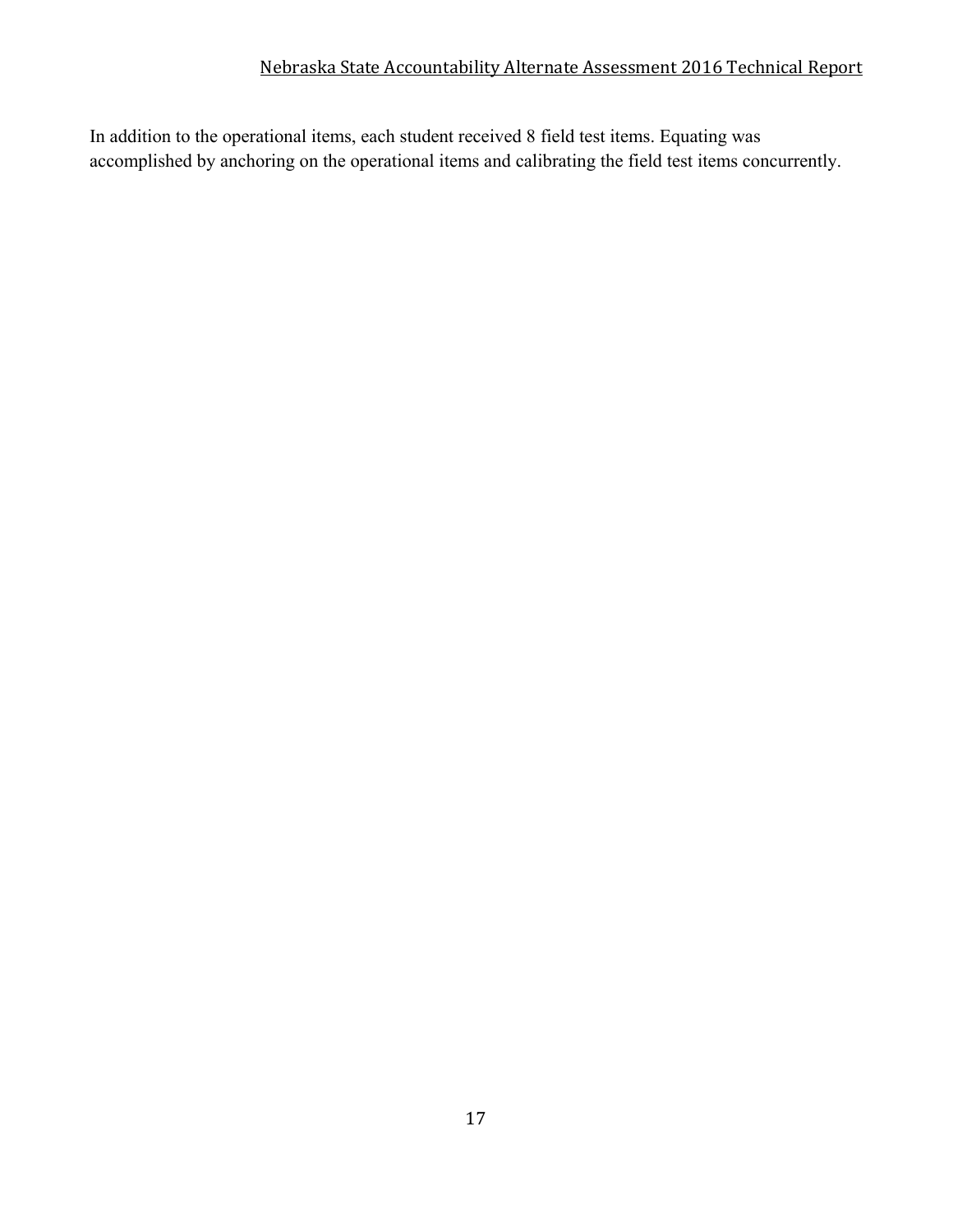### 3. STUDENT DEMOGRAPHICS AND ACCOMMODATIONS

Gender, ethnicity, food program status (FRL), Limited English Proficiency/English Language Learners (LEP/ELL) status, and accommodation status data was collected for all students who participated and attempted the 2015 NeSA-Alt. This summary of student demographics by grade and content area is provided in Tables 3.1.through 3.8. These tables show that for each grade, around 300 students took the assessment. Of those students across grades, approximately two-thirds are males, over half are white, and less than one fifth are Hispanic. Among the students across grades, over half are eligible for FRL, and almost all are non-LEP/ELL. In terms of the test accommodations, there are over half of the students across grade and content area that report at least one type of accommodation (see row 'Total' for 'Accommodation' in the table). Across all grades, the 'Timing/Schedule/Setting' is the most utilized accommodation, followed by the 'Response' and 'Content Presentation'.

| Grade | <b>Reading</b> | <b>Mathematics</b> | <b>Science</b> |
|-------|----------------|--------------------|----------------|
| 3     | 262            | 250                |                |
|       | 275            | 262                |                |
| 5     | 314            | 313                | 309            |
| 6     | 331            | 332                |                |
|       | 334            | 342                |                |
| 8     | 320            | 328                | 316            |
| 11    | 293            | 312                | 293            |

#### **Table 3.1 Number of Alternate Tests Administered**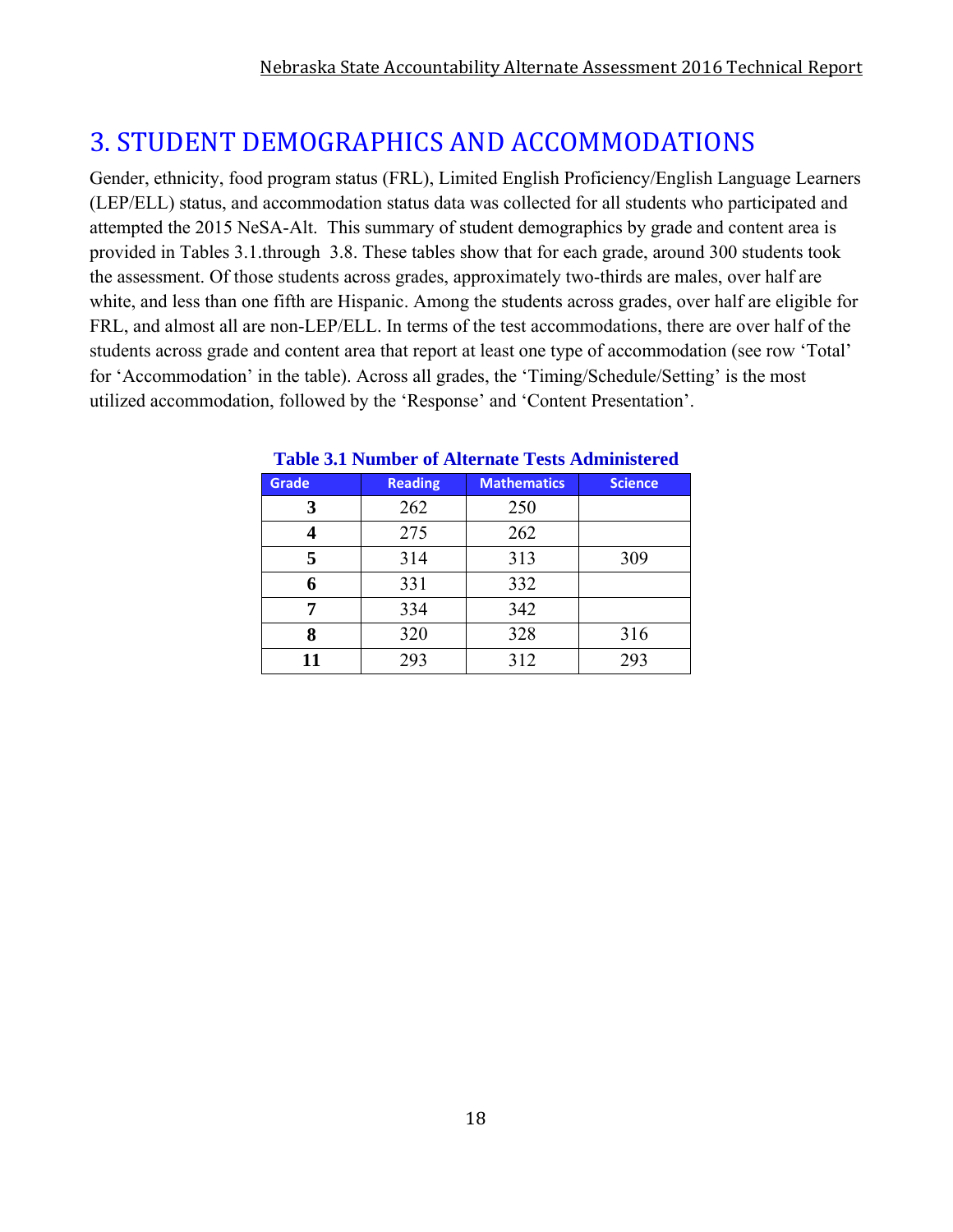| Grade 3        | rabic on Grauc o ruori ini bunniary Data. Deniographics and recommodations | <b>Reading</b> |       | <b>Mathematics</b> |       |
|----------------|----------------------------------------------------------------------------|----------------|-------|--------------------|-------|
|                |                                                                            | <b>Count</b>   | %     | <b>Count</b>       | %     |
| All Students   |                                                                            | 262            | 100.0 | 250                | 100.0 |
| Gender         | Female                                                                     | 80             | 30.5  | 77                 | 30.8  |
|                | Male                                                                       | 182            | 69.5  | 173                | 69.2  |
|                | American Indian/Alaska Native                                              | 5              | 1.9   | 5                  | 2.0   |
|                | Asian                                                                      | 6              | 2.3   | $\overline{7}$     | 2.8   |
|                | <b>Black</b>                                                               | 24             | 9.2   | 24                 | 9.6   |
| Race/Ethnicity | Hispanic                                                                   | 44             | 16.8  | 44                 | 17.6  |
|                | Native Hawaiian or other Pacific                                           |                |       |                    |       |
|                | Islander                                                                   | 1              | 0.4   | $\mathbf{1}$       | 0.4   |
|                | White                                                                      | 170            | 64.9  | 157                | 62.8  |
|                | Two or More Races                                                          | 12             | 4.6   | 12                 | 4.8   |
| Food Program   | Yes                                                                        | 136            | 51.9  | 129                | 51.6  |
|                | No                                                                         | 111            | 42.4  | 107                | 42.8  |
| LEP/ELL        | Yes                                                                        | $\overline{7}$ | 2.7   | $\overline{7}$     | 2.8   |
|                | No                                                                         | 255            | 97.3  | 243                | 97.2  |
|                | <b>Content Presentation</b>                                                | 144            | 55.0  | 133                | 53.2  |
|                | Response                                                                   | 140            | 53.4  | 134                | 53.6  |
|                | Timing/Schedule/Setting                                                    | 180            | 68.7  | 165                | 66.0  |
| Accommo-       | Direct Linguistic Support with Test                                        |                |       |                    |       |
| dations        | <b>Directions</b>                                                          | 1              | 0.4   | 0                  | 0.0   |
|                | Direct Linguistic Support with                                             |                |       |                    |       |
|                | Content and Test items                                                     | $\mathbf{1}$   | 0.4   | 0                  | 0.0   |
|                | Indirect Linguistic Support                                                | $\mathbf{1}$   | 0.4   | $\mathbf 0$        | 0.0   |
|                | Total                                                                      | 187            | 71.4  | 171                | 68.4  |

### **Table 3.2 Grade 3 NeSA-Alt Summary Data: Demographics and Accommodations**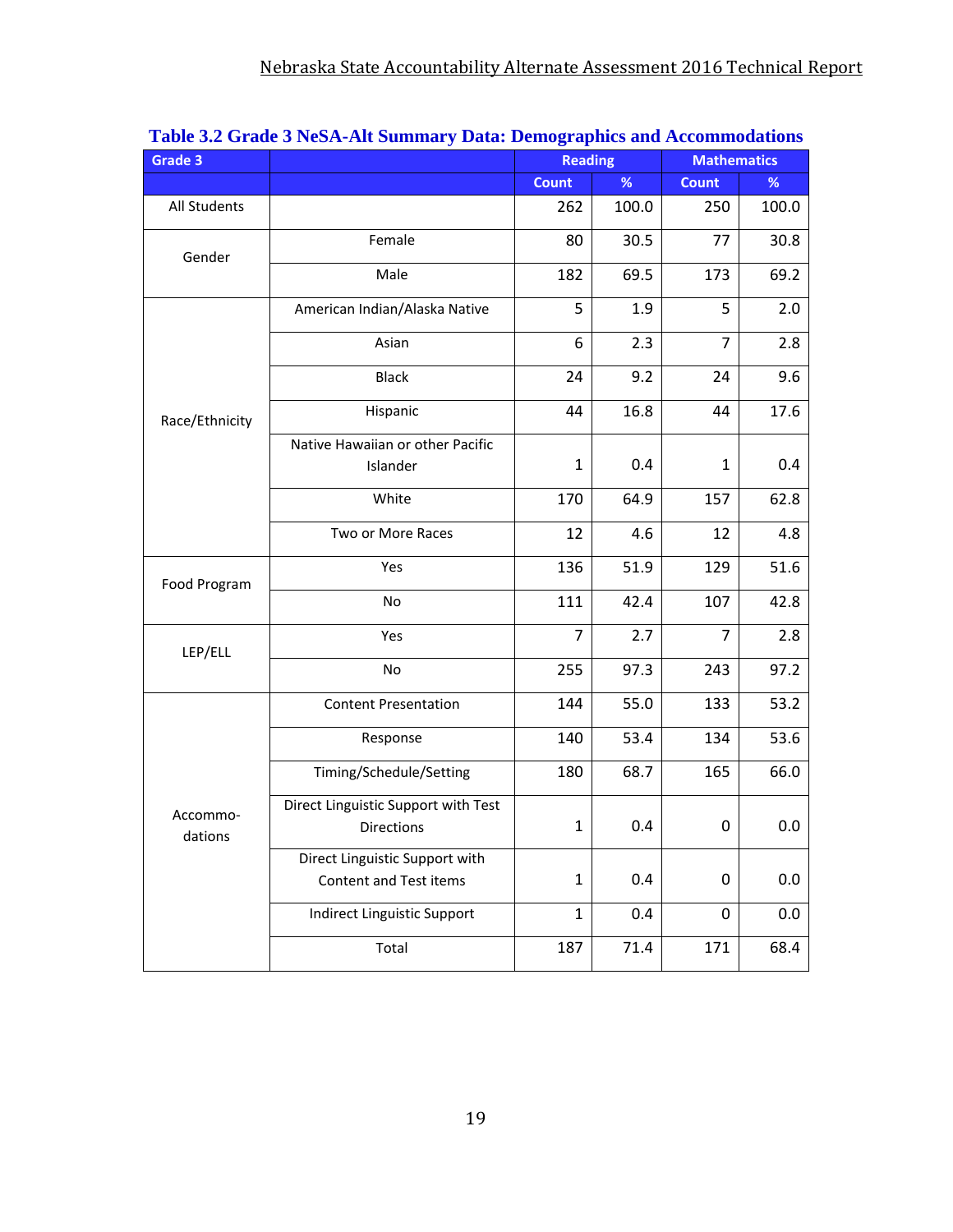| Grade 4        | <u>radic J.D Grauc 4 redix-ixii bullilliary Data. Delilographics and recommodations</u> | <b>Reading</b> |       | <b>Mathematics</b> |       |  |
|----------------|-----------------------------------------------------------------------------------------|----------------|-------|--------------------|-------|--|
|                |                                                                                         | <b>Count</b>   | %     | <b>Count</b>       | %     |  |
| All Students   |                                                                                         | 275            | 100.0 | 262                | 100.0 |  |
| Gender         | Female                                                                                  | 89             | 32.4  | 87                 | 33.2  |  |
|                | Male                                                                                    | 186            | 67.6  | 175                | 66.8  |  |
|                | American Indian/Alaska Native                                                           | 5              | 1.8   | 5                  | 1.9   |  |
|                | Asian                                                                                   | 6              | 2.2   | 5                  | 1.9   |  |
|                | <b>Black</b>                                                                            | 31             | 11.3  | 30                 | 11.5  |  |
| Race/Ethnicity | Hispanic                                                                                | 51             | 18.5  | 48                 | 18.3  |  |
|                | Native Hawaiian or other Pacific                                                        |                |       |                    |       |  |
|                | Islander                                                                                | 0              | 0.0   | 0                  | 0.0   |  |
|                | White                                                                                   | 171            | 62.2  | 163                | 62.2  |  |
|                | Two or More Races                                                                       | 11             | 4.0   | 11                 | 4.2   |  |
| Food Program   | Yes                                                                                     | 158            | 57.5  | 147                | 56.1  |  |
|                | No                                                                                      | 109            | 39.6  | 107                | 40.8  |  |
| LEP/ELL        | Yes                                                                                     | 5              | 1.8   | 4                  | 1.5   |  |
|                | No                                                                                      | 270            | 98.2  | 258                | 98.5  |  |
|                | <b>Content Presentation</b>                                                             | 132            | 48.0  | 124                | 47.3  |  |
|                | Response                                                                                | 143            | 52.0  | 139                | 53.1  |  |
|                | Timing/Schedule/Setting                                                                 | 183            | 66.5  | 171                | 65.3  |  |
| Accommo-       | Direct Linguistic Support with Test                                                     |                |       |                    |       |  |
| dations        | <b>Directions</b>                                                                       | 1              | 0.4   | 0                  | 0.0   |  |
|                | Direct Linguistic Support with                                                          |                |       |                    |       |  |
|                | Content and Test items                                                                  | 1              | 0.4   | 0                  | 0.0   |  |
|                | Indirect Linguistic Support                                                             | $\mathbf{1}$   | 0.4   | 0                  | 0.0   |  |
|                | Total                                                                                   | 185            | 67.3  | 173                | 66.0  |  |

### **Table 3.3 Grade 4 NeSA-Alt Summary Data: Demographics and Accommodations**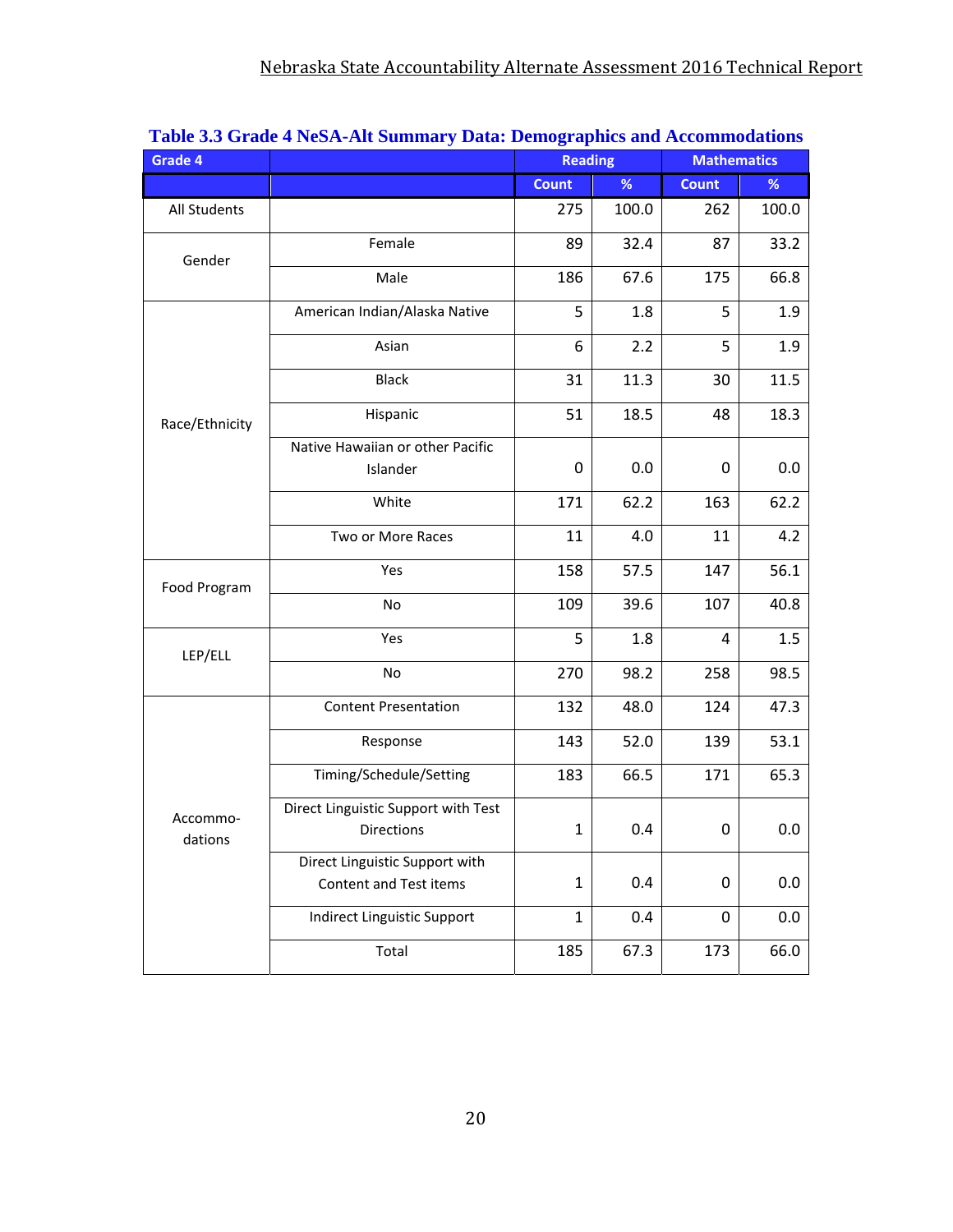| <b>Grade 5</b>      | Tubic set Staat s resh the summary Data: Demographics and recommodations | <b>Reading</b> |         |                  | <b>Mathematics</b> |              | <b>Science</b> |
|---------------------|--------------------------------------------------------------------------|----------------|---------|------------------|--------------------|--------------|----------------|
|                     |                                                                          | <b>Count</b>   | %       | <b>Count</b>     | %                  | <b>Count</b> | %              |
| All Students        |                                                                          | 314            | 100.0   | 313              | 100.0              | 309          | 100.0          |
| Gender              | Female                                                                   | 118            | 37.6    | 118              | 37.7               | 119          | 38.5           |
|                     | Male                                                                     | 196            | 62.4    | 195              | 62.3               | 190          | 61.5           |
|                     | American Indian/Alaska Native                                            | 11             | 3.5     | 11               | 3.5                | 11           | 3.6            |
|                     | Asian                                                                    | 6              | 1.9     | 6                | 1.9                | 6            | 1.9            |
|                     | <b>Black</b>                                                             | 28             | 8.9     | 28               | 8.9                | 28           | 9.1            |
| Race/Ethnicity      | Hispanic                                                                 | 68             | 21.7    | 67               | 21.4               | 67           | 21.7           |
|                     | Native Hawaiian or other Pacific                                         |                |         |                  |                    |              |                |
|                     | Islander                                                                 | 1              | 0.3     | 1                | 0.3                | $\mathbf{1}$ | 0.3            |
|                     | White                                                                    | 183            | 58.3    | 183              | 58.5               | 179          | 57.9           |
|                     | Two or More Races                                                        | 16             | 5.1     | 16               | 5.1                | 16           | 5.2            |
| Food Program        | Yes                                                                      | 191            | 60.8    | 191              | 61.0               | 188          | 60.8           |
|                     | No                                                                       | 116            | 36.9    | 114              | 36.4               | 113          | 36.6           |
| LEP/ELL             | Yes                                                                      | 3              | $1.0\,$ | 3                | 1.0                | 3            | $1.0\,$        |
|                     | <b>No</b>                                                                | 311            | 99.0    | 310              | 99.0               | 306          | 99.0           |
|                     | <b>Content Presentation</b>                                              | 179            | 57.0    | 176              | 56.2               | 173          | 56.0           |
|                     | Response                                                                 | 175            | 55.7    | 173              | 55.3               | 171          | 55.3           |
|                     | Timing/Schedule/Setting                                                  | 215            | 68.5    | 213              | 68.1               | 211          | 68.3           |
| Accommo-<br>dations | Direct Linguistic Support with Test<br><b>Directions</b>                 | $\mathbf{1}$   | 0.3     | $\boldsymbol{0}$ | 0.0                | $\mathbf{1}$ | 0.3            |
|                     | Direct Linguistic Support with                                           |                |         |                  |                    |              |                |
|                     | Content and Test items                                                   | 3              | $1.0\,$ | $\overline{2}$   | 0.6                | 3            | $1.0\,$        |
|                     | <b>Indirect Linguistic Support</b>                                       | $\pmb{0}$      | 0.0     | $\pmb{0}$        | 0.0                | $\mathbf 0$  | 0.0            |
|                     | Total                                                                    | 221            | 70.4    | 220              | 70.3               | 216          | 69.9           |

### **Table 3.4 Grade 5 NeSA-Alt Summary Data: Demographics and Accommodations**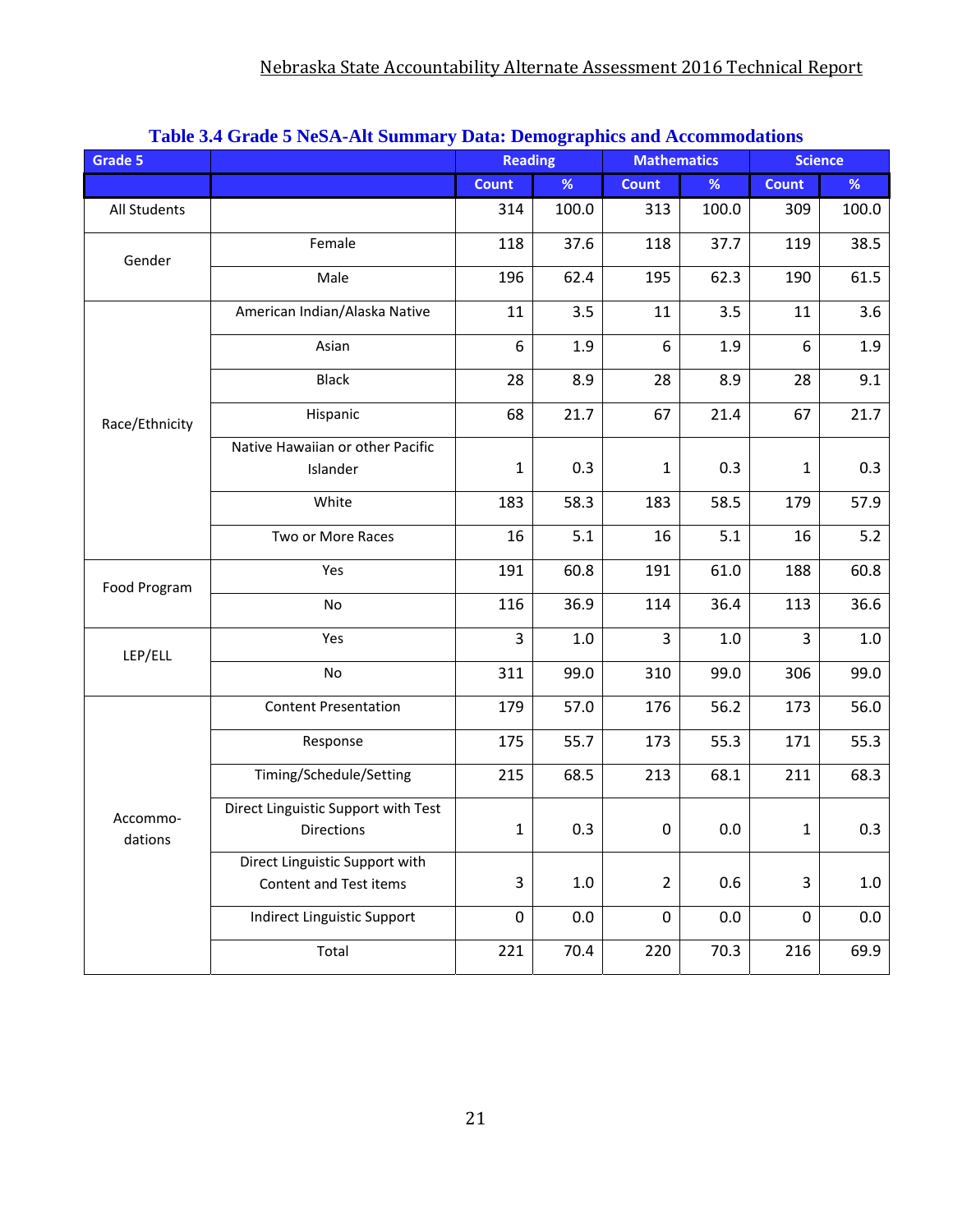| Grade 6        | <u>Fabit 9.5 Graue o INESA-AIL Summary Data. Demographics and Accommodations</u> | <b>Reading</b> |       | <b>Mathematics</b> |       |  |
|----------------|----------------------------------------------------------------------------------|----------------|-------|--------------------|-------|--|
|                |                                                                                  | Count          | %     | <b>Count</b>       | %     |  |
| All Students   |                                                                                  | 331            | 100.0 | 332                | 100.0 |  |
| Gender         | Female                                                                           | 111            | 33.5  | 117                | 35.2  |  |
|                | Male                                                                             | 220            | 66.5  | 215                | 64.8  |  |
|                | American Indian/Alaska Native                                                    | 11             | 3.3   | 10                 | 3.0   |  |
|                | Asian                                                                            | 4              | 1.2   | $\overline{a}$     | 1.2   |  |
|                | <b>Black</b>                                                                     | 32             | 9.7   | 33                 | 9.9   |  |
| Race/Ethnicity | Hispanic                                                                         | 70             | 21.1  | 70                 | 21.1  |  |
|                | Native Hawaiian or other Pacific                                                 |                |       |                    |       |  |
|                | Islander                                                                         | 0              | 0.0   | 0                  | 0.0   |  |
|                | White                                                                            | 205            | 61.9  | 205                | 61.7  |  |
|                | Two or More Races                                                                | 8              | 2.4   | 9                  | 2.7   |  |
| Food Program   | Yes                                                                              | 187            | 56.5  | 187                | 56.3  |  |
|                | No                                                                               | 138            | 41.7  | 139                | 41.9  |  |
| LEP/ELL        | Yes                                                                              | $\overline{4}$ | 1.2   | 4                  | 1.2   |  |
|                | No                                                                               | 327            | 98.8  | 328                | 98.8  |  |
|                | <b>Content Presentation</b>                                                      | 192            | 58.0  | 192                | 57.8  |  |
|                | Response                                                                         | 198            | 59.8  | 197                | 59.3  |  |
|                | Timing/Schedule/Setting                                                          | 221            | 66.8  | 219                | 66.0  |  |
| Accommo-       | Direct Linguistic Support with Test                                              |                |       |                    |       |  |
| dations        | <b>Directions</b>                                                                | 5              | 1.5   | 3                  | 0.9   |  |
|                | Direct Linguistic Support with                                                   |                |       |                    |       |  |
|                | Content and Test items                                                           | 5              | 1.5   | 3                  | 0.9   |  |
|                | Indirect Linguistic Support                                                      | 5              | 1.5   | $\overline{2}$     | 0.6   |  |
|                | Total                                                                            | 225            | 68.0  | 223                | 67.2  |  |

### **Table 3.5 Grade 6 NeSA-Alt Summary Data: Demographics and Accommodations**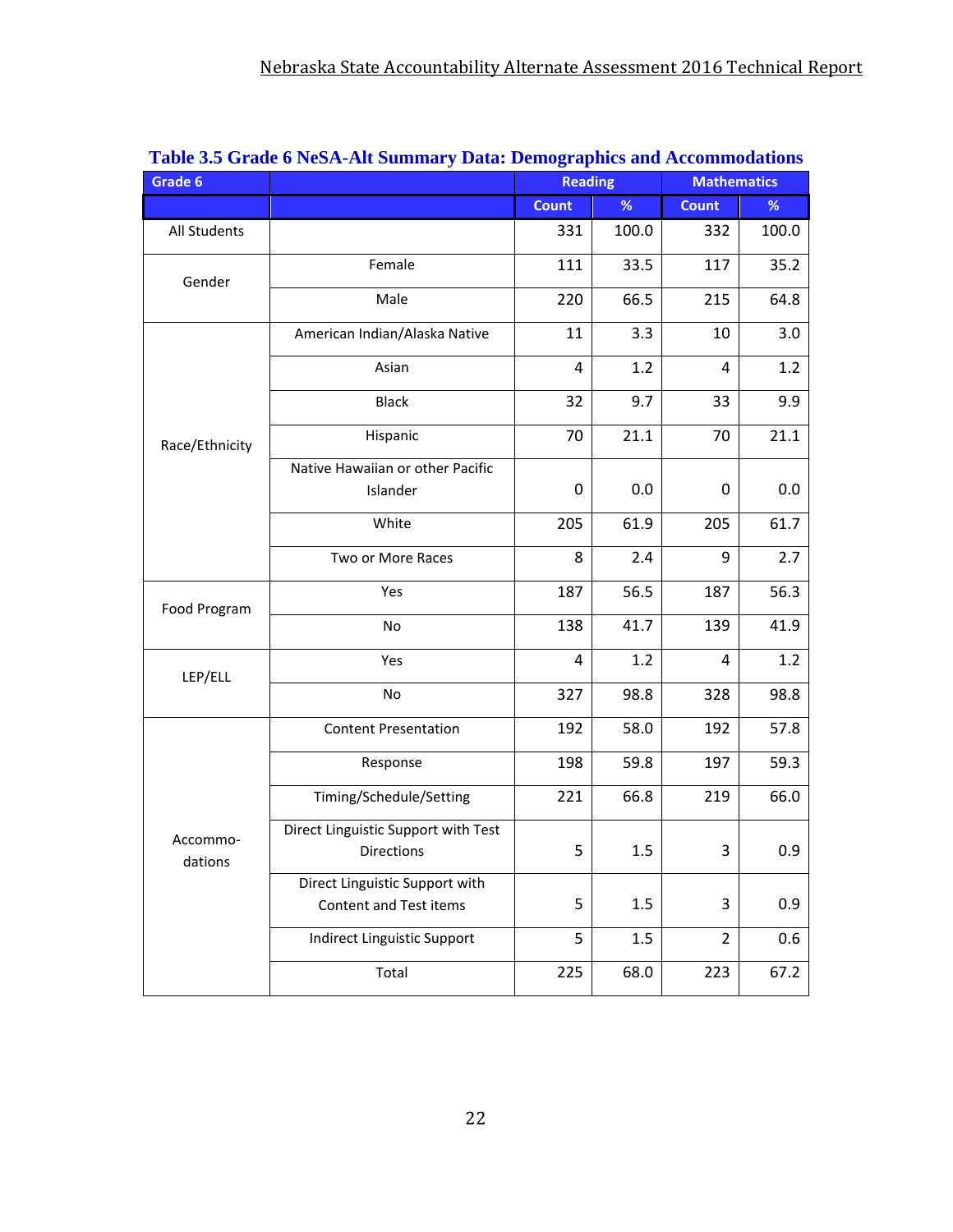| Grade 7             | <u>radio 9.0 Grauc 7 rudh-hii dunniary Data. Deniographies and Accommodations</u> | <b>Reading</b>   |       | <b>Mathematics</b> |       |
|---------------------|-----------------------------------------------------------------------------------|------------------|-------|--------------------|-------|
|                     |                                                                                   | <b>Count</b>     | %     | <b>Count</b>       | $\%$  |
| All Students        |                                                                                   | 334              | 100.0 | 342                | 100.0 |
| Gender              | Female                                                                            | 114              | 34.1  | 120                | 35.1  |
|                     | Male                                                                              | 220              | 65.9  | 222                | 64.9  |
|                     | American Indian/Alaska Native                                                     | $\overline{4}$   | 1.2   | 5                  | 1.5   |
|                     | Asian                                                                             | 4                | 1.2   | $\overline{4}$     | 1.2   |
|                     | <b>Black</b>                                                                      | 37               | 11.1  | 38                 | 11.1  |
| Race/Ethnicity      | Hispanic                                                                          | 65               | 19.5  | 66                 | 19.3  |
|                     | Native Hawaiian or other Pacific                                                  |                  |       |                    |       |
|                     | Islander                                                                          | 0                | 0.0   | 0                  | 0.0   |
|                     | White                                                                             | 211              | 63.2  | 218                | 63.7  |
|                     | Two or More Races                                                                 | 13               | 3.9   | 11                 | 3.2   |
| Food Program        | Yes                                                                               | 197              | 59.0  | 199                | 58.2  |
|                     | No                                                                                | 134              | 40.1  | 139                | 40.6  |
| LEP/ELL             | Yes                                                                               | 5                | 1.5   | 5                  | 1.5   |
|                     | No                                                                                | 329              | 98.5  | 337                | 98.5  |
|                     | <b>Content Presentation</b>                                                       | 182              | 54.5  | 184                | 53.8  |
|                     | Response                                                                          | 185              | 55.4  | 187                | 54.7  |
|                     | Timing/Schedule/Setting                                                           | 220              | 65.9  | 223                | 65.2  |
| Accommo-<br>dations | Direct Linguistic Support with Test<br><b>Directions</b>                          | 0                | 0.0   | $\mathbf{1}$       | 0.3   |
|                     | Direct Linguistic Support with<br>Content and Test items                          | $\boldsymbol{0}$ | 0.0   | $\mathbf 1$        | 0.3   |
|                     | Indirect Linguistic Support                                                       | 0                | 0.0   | 0                  | 0.0   |
|                     | Total                                                                             | 222              | 66.5  | 226                | 66.1  |

### **Table 3.6 Grade 7 NeSA-Alt Summary Data: Demographics and Accommodations**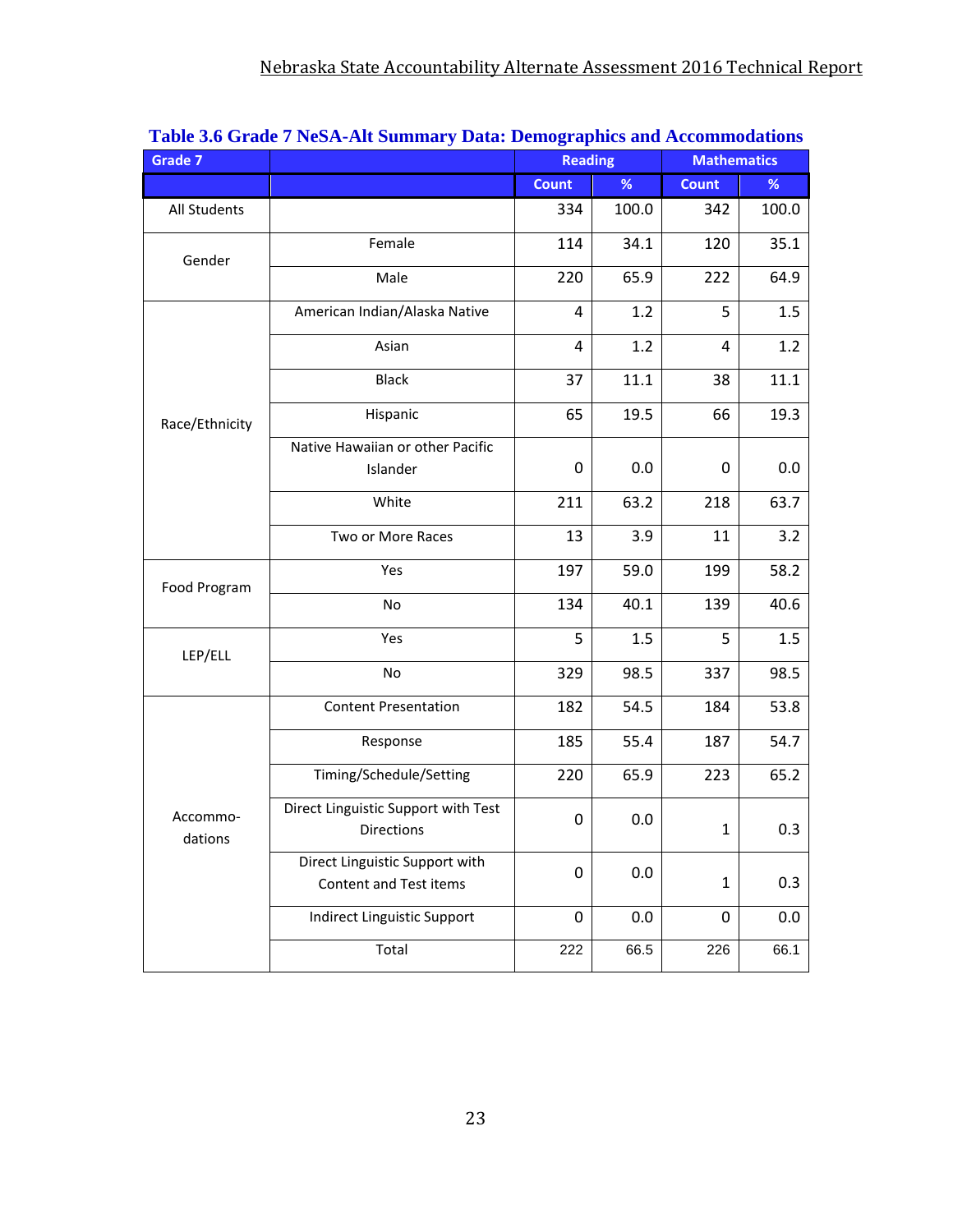| Grade 8             | Table 3.7 Graue o NebA-Alt bullinary Data. Demographics and Accommodations | <b>Reading</b>   |       | <b>Mathematics</b> |          | <b>Science</b> |       |
|---------------------|----------------------------------------------------------------------------|------------------|-------|--------------------|----------|----------------|-------|
|                     |                                                                            | <b>Count</b>     | $\%$  | <b>Count</b>       | %        | <b>Count</b>   | %     |
| All Students        |                                                                            | 320              | 100.0 | 328                | 100.0    | 316            | 100.0 |
| Gender              | Female                                                                     | 122              | 38.1  | 128                | 39.0     | 122            | 38.6  |
|                     | Male                                                                       | 198              | 61.9  | 200                | 61.0     | 194            | 61.4  |
|                     | American Indian/Alaska Native                                              | 5                | 1.6   | 5                  | 1.5      | 5              | 1.6   |
|                     | Asian                                                                      | 6                | 1.9   | 6                  | 1.8      | 6              | 1.9   |
|                     | <b>Black</b>                                                               | 37               | 11.6  | 37                 | 11.3     | 37             | 11.7  |
| Race/Ethnicity      | Hispanic                                                                   | 50               | 15.6  | 49                 | 14.9     | 49             | 15.5  |
|                     | Native Hawaiian or other Pacific                                           |                  |       |                    |          |                |       |
|                     | Islander                                                                   | $\mathbf{1}$     | 0.3   | $\mathbf{1}$       | 0.3      | 1              | 0.3   |
|                     | White                                                                      | 209              | 65.3  | 218                | 66.5     | 206            | 65.2  |
|                     | Two or More Races                                                          | 12               | 3.8   | 12                 | 3.7      | 12             | 3.8   |
| Food Program        | Yes                                                                        | 164              | 51.3  | 164                | 50.0     | 160            | 50.6  |
|                     | No                                                                         | 148              | 46.3  | 156                | 47.6     | 148            | 46.8  |
| LEP/ELL             | Yes                                                                        | 4                | 1.3   | 4                  | 1.2      | 4              | 1.3   |
|                     | No                                                                         | 316              | 98.8  | 324                | 98.8     | 312            | 98.7  |
|                     | <b>Content Presentation</b>                                                | 177              | 55.3  | 181                | 55.2     | 172            | 54.4  |
|                     | Response                                                                   | 188              | 58.8  | 194                | 59.1     | 182            | 57.6  |
|                     | Timing/Schedule/Setting                                                    | 224              | 70.0  | 228                | 69.5     | 218            | 69.0  |
| Accommo-<br>dations | Direct Linguistic Support with Test<br>Directions                          | 3                | 0.9   | 3                  | 0.9      | 3              | 0.9   |
|                     | Direct Linguistic Support with                                             |                  |       |                    |          |                |       |
|                     | Content and Test items                                                     | 3                | 0.9   | 3                  | 0.9      | 3              | 0.9   |
|                     | Indirect Linguistic Support                                                | $\boldsymbol{0}$ | 0.0   | $\boldsymbol{0}$   | 0.0      | $\mathbf 0$    | 0.0   |
|                     | Total                                                                      | 227              | 70.9  | 233                | $71.0\,$ | 221            | 69.9  |

#### **Table 3.7 Grade 8 NeSA-Alt Summary Data: Demographics and Accommodations**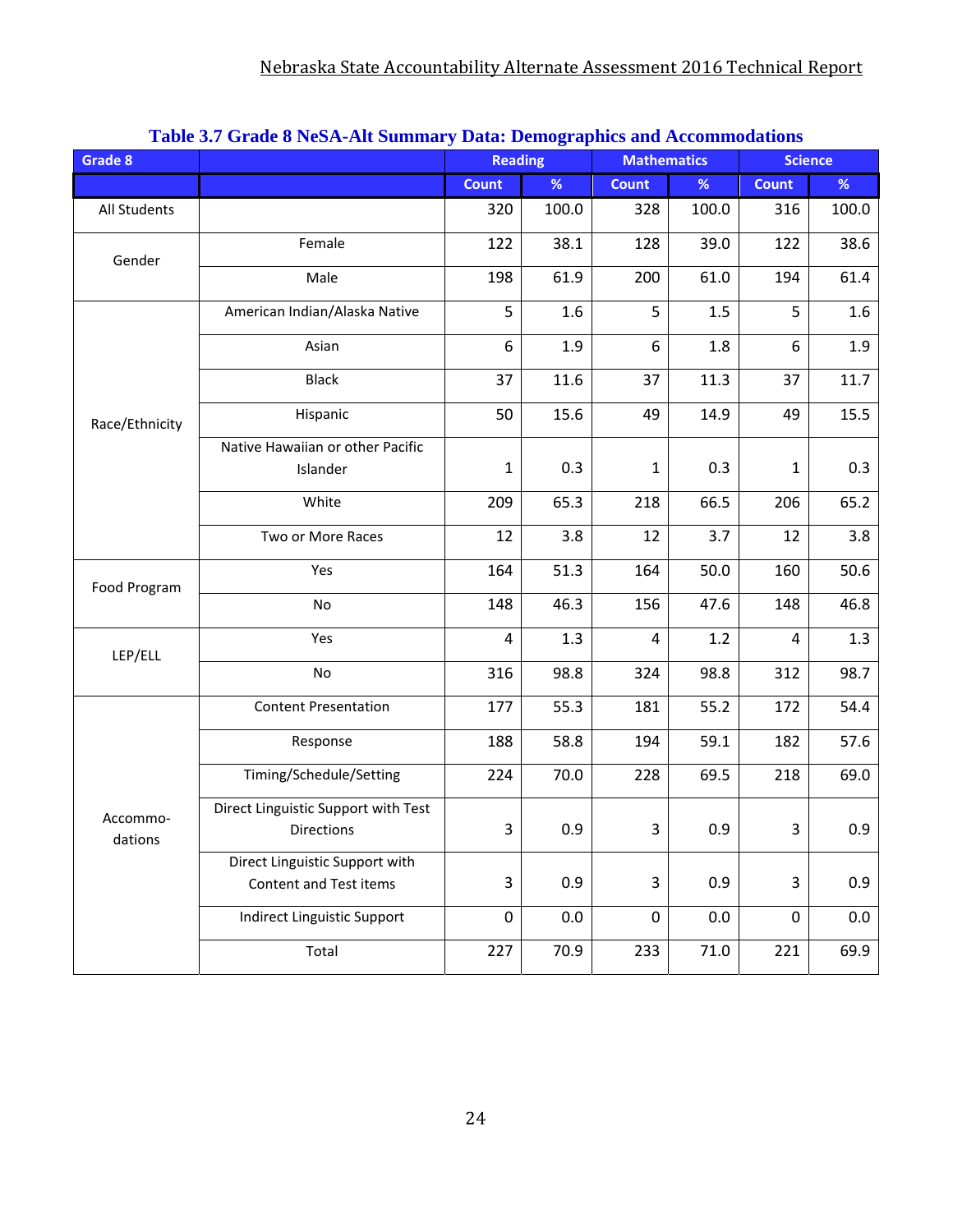| Grade 11       | Table 5.0 Graue 11 NebA-Alt bullinary Data. Delhographies and Accommodations | <b>Reading</b>   |       | <b>Mathematics</b> |       |                | <b>Science</b> |
|----------------|------------------------------------------------------------------------------|------------------|-------|--------------------|-------|----------------|----------------|
|                |                                                                              | <b>Count</b>     | $\%$  | <b>Count</b>       | $\%$  | <b>Count</b>   | %              |
| All Students   |                                                                              | 293              | 100.0 | 312                | 100.0 | 293            | 100.0          |
| Gender         | Female                                                                       | 110              | 37.5  | 119                | 38.1  | 110            | 37.5           |
|                | Male                                                                         | 183              | 62.5  | 193                | 61.9  | 183            | 62.5           |
|                | American Indian/Alaska Native                                                | 12               | 4.1   | 12                 | 3.8   | 12             | 4.1            |
|                | Asian                                                                        | 4                | 1.4   | 4                  | 1.3   | 4              | 1.4            |
|                | <b>Black</b>                                                                 | 30               | 10.2  | 31                 | 9.9   | 30             | 10.2           |
| Race/Ethnicity | Hispanic                                                                     | 48               | 16.4  | 48                 | 15.4  | 46             | 15.7           |
|                | Native Hawaiian or other Pacific                                             |                  |       |                    |       |                |                |
|                | Islander                                                                     | $\mathbf{1}$     | 0.3   | $\mathbf{1}$       | 0.3   | 1              | 0.3            |
|                | White                                                                        | 191              | 65.2  | 209                | 67.0  | 193            | 65.9           |
|                | Two or More Races                                                            | $\overline{7}$   | 2.4   | $\overline{7}$     | 2.2   | $\overline{7}$ | 2.4            |
| Food Program   | Yes                                                                          | 163              | 55.6  | 172                | 55.1  | 163            | 55.6           |
|                | No                                                                           | 123              | 42.0  | 133                | 42.6  | 123            | 42.0           |
| LEP/ELL        | Yes                                                                          | $\overline{2}$   | 0.7   | $\overline{2}$     | 0.6   | $\overline{2}$ | 0.7            |
|                | No                                                                           | 291              | 99.3  | 310                | 99.4  | 291            | 99.3           |
|                | <b>Content Presentation</b>                                                  | 122              | 41.6  | 134                | 42.9  | 119            | 40.6           |
|                | Response                                                                     | 128              | 43.7  | 142                | 45.5  | 126            | 43.0           |
|                | Timing/Schedule/Setting                                                      | 163              | 55.6  | 176                | 56.4  | 162            | 55.3           |
| Accommo-       | Direct Linguistic Support with Test                                          |                  |       |                    |       |                |                |
| dations        | <b>Directions</b>                                                            | $\mathbf{1}$     | 0.3   | 0                  | 0.0   | 0              | $0.0\,$        |
|                | Direct Linguistic Support with                                               |                  |       |                    |       |                |                |
|                | Content and Test items                                                       | $\boldsymbol{0}$ | 0.0   | 0                  | 0.0   | $\mathbf 0$    | 0.0            |
|                | Indirect Linguistic Support                                                  | $\boldsymbol{0}$ | 0.0   | $\boldsymbol{0}$   | 0.0   | 0              | 0.0            |
|                | Total                                                                        | 168              | 57.3  | 185                | 59.3  | 166            | 56.7           |

#### **Table 3.8 Grade 11 NeSA-Alt Summary Data: Demographics and Accommodations**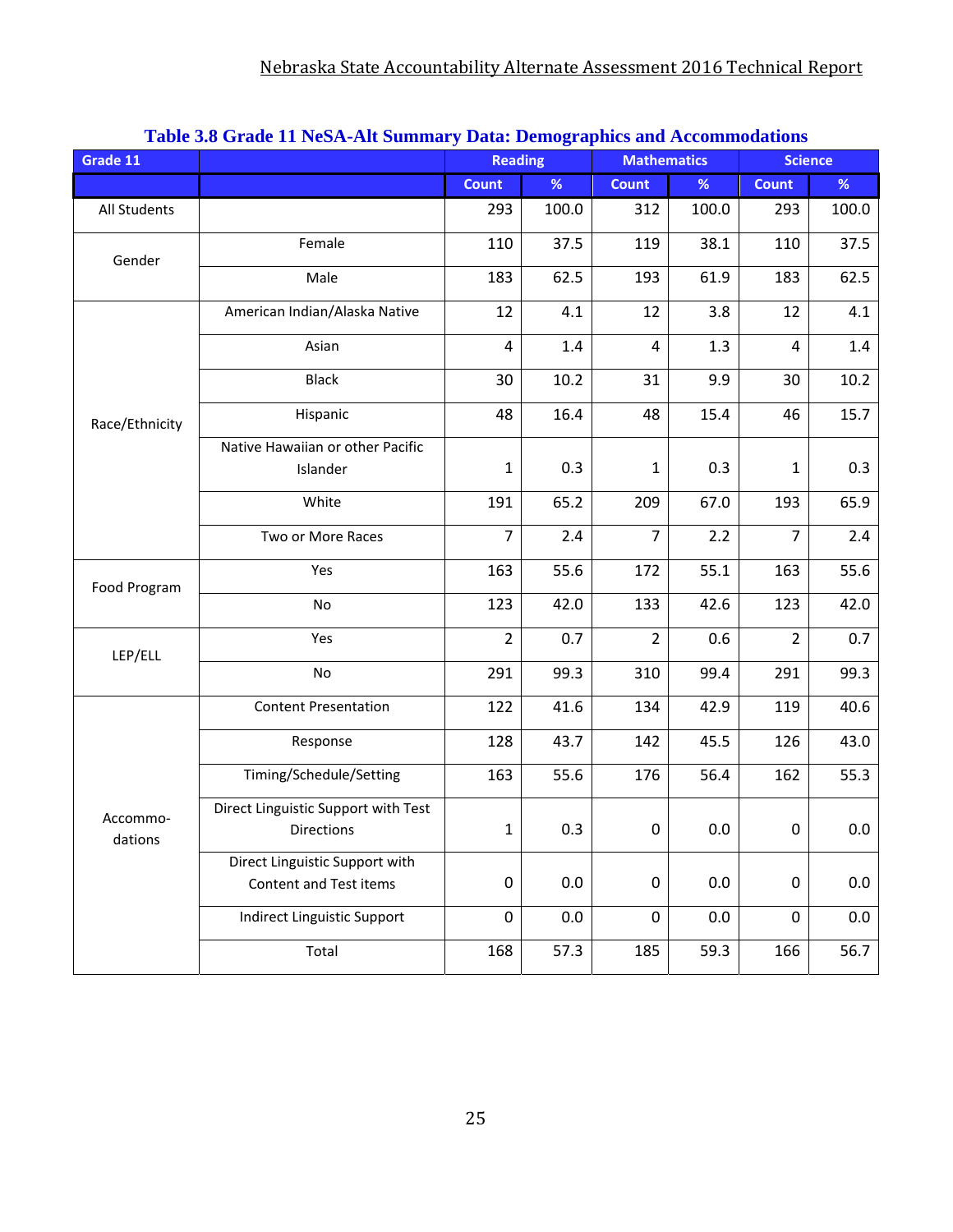### **4. CLASSICAL ITEM STATISTICS**

This chapter provides an overview of the most familiar item-level statistics obtained from classical item analysis: item difficulty, item discrimination, distractor distribution, and omits or blanks. The following results pertain only to operational NeSA-Alt items (i.e., those items that contributed to a student's total test score). Rasch item statistics are discussed in Chapter Five, and test-level statistics are found in Chapter Six. The statistics provide information about the quality of the items based on student responses in an operational setting. The following sections provide descriptions of the item summary statistics found in Appendices F, G, and H.

### 4.1 ITEM DIFFICULTY

Item difficulty (*p*-value) is the proportion of examinees in the sample who answered the item correctly. For example, if an item has a *p*-value of 0.79, it means 79 percent of the students answered the item correctly. Relatively lower values correspond to more difficult items and those that have relatively higher values correspond to easier items. Items that are either very hard or very easy provide little information about student differences in achievement. On a standards-referenced test like the NeSA-Alt, a test development goal is to include a wide range of item difficulties. Typically, test developers target *p*-values in the range of 0.40 to 0.80. Mathematically, information is maximized and standard errors minimized when the *p*-value equals 0.50. Experience suggests that multiple choice items are effective when the student is more likely to succeed than fail and it is important to include a range of difficulties matching the distribution of student abilities (Wright & Stone, 1979). Occasionally, items that fall outside the desired range can be justified for inclusion when the educational importance of the item content or the desire to measure students with very high or low achievement override the statistical considerations. Summary *p*-value information across all grades for each content area is shown in Tables 4.1.1 through 4.1.3. In general, most of the items fall into the *p*-value range of 0.4 to 0.8, which is appropriate for a criterion-referenced assessment. In reading the following tables, the heading  $\leq 0.1$  describes items between 0.0 and 0.1, and the heading  $\leq 0.2$  describes items between 0.1 and 0.2, etc.

|                |                                                                                                                                | <b>Item Proportion Correct</b> |                |   |   |                |    |   |                |              |             |              |
|----------------|--------------------------------------------------------------------------------------------------------------------------------|--------------------------------|----------------|---|---|----------------|----|---|----------------|--------------|-------------|--------------|
| Grade          | $\leq 0.1$<br>$≤0.2$<br>$\leq 0.3$<br>$\leq 0.4$<br>$\leq 0.5$<br>$\leq 0.6$<br>$\leq 0.7$<br>$\leq 0.8$<br>$\leq 0.9$<br>>0.9 |                                |                |   |   |                |    |   |                |              | <b>Mean</b> | <b>Total</b> |
| 3              | 0                                                                                                                              | 0                              | 0              |   | 5 | 10             | 5  | 4 | 0              | 0            | 0.565       | 25           |
| $\overline{4}$ | $\Omega$                                                                                                                       | $\mathbf 0$                    | 0              | 0 | 3 | $\overline{4}$ | 10 |   |                | $\mathbf 0$  | 0.648       | 25           |
| 5              | $\Omega$                                                                                                                       | 0                              | 0              | 1 | 3 | 9              | 3  | 8 |                | 0            | 0.611       | 25           |
| 6              | $\Omega$                                                                                                                       | $\mathbf 0$                    | $\overline{0}$ | 1 | 4 | 6              |    | 5 | $\overline{2}$ | $\mathbf{0}$ | 0.627       | 25           |
| 7              | 0                                                                                                                              | 0                              | 0              | 2 | 3 | 8              | 6  | 5 |                | 0            | 0.612       | 25           |
| 8              | $\Omega$                                                                                                                       | $\mathbf 0$                    | $\overline{0}$ | 2 | 3 | 6              | 6  | 6 | 2              | $\Omega$     | 0.622       | 25           |
| 11             | $\Omega$                                                                                                                       | 0                              | 0              | 0 | 5 | 4              | 8  | 8 | 0              | 0            | 0.633       | 25           |

| Table 4.1.1 Summary of Proportion Correct for NeSA-AAR Operational Items |  |  |
|--------------------------------------------------------------------------|--|--|
|                                                                          |  |  |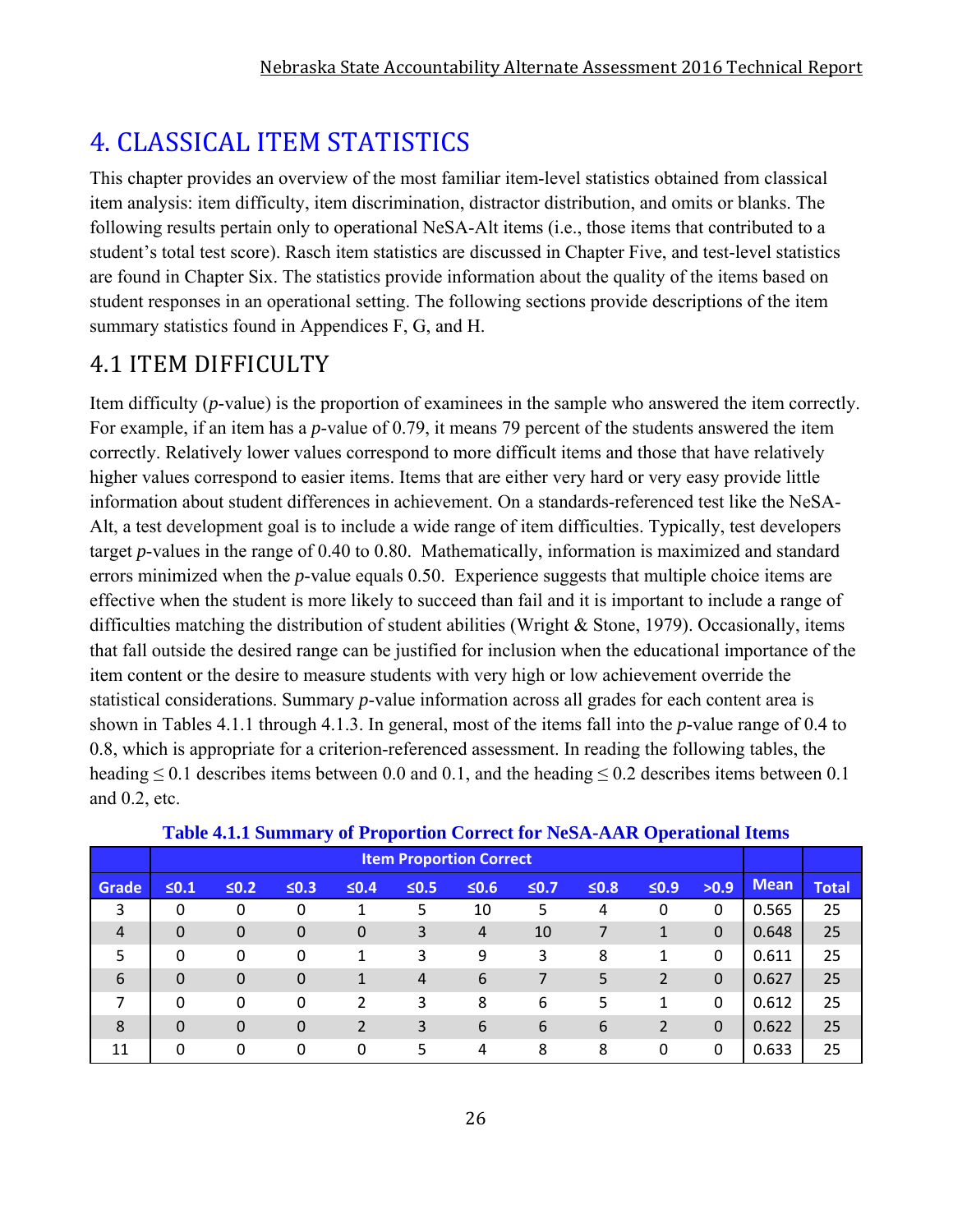|                |            |                                                                                                                      |                |          |    |   |                | Table 4.1.2 Summary of Proportion Correct for NeSA-AAM Operational Items |   |              |             |              |  |  |  |  |  |
|----------------|------------|----------------------------------------------------------------------------------------------------------------------|----------------|----------|----|---|----------------|--------------------------------------------------------------------------|---|--------------|-------------|--------------|--|--|--|--|--|
|                |            | <b>Item Proportion Correct</b>                                                                                       |                |          |    |   |                |                                                                          |   |              |             |              |  |  |  |  |  |
| <b>Grade</b>   | $\leq 0.1$ | >0.9<br>$\leq 0.8$<br>$\leq 0.2$<br>$\leq 0.3$<br>$\leq 0.4$<br>$\leq 0.5$<br>$\leq 0.6$<br>$\leq 0.7$<br>$\leq 0.9$ |                |          |    |   |                |                                                                          |   |              | <b>Mean</b> | <b>Total</b> |  |  |  |  |  |
| 3              | 0          | 0                                                                                                                    | 1              | 3        | 4  | 6 |                | 4                                                                        | 0 | $\Omega$     | 0.555       | 25           |  |  |  |  |  |
| $\overline{4}$ | $\Omega$   | $\Omega$                                                                                                             | $\overline{0}$ | 1        | 4  |   | 13             | $\overline{4}$                                                           | 1 | $\Omega$     | 0.613       | 30           |  |  |  |  |  |
| 5              | $\Omega$   | $\Omega$                                                                                                             | $\Omega$       | 1        | 5. | 6 | 10             |                                                                          | 1 | $\mathbf{0}$ | 0.620       | 30           |  |  |  |  |  |
| 6              | $\Omega$   | $\Omega$                                                                                                             | $\Omega$       | 0        |    |   | 9              | 6                                                                        | 1 | $\Omega$     | 0.615       | 30           |  |  |  |  |  |
| 7              | $\Omega$   | 0                                                                                                                    | 0              | $\Omega$ |    | 6 | 10             | 6                                                                        | 1 | $\Omega$     | 0.601       | 30           |  |  |  |  |  |
| 8              | $\Omega$   | $\Omega$                                                                                                             | $\Omega$       | 1        | 5  | 6 | $\overline{4}$ | 13                                                                       | 1 | $\Omega$     | 0.634       | 30           |  |  |  |  |  |
| 11             | 0          | 0                                                                                                                    | 0              | 0        | 4  | 8 | 10             |                                                                          | 1 | $\Omega$     | 0.635       | 30           |  |  |  |  |  |

#### **Table 4.1.2 Summary of Proportion Correct for NeSA-AAM Operational Items**

#### **Table 4.1.3 Summary of Proportion Correct for NeSA-AAS Operational Items**

|       |            | <b>Item Proportion Correct</b> |            |            |            |             |            |            |            |      |             |              |
|-------|------------|--------------------------------|------------|------------|------------|-------------|------------|------------|------------|------|-------------|--------------|
| Grade | $\leq 0.1$ | $\leq 0.21$                    | $\leq 0.3$ | $\leq 0.4$ | $\leq 0.5$ | $\leq 0.6$  | $\leq 0.7$ | $\leq 0.8$ | $\leq 0.9$ | >0.9 | <b>Mean</b> | <b>Total</b> |
|       |            |                                |            |            | 5.         | C.          |            | b          |            |      | 0.637       | 25           |
| 8     |            |                                | 0          | 0          |            | $\mathbf b$ | 10         | 6          |            | 0    | 0.641       | 25           |
| 11    |            |                                |            |            | ર          | 8           | 10         | 5          |            |      | 0.637       | 30           |

### 4.2 ITEM‐TOTAL CORRELATION

Item-total correlation describes the relationship between performance on the specific item and performance on the entire form. For the NeSA-Alt tests, Pearson product-moment correlation coefficient between item scores and test scores is used to indicate this relationship. For MC items, the statistic is typically referred to as point-biserial correlation. This index indicates an item's ability to differentiate between high and low achievers (i.e., item discrimination power). It is expected that students with high ability (i.e., those who perform well on the NeSA-Alt overall) would be more likely to answer any given NeSA-Alt item correctly, while students with low ability (i.e., those who perform poorly on the NeSA-Alt overall) would be more likely to answer the same item incorrectly. However, an interaction can exist between item discrimination and item difficulty. Items answered correctly (or incorrectly) by a large proportion of examinees (i.e., the items have extreme *p*-values) can have reduced power to discriminate and thus can have lower correlations.

The correlation coefficient can range from  $-1.0$  to  $+1.0$ . If the aforementioned expectation is met (high-scoring students tend to get the item right while low-scoring students do not), the correlation between the item score and the total test score will be both positive and noticeably large in its magnitude (i.e., well above zero), meaning the item is a good discriminator between high- and lowability students. Items with negative correlations are flagged and referred to Test Development as possible mis-keys. Mis-keyed items will be corrected and rescored prior to computing the final item statistics. Negative correlations can also indicate problems with the item content, structure, or students' opportunity to learn. Items with point-biserial values of less than 0.2 are flagged and referred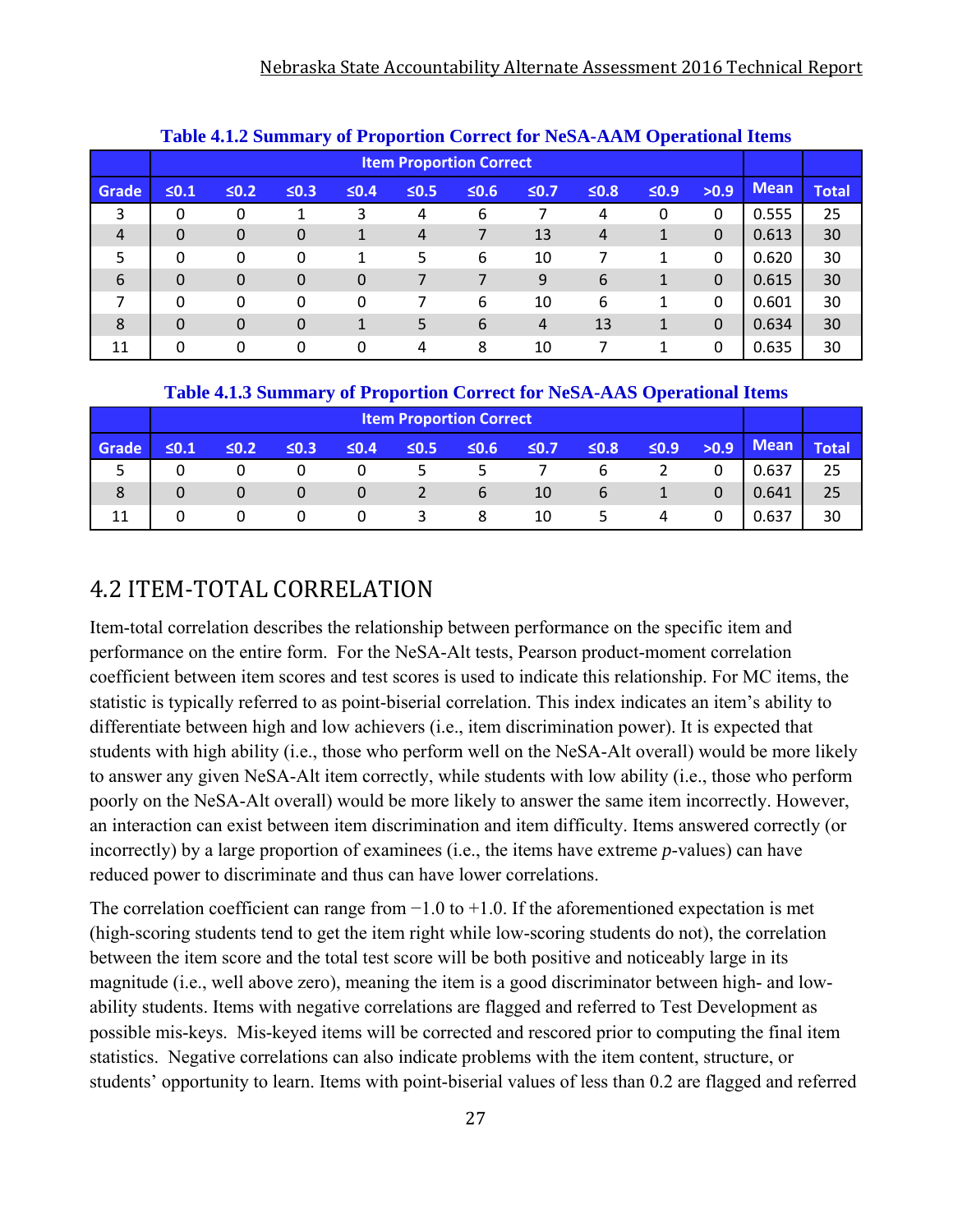to content specialists for review before being considered for use on future forms. As seen below in Tables 4.2.1 through 4.2.3, no items in the 2015 NeSA-Alt tests have negative point-biserial correlations and most are above 0.30, indicating good item discrimination.

|              |                                        | THEIR DUMINION Y OF TURN DISCHAR COLLUMNOIS TOT FROM THEFT |            |            |            |            |      |              |
|--------------|----------------------------------------|------------------------------------------------------------|------------|------------|------------|------------|------|--------------|
|              | <b>Item Point-biserial Correlation</b> |                                                            |            |            |            |            |      |              |
| <b>Grade</b> | $\leq 0.1$                             | $\leq 0.2$                                                 | $\leq 0.3$ | $\leq 0.4$ | $\leq 0.5$ | $\leq 0.6$ | >0.6 | <b>Total</b> |
| 3            |                                        |                                                            |            |            |            | 9          | 10   | 25           |
| 4            |                                        |                                                            |            |            | 6          |            | 10   | 25           |
|              |                                        |                                                            |            |            | Δ          |            | 7    | 25           |
| 6            |                                        |                                                            |            |            |            | 13         | 0    | 25           |
|              |                                        |                                                            |            | 3          |            | 9          | 5    | 25           |
| 8            |                                        |                                                            |            |            |            | 9          | 3    | 25           |
| 11           |                                        |                                                            |            |            |            | 6          | 10   | 25           |

#### **Table 4.2.1 Summary of Point-biserial Correlations for NeSA-AAR**

**Table 4.2.2 Summary of Point-biserial Correlations for NeSA-AAM** 

|              |                                                                                          |  |   | <b>Item Point-biserial Correlation</b> |    |    |    |    |  |
|--------------|------------------------------------------------------------------------------------------|--|---|----------------------------------------|----|----|----|----|--|
| <b>Grade</b> | $\leq 0.3$<br>$\leq 0.1$<br>$\leq 0.2$<br>$\leq 0.4$<br>$\leq 0.5$<br>$\leq 0.6$<br>>0.6 |  |   |                                        |    |    |    |    |  |
| 3            | 0                                                                                        |  | 0 |                                        |    | 6  | 16 | 25 |  |
| 4            | 0                                                                                        |  | 0 |                                        | 6  | 11 | 12 | 30 |  |
| 5            | ი                                                                                        |  |   |                                        |    | 10 | 10 | 30 |  |
| 6            | 0                                                                                        |  |   | 3                                      | 14 | 11 |    | 30 |  |
|              | U                                                                                        |  | ი | 8                                      |    | 12 | 9  | 30 |  |
| 8            | O                                                                                        |  | 4 |                                        | 8  | 12 | 4  | 30 |  |
| 11           |                                                                                          |  |   | ર                                      | 4  | 8  | 14 | 30 |  |

**Table 4.2.3 Summary of Point-biserial Correlations for NeSA-AAS** 

|       |            |            |      | <b>Item Point-biserial Correlation</b> |            |       |      |              |
|-------|------------|------------|------|----------------------------------------|------------|-------|------|--------------|
| Grade | $\leq 0.1$ | $\leq 0.2$ | ≤0.3 | $\leq 0.4$                             | $\leq 0.5$ | .6.6≤ | >0.6 | <b>Total</b> |
|       |            |            |      |                                        |            |       |      |              |
|       |            |            |      | 4                                      |            |       | h    |              |
| 11    |            |            |      |                                        |            |       | 14   |              |

### 4.3 PERCENT SELECTING EACH RESPONSE OPTION

This index indicates the effectiveness of each distractor. In general, one expects the correct response to be the most attractive, although this need not hold for unusually challenging items. This statistic for the correct response option is identical to the *p*-value when considering MC items with a single correct response. Please see the detailed summary statistics for each grade and content area in Appendices F, G, and H.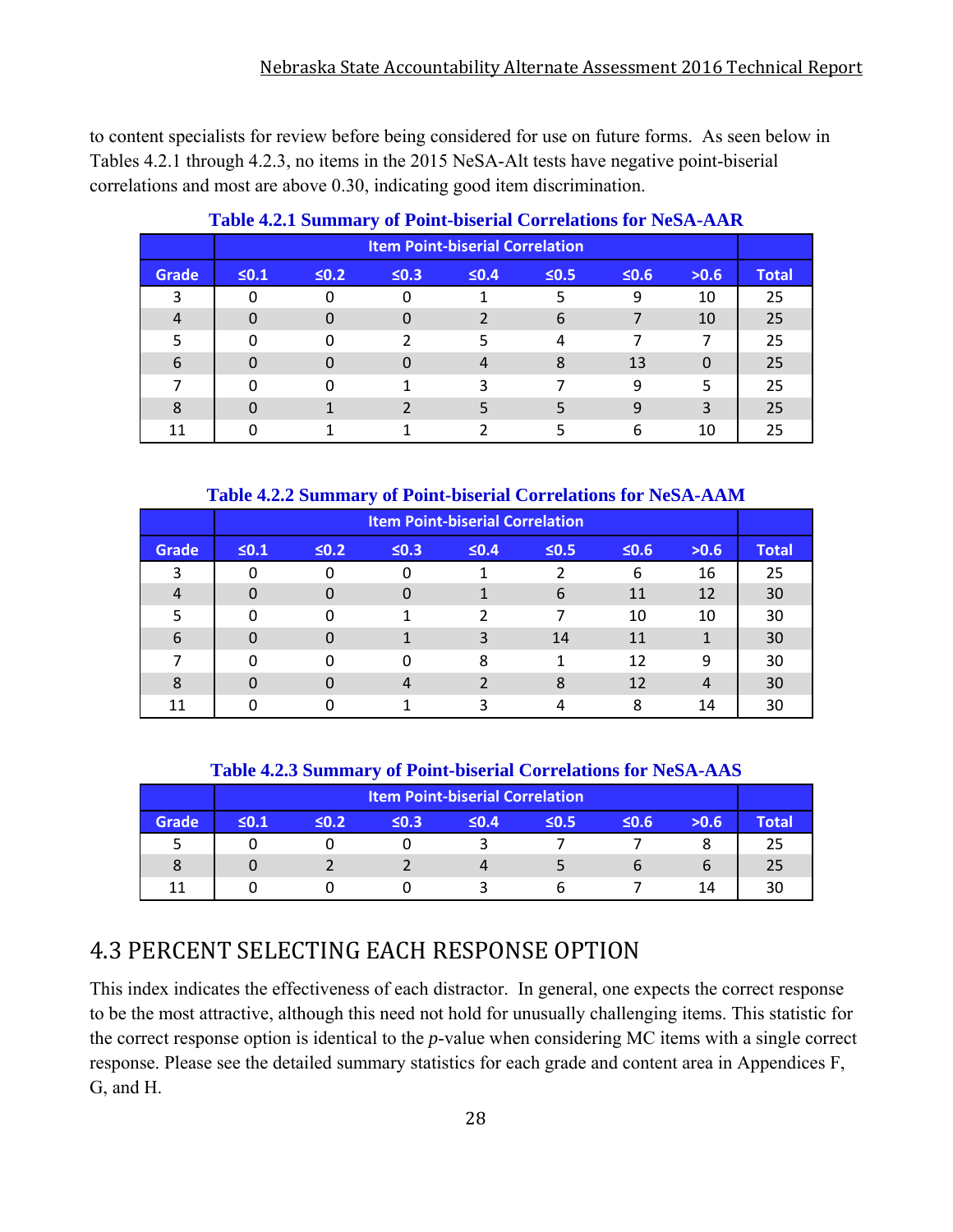### 4.4 POINT‐BISERIAL CORRELATIONS OF RESPONSE OPTIONS

This index describes the relationship between selecting a response option for a specific item and performance on the entire test. The correlation between an incorrect answer and total test performance should be negative. The desired pattern is strong positive values for the correct option and strong negative values for the incorrect options. Any other pattern indicates a problem with the item or with the key. These patterns would imply a high ability way to answer incorrectly or a low ability way to answer correctly. Examples of these situations could be an item with an ambiguous or misleading distractor that was attractive to high-performing examinees or an item that depended on experience outside of instruction that was unrelated to ability. This statistic for the correct option is identical to the item-total correlation for MC items. Please see the detailed summary statistics for each grade and content area in Appendices F, G, and H.

### 4.5 PERCENT OF STUDENTS OMITTING AN ITEM

This statistic is useful for identifying problems with testing time and test layout. If the omit percentage is large for a single item, it could indicate a problem with the layout or content of an item. For example, students tend to skip items with wordy stems or that otherwise appear difficult or time consuming. While there is no hard and fast rule for what *large* means, and it varies with groups and ages of students, five percent omits is often used as a preliminary screening value.

Detailed results of the item analyses for the NeSA-AAR operational items are presented in Appendix F. Detailed results of the item analyses for the NeSA-AAM operational items are presented in Appendix G. Detailed results of the item analyses for the NeSA-AAS operational items are presented in Appendix H. Based on these analyses, items were selected for review if the *p-*value was less than 0.25 and the item-total correlation was less than 0.2. Items were identified as probable mis-keys if the *p-*value for the correct response was less than one of the incorrect responses and the item-total correlation was negative.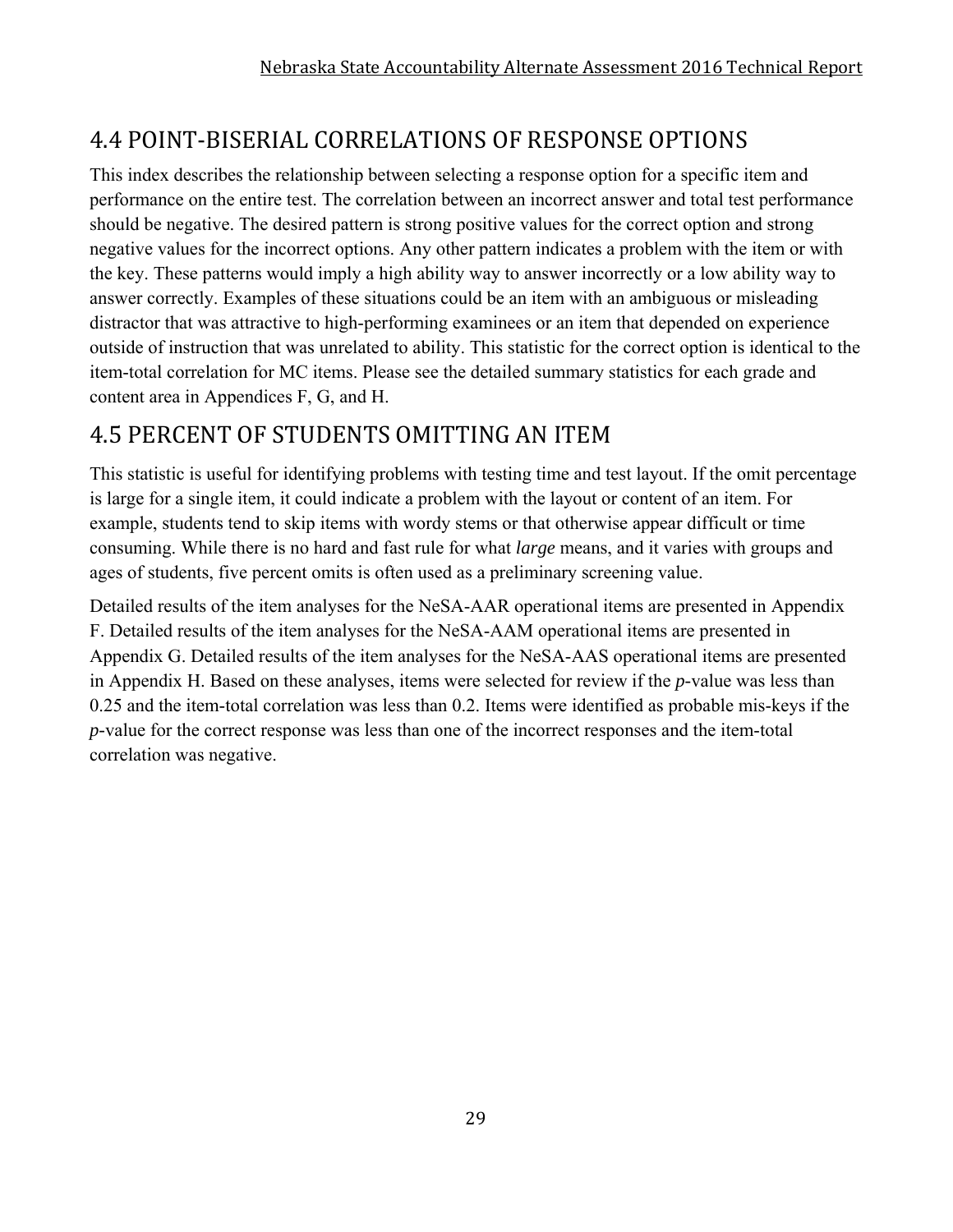## 5. RASCH ITEM CALIBRATION

The psychometric model used for the NeSA-Alt is based on the work of Georg Rasch (1960). Rasch models have had a long-standing presence in applied testing programs and have been the methodology used to calibrate NeSA-Alt items in recent history. Rasch models have several advantages over truescore theory, so it has become the standard procedure for analyzing item response data in large-scale assessments. However, Rasch models have a number of strong requirements related to dimensionality, local independence, and model-data fit. Resulting inferences derived from any application of Rasch models rests strongly on the degree to which the underlying requirements are met.

Generally, item calibration is the process of estimating a difficulty-parameter to each item on an assessment so that all items are placed onto a common scale. This chapter briefly introduces the Rasch model, reports the results from evaluations of the adequacy of the Rasch requirements, and summarizes Rasch item statistics for the 2015 NeSA-AAR, NeSA-AAM, and NeSA-AAS assessment.

### 5.1 DESCRIPTION OF THE RASCH MODEL

The Rasch dichotomous model was used to calibrate the NeSA-Alt items. All NeSA-Alt assessment contains only MC items. According to the Rasch model, the probability of answering an item correctly is based on the difference between the ability of the student and the difficulty of the item. The Rasch model places both student ability and item difficulty (estimated in terms of log-odds, or logits) on the same continuum. When the model assumptions are met, the Rasch model provides estimates of a person's ability that are independent of the items employed in the assessment and conversely, estimates item difficulty independently of the sample of examinees (Rasch, 1960; Wright & Panchapakesan, 1969). (As noted in Chapter Four, interpretation of item *p*-values confounds item difficulty and student ability.) Appendix I provides a more detailed overview of Rasch measurement.

### 5.2 CHECKING RASCH ASSUMPTIONS

Since the Rasch model was the basis of all calibration, scoring, and scaling analyses associated with the NeSA-Alt, the validity of the inferences from these results depends on the degree to which the assumptions of the model were met and how well the model fits the test data. Therefore, it is important to check these assumptions. This section evaluates the dimensionality of the data, local item independence, and item fit. It should be noted that only operational items were analyzed since they are the basis of student scores.

Unidimensionality: Rasch models assume that one dominant dimension determines the difference among students' performances. Principal components analysis (PCA) of residuals can be used to assess the unidimensionality assumption. The purpose of the analysis is to verify whether any other dominant component(s) exist among the items. If any other dimensions are found, the unidimensionality assumption would be violated.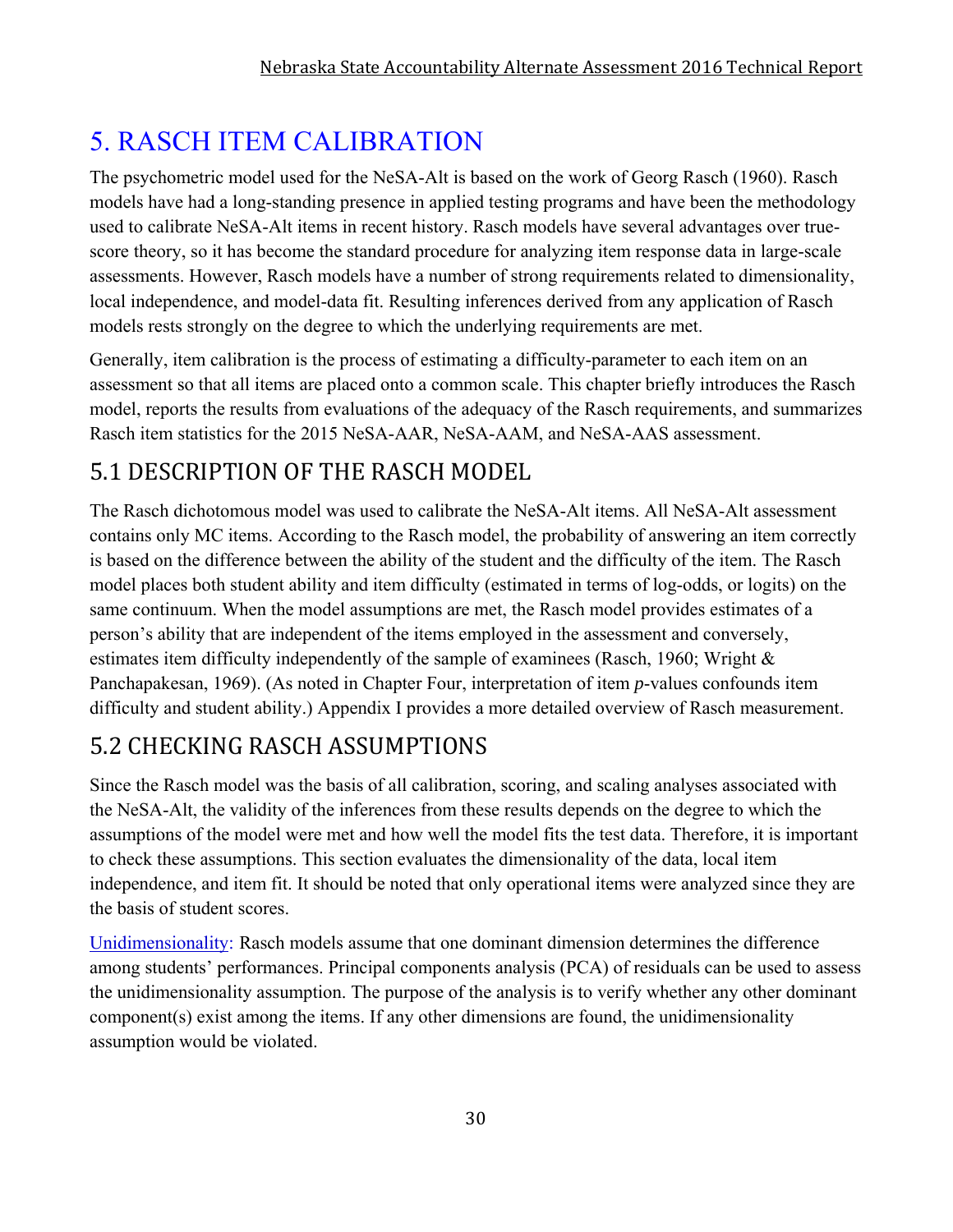Tables 5.2.1, 5.2.2, and 5.2.3 present the PCA of residuals results for the reading, mathematics, and science assessments, respectively. The results include the eigenvalues and the percentage of variance explained for up to five components with eigenvalues greater than one. As can been seen in Table 5.2.1, the primary dimension for NeSA-AAR explained about 25 percent to 30 percent of the total variance across Grades 3–8 and 11. The eigenvalues of the second dimension ranged from 1.8 to 2.3. This indicates that the second dimension accounted for only 1.8 to 2.3 units out of about 37 units of total variance. Similar patterns are observed for the Mathematics and the Science test. Overall, the PCA suggests that there is one clearly dominant dimension for each NeSA-Alt assessment.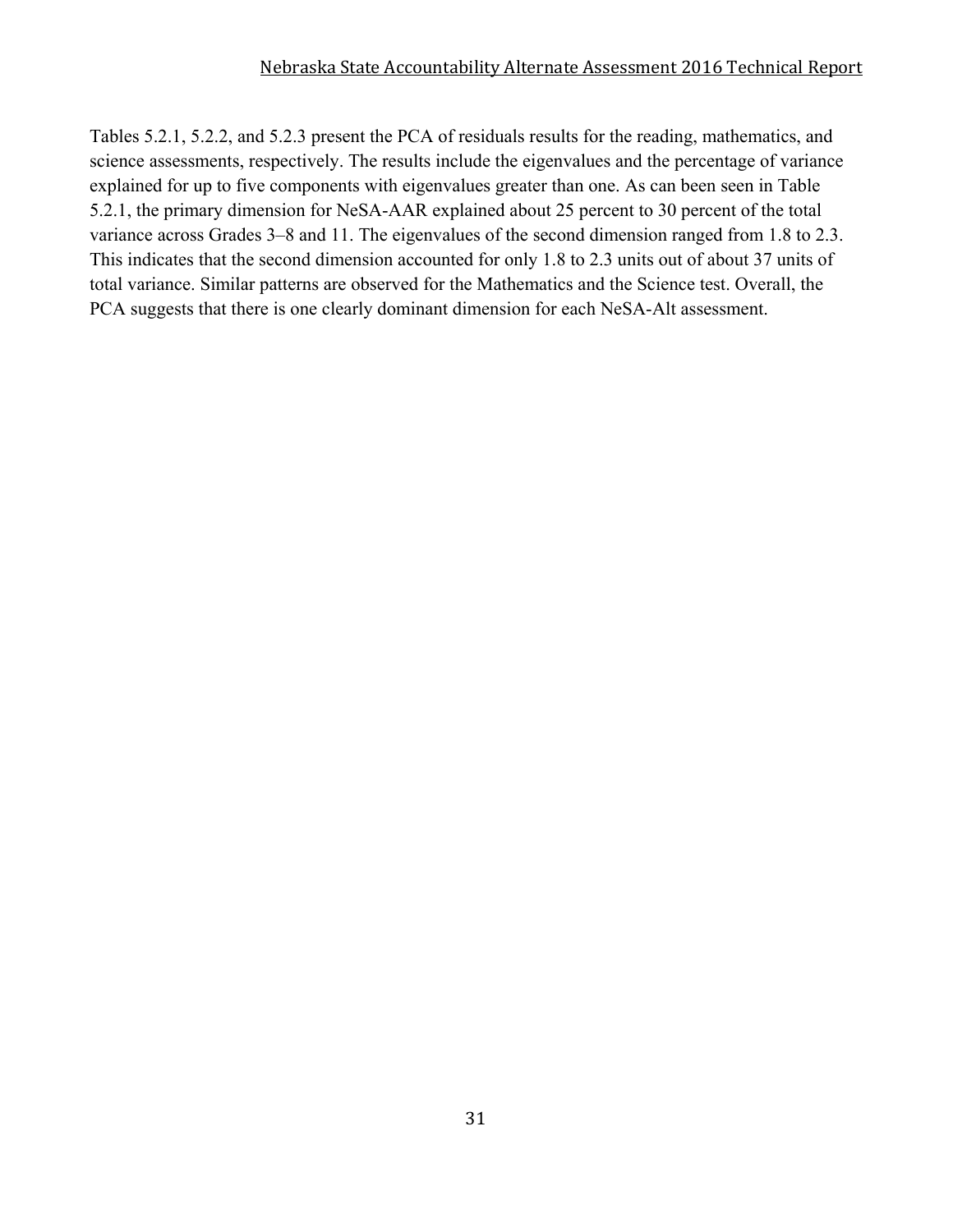| Grade | <b>Contrast</b>         | <b>Eigenvalue</b> | <b>Explained</b><br><b>Variance</b> |
|-------|-------------------------|-------------------|-------------------------------------|
|       | measures                | 9.0               | 26.4%                               |
|       | $\mathbf{1}$            | 2.1               | 8.4%                                |
| 3     | $\overline{2}$          | 1.7               | 6.9%                                |
|       | 3                       | 1.5               | 6.1%                                |
|       | $\overline{4}$          | 1.5               | 6.0%                                |
|       | 5                       | 1.4               | 5.5%                                |
|       | measures                | 8.9               | 26.4%                               |
|       | $\mathbf{1}$            | 2.4               | 9.7%                                |
| 4     | $\overline{2}$          | 1.5               | 6.1%                                |
|       | 3                       | 1.4               | 5.8%                                |
|       | $\overline{4}$          | 1.3               | 5.4%                                |
|       | 5                       | 1.3               | 5.2%                                |
|       | measures                | 8.5               | 25.4%                               |
|       | 1                       | 2.4               | 9.4%                                |
| 5     | $\overline{2}$          | 1.7               | 6.9%                                |
|       | 3                       | 1.6               | 6.3%                                |
|       | $\overline{\mathbf{r}}$ | 1.4               | 5.6%                                |
|       | 5                       | 1.3               | 5.1%                                |
|       | measures                | 10.2              | 29.0%                               |
|       | $\mathbf{1}$            | 1.8               | 7.3%                                |
| 6     | $\overline{2}$          | 1.7               | 6.8%                                |
|       | 3                       | 1.5               | 5.8%                                |
|       | $\overline{4}$          | 1.4               | 5.6%                                |
|       | 5                       | 1.3               | 5.1%                                |
|       | measures                | 8.9               | 26.2%                               |
|       | 1                       | 2.1               | 8.5%                                |
| 7     | $\overline{2}$          | 1.7               | 6.8%                                |
|       | 3                       | 1.5               | 5.9%                                |
|       | $\overline{4}$          | 1.4               | 5.6%                                |
|       | 5                       | 1.3               | 5.1%                                |
|       | measures                | 9.4               | 27.4%                               |
|       | 1                       | 2.6               | 10.5%                               |
| 8     | 2                       | 1.7               | 6.6%                                |
|       | 3                       | 1.4               | 5.7%                                |
|       | 4                       | 1.4               | 5.6%                                |
|       | 5                       | 1.3               | 5.0%                                |
|       | measures                | 8.9               | 26.3%                               |
|       | $\mathbf 1$             | 2.4               | 9.6%                                |
| 11    | 2                       | 1.6               | 6.3%                                |
|       | 3                       | 1.5               | 6.0%                                |
|       | 4                       | 1.4               | 5.7%                                |
|       | 5                       | 1.3               | 5.2%                                |

**Table 5.2.1 NeSA-AAR Results from PCA of Residuals**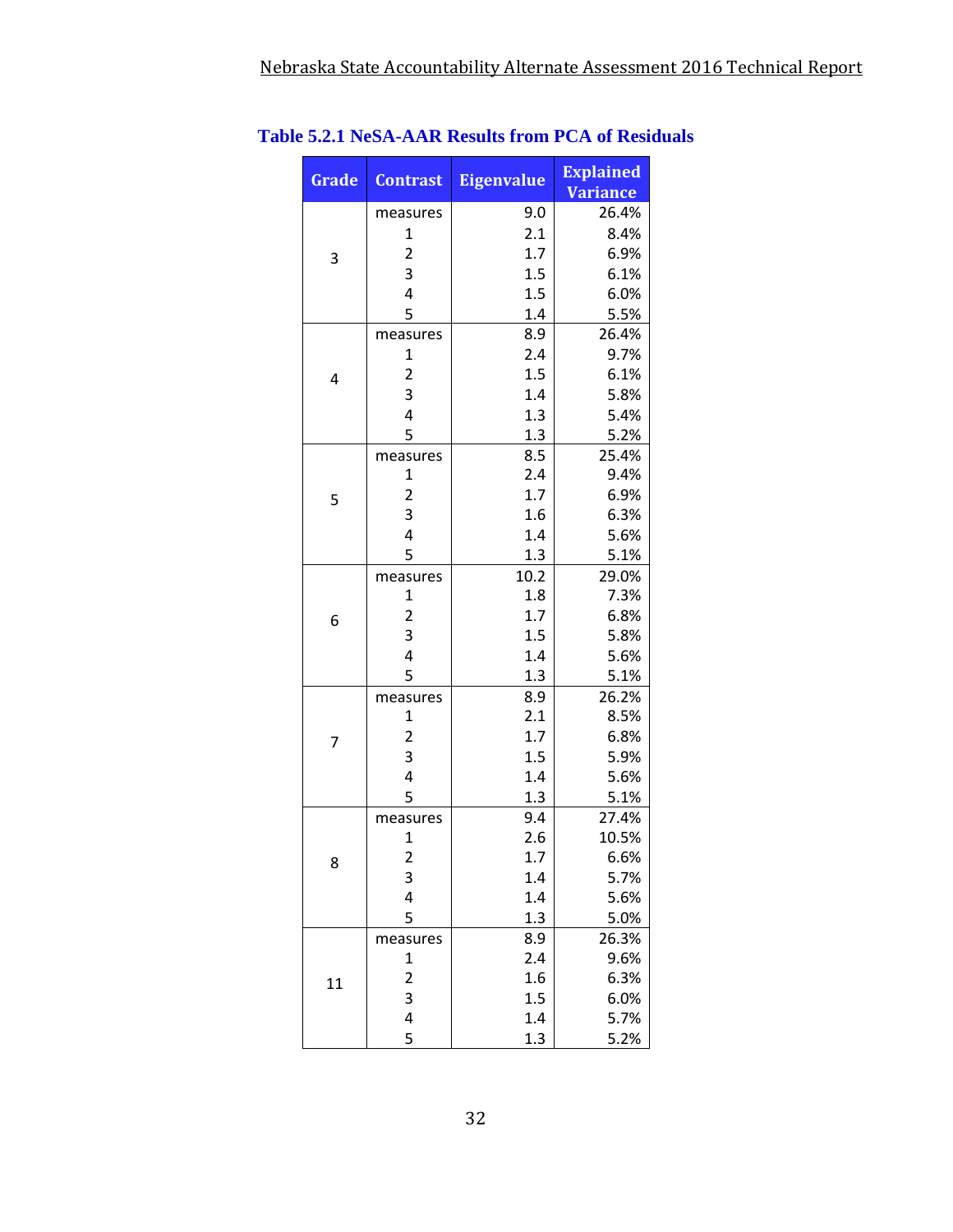| Grade | <b>Contrast</b>         | <b>Eigenvalue</b> | <b>Explained</b><br><b>Variance</b> |
|-------|-------------------------|-------------------|-------------------------------------|
|       | measures                | 11.9              | 32.2%                               |
|       | $\mathbf{1}$            | 2.4               | 9.7%                                |
| 3     | $\overline{2}$          | 1.8               | 7.2%                                |
|       | 3                       | 1.6               | 6.4%                                |
|       | 4                       | 1.5               | 5.8%                                |
|       | 5                       | 1.4               | 5.5%                                |
|       | measures                | 10.6              | 26.2%                               |
|       | 1                       | 2.6               | 8.6%                                |
| 4     | $\overline{\mathbf{c}}$ | 1.8               | 5.9%                                |
|       | 3                       | 1.6               | 5.2%                                |
|       | $\overline{\mathbf{4}}$ | 1.5               | 5.0%                                |
|       | 5                       | 1.5               | 4.9%                                |
|       | measures                | 11.7              | 28.1%                               |
|       | $\mathbf{1}$            | 3.0               | 9.8%                                |
| 5     | $\overline{c}$          | 2.0               | 6.5%                                |
|       | 3                       | 1.8               | 6.0%                                |
|       | $\overline{4}$          | 1.5               | 4.9%                                |
|       | 5                       | 1.3               | 4.5%                                |
|       | measures                | 10.0              | 25.1%                               |
|       | 1                       | 2.4               | 7.9%                                |
| 6     | $\overline{2}$          | 1.9               | 6.4%                                |
|       | 3                       | 1.5               | 5.0%                                |
|       | $\overline{4}$          | 1.5               | 5.0%                                |
|       | 5                       | 1.3               | 4.4%                                |
|       | measures                | 10.9              | 26.6%                               |
|       | $\mathbf{1}$            | 2.4               | 7.9%                                |
| 7     | $\overline{2}$          | 1.8               | 6.0%                                |
|       | 3                       | 1.6               | 5.4%                                |
|       | 4                       | 1.5               | 5.1%                                |
|       | 5                       | 1.4               | 4.8%                                |
|       | measures                | 10.9              | 26.6%                               |
|       | 1                       | 3.1               | 10.3%                               |
| 8     | 2                       | 1.8               | 5.9%                                |
|       | 3                       | 1.6               | 5.5%                                |
|       | $\overline{\mathbf{r}}$ | 1.5               | 4.9%                                |
|       | 5                       | 1.4               | 4.5%                                |
|       | measures                | 11.6              | 27.9%                               |
|       | 1                       | 2.3               | 7.6%                                |
| $11*$ | 2                       | 1.8               | 5.8%                                |
|       | 3                       | 1.6               | 5.5%                                |
|       | 4                       | 1.4               | 4.7%                                |
|       | 5                       |                   |                                     |

**Table 5.2.2 NeSA-AAM Results from PCA of Residuals**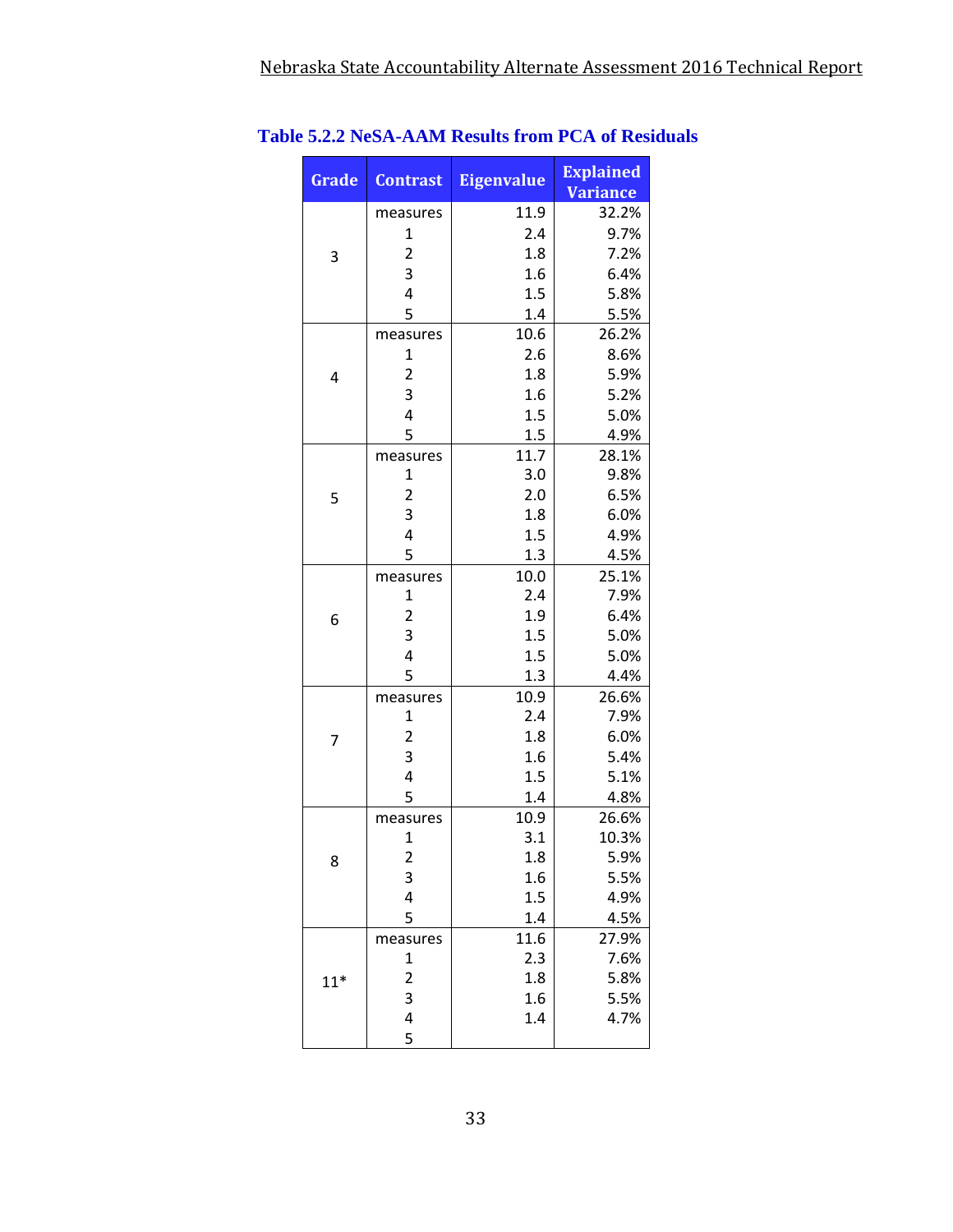| Grade | <b>Contrast</b> | <b>Eigenvalue</b> | <b>Explained</b><br><b>Variance</b> |
|-------|-----------------|-------------------|-------------------------------------|
|       | measures        | 9.5               | 27.6%                               |
|       | 1               | 2.7               | 10.7%                               |
| 5     | $\overline{2}$  | 1.7               | 6.7%                                |
|       | 3               | 1.5               | 5.8%                                |
|       | 4               | 1.4               | 5.5%                                |
|       | 5               | 1.3               | 5.1%                                |
|       | measures        | 7.5               | 23.1%                               |
|       | 1               | 3.5               | 14.0%                               |
| $8*$  | $\overline{2}$  | 1.5               | 6.0%                                |
|       | 3               |                   |                                     |
|       | 4               |                   |                                     |
|       | 5               |                   |                                     |
|       | measures        | 12.3              | 29.0%                               |
|       | 1               | 2.4               | 7.9%                                |
| 11    | 2               | 1.9               | 6.3%                                |
|       | 3               | 1.6               | 5.5%                                |
|       | 4               | 1.4               | 4.7%                                |
|       | 5               | 1.4               | 4.6%                                |

**Table 5.2.3 NeSA-AAS Results from PCA of Residuals** 

\*Only contrasts with eigenvalues greater than one were extracted.

Local Independence: Local independence (LI) is a fundamental assumption of Rasch models. No relationship should exist between examinees' responses to different items after accounting for the abilities measured by a test. Many indicators of LI are framed by the form of local independence proposed by McDonald (1979) that the conditional covariances of all pairs of item responses, conditioned on the abilities, are required to be equal to zero.

Residual item correlations provided in WINSTEPS for each item pair were used to assess local dependence among the NeSA-Alt items. Three types of residual correlations are available in WINSTEPS: raw, standardized, and logit. It should be noted that the raw score residual correlation essentially corresponds to Yen's *Q*3 index, a popular LI statistic. The expected value for the *Q3*  statistic is approximately −1/(*k*−1) when no local dependence exists, where *k* is test length (Yen, 1993). Thus, the expected *Q*3 values should be approximately −0.04 for the NeSA-Alt tests (since most of the NeSA-Alt tests had more than 25 core items). Index values that are greater than 0.20 indicate a degree of local dependence that probably should be examined by test developers (Chen & Thissen, 1997).

Since the three residual correlations are very similar, the default "standardized residual correlation" in WINSTEPS was used for these analyses. Tables  $5.2.4 - 5.2.6$  show the summary statistics—median, interquartile range (IQR*)*, minimum, maximum, and several percentiles (P10, P25, P50, P75, P90) for all the residual correlations for each test. The total number of item pairs (*N*) and the number of pairs with the residual correlations greater than 0.20 are also reported in this table. The median residual correlations were slightly negative and the values were close to −0.04. The vast majority of the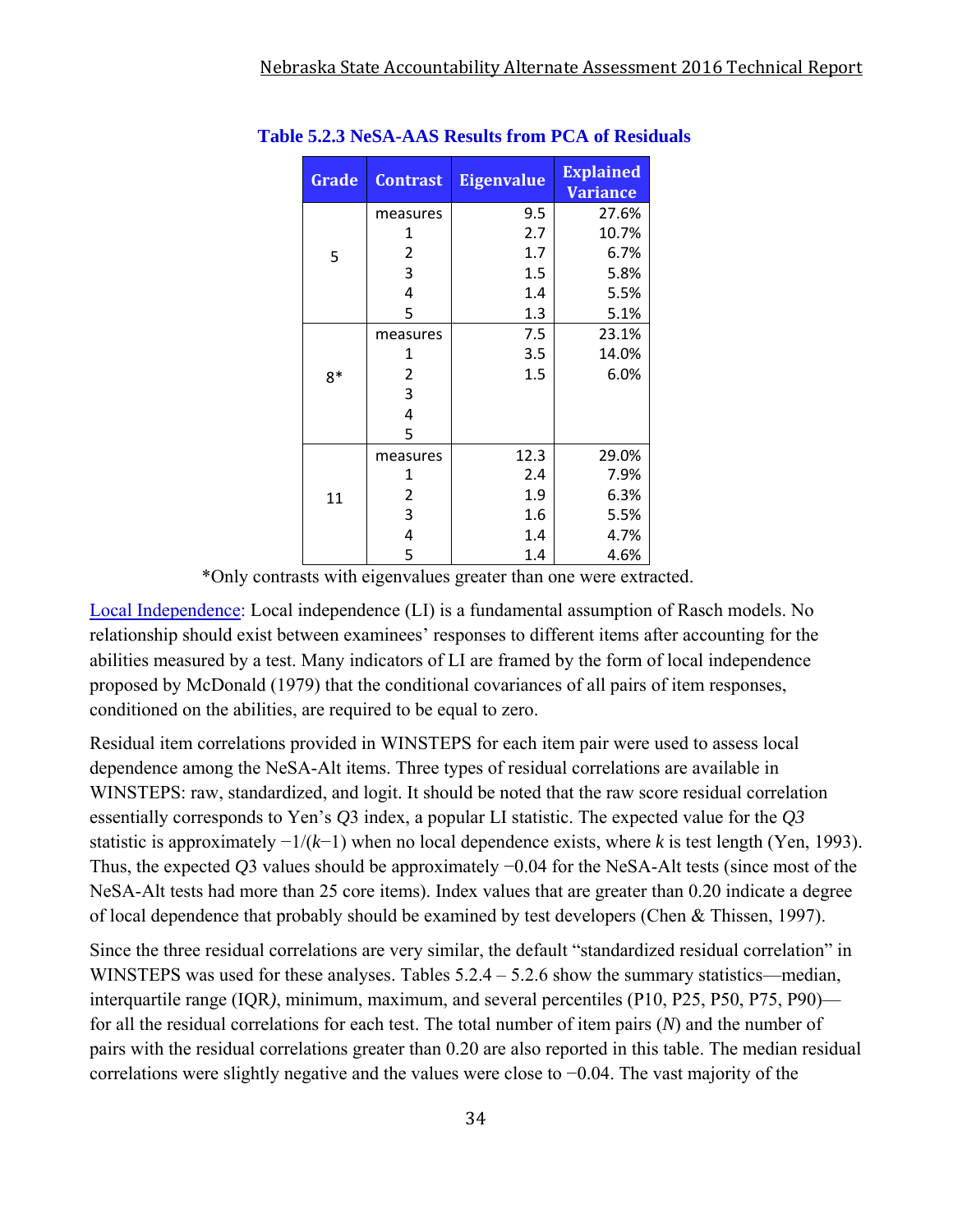correlations were very small, suggesting local item independence generally holds for the NeSA-Alt reading, mathematics, and science assessments.

|                   | <u>Table 3.2.4 Dunnial y of Tieni Kesiuual Colletations for NebA-AAR</u> |         |         |         |         |         |         |  |  |  |  |  |
|-------------------|--------------------------------------------------------------------------|---------|---------|---------|---------|---------|---------|--|--|--|--|--|
| <b>Statistics</b> | 3                                                                        | 4       | 5       | 6       | 7       | 8       | 11      |  |  |  |  |  |
| N                 | 300                                                                      | 300     | 300     | 300     | 300     | 300     | 300     |  |  |  |  |  |
| Median            | $-0.05$                                                                  | $-0.05$ | $-0.04$ | $-0.04$ | $-0.04$ | $-0.04$ | $-0.05$ |  |  |  |  |  |
| <b>IQR</b>        | 0.12                                                                     | 0.12    | 0.12    | 0.11    | 0.10    | 0.12    | 0.12    |  |  |  |  |  |
| Minimum           | $-0.26$                                                                  | $-0.34$ | $-0.24$ | $-0.27$ | $-0.28$ | $-0.27$ | $-0.28$ |  |  |  |  |  |
| P <sub>10</sub>   | $-0.15$                                                                  | $-0.16$ | $-0.16$ | $-0.13$ | $-0.14$ | $-0.16$ | $-0.15$ |  |  |  |  |  |
| P <sub>25</sub>   | $-0.10$                                                                  | $-0.10$ | $-0.10$ | $-0.10$ | $-0.10$ | $-0.11$ | $-0.10$ |  |  |  |  |  |
| <b>P50</b>        | $-0.05$                                                                  | $-0.05$ | $-0.04$ | $-0.04$ | $-0.04$ | $-0.04$ | $-0.05$ |  |  |  |  |  |
| P75               | 0.02                                                                     | 0.02    | 0.02    | 0.01    | 0.01    | 0.02    | 0.02    |  |  |  |  |  |
| P90               | 0.08                                                                     | 0.09    | 0.08    | 0.07    | 0.07    | 0.09    | 0.07    |  |  |  |  |  |
| Maximum           | 0.19                                                                     | 0.29    | 0.28    | 0.20    | 0.23    | 0.20    | 0.23    |  |  |  |  |  |
| >0.20             | 0                                                                        | 5       | 4       | 0       |         |         |         |  |  |  |  |  |

### **Table 5.2.4 Summary of Item Residual Correlations for NeSA-AAR**

#### **Table 5.2.5 Summary of Item Residual Correlations for NeSA-AAM**

|                   | <b>Mathematics</b> |         |         |         |         |         |         |  |  |  |  |
|-------------------|--------------------|---------|---------|---------|---------|---------|---------|--|--|--|--|
| <b>Statistics</b> | 3                  | 4       | 5       | 6       | 7       | 8       | 11      |  |  |  |  |
| N                 | 300                | 435     | 435     | 435     | 435     | 435     | 435     |  |  |  |  |
| Median            | $-0.04$            | $-0.04$ | $-0.03$ | $-0.04$ | $-0.04$ | $-0.05$ | $-0.03$ |  |  |  |  |
| <b>IQR</b>        | 0.13               | 0.13    | 0.14    | 0.11    | 0.12    | 0.15    | 0.11    |  |  |  |  |
| Minimum           | $-0.32$            | $-0.32$ | $-0.29$ | $-0.24$ | $-0.26$ | $-0.33$ | $-0.27$ |  |  |  |  |
| P <sub>10</sub>   | $-0.16$            | $-0.16$ | $-0.17$ | $-0.13$ | $-0.14$ | $-0.17$ | $-0.14$ |  |  |  |  |
| P <sub>25</sub>   | $-0.11$            | $-0.10$ | $-0.11$ | $-0.09$ | $-0.09$ | $-0.11$ | $-0.09$ |  |  |  |  |
| <b>P50</b>        | $-0.04$            | $-0.04$ | $-0.03$ | $-0.04$ | $-0.04$ | $-0.05$ | $-0.03$ |  |  |  |  |
| <b>P75</b>        | 0.02               | 0.03    | 0.03    | 0.01    | 0.02    | 0.04    | 0.02    |  |  |  |  |
| P90               | 0.09               | 0.09    | 0.11    | 0.08    | 0.08    | 0.12    | 0.07    |  |  |  |  |
| Maximum           | 0.35               | 0.31    | 0.33    | 0.20    | 0.23    | 0.32    | 0.24    |  |  |  |  |
| >0.20             | 6                  | 5       | 9       | 2       | 3       | 7       | 2       |  |  |  |  |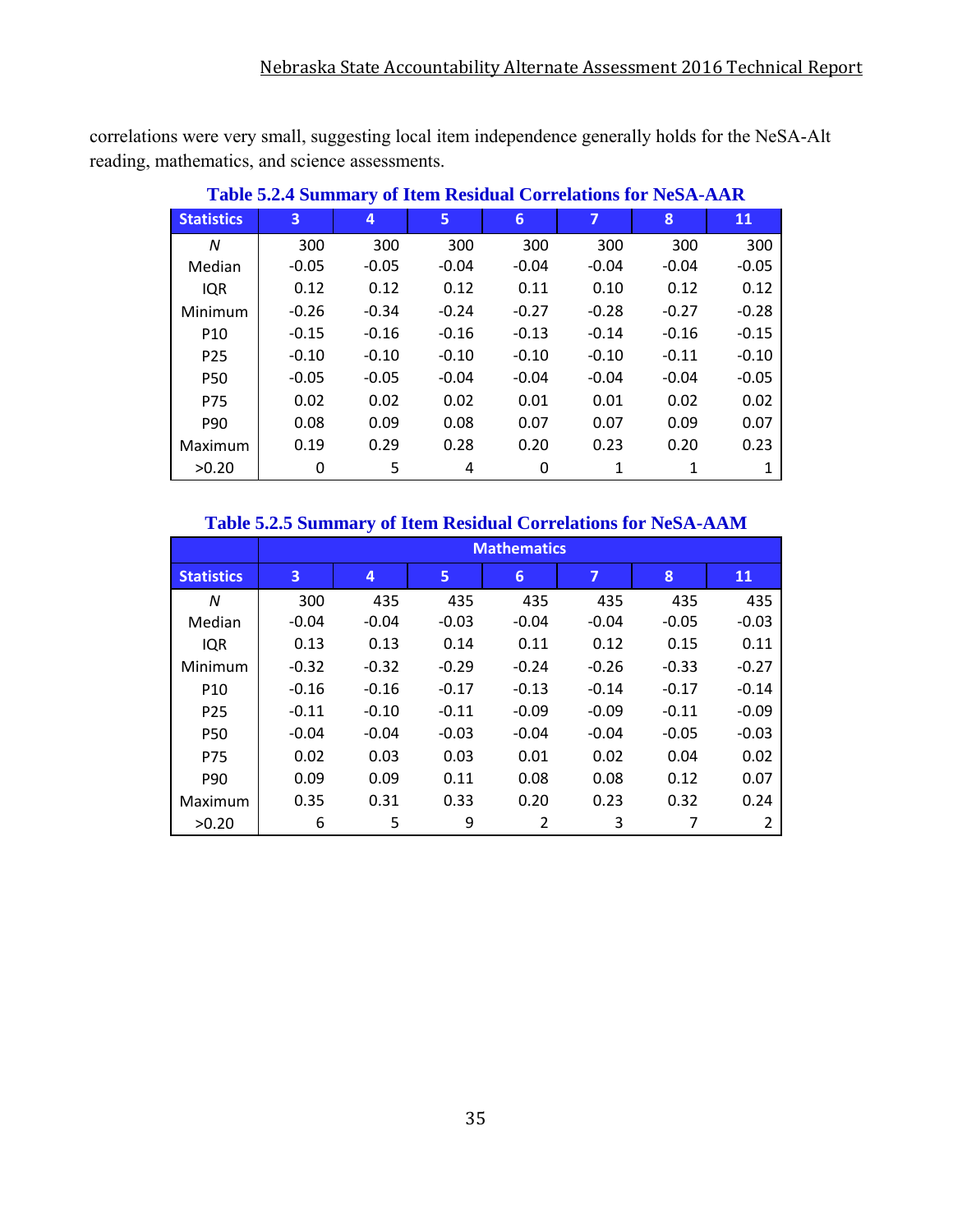|                   |         | <b>Science</b> |         |
|-------------------|---------|----------------|---------|
| <b>Statistics</b> | 5       | 8              | 11      |
| N                 | 300     | 300            | 435     |
| Median            | $-0.05$ | $-0.05$        | $-0.03$ |
| IQR               | 0.14    | 0.19           | 0.11    |
| Minimum           | $-0.27$ | $-0.37$        | $-0.25$ |
| <b>P10</b>        | $-0.16$ | $-0.21$        | -0.14   |
| P <sub>25</sub>   | $-0.11$ | $-0.13$        | $-0.09$ |
| <b>P50</b>        | $-0.05$ | $-0.05$        | $-0.03$ |
| P75               | 0.03    | 0.06           | 0.02    |
| P90               | 0.10    | 0.16           | 0.07    |
| Maximum           | 0.33    | 0.35           | 0.41    |
| >0.20             | 4       | 8              | 5       |

#### **Table 5.2.6 Summary of Item Residual Correlations for NeSA-AAS**

Item Fit: WINSTEPS provides two item fit statistics (infit and outfit) for evaluating the degree to which the Rasch model predicts the observed item responses. Each fit statistic can be expressed as a mean square (MnSq) statistic with each statistic having a different variance or as a standardized statistic (Zstd with mean = 0 and variance = 1).

MnSq values are more difficult to interpret due to an asymmetrical distribution, while Zstd values are more oriented toward standardized statistical significance. Though both are informative, the Zstd values are less likely to be sensitive to the large sample sizes and have better distributional properties (Smith, Schumacker, & Bush, 1998). In the case of the NeSA-AA, the sample sizes can be considered small. The outfit statistic tends to be affected more by unexpected responses far from the person, item, or rating scale category measure (i.e., it is more sensitive to outlying, off-target, and low information responses that are very informative with regard to fit). The infit statistic tends to be affected more by unexpected responses close to the person, item, or rating scale category measure (i.e., with more information, but contributing little to the understanding of fit

The expected MnSq value is 1.0 and can range from 0 to positive infinity. Deviation in excess of the expected value can be interpreted as noise or lack of fit between the responses and the model. Values lower than the expected value can be interpreted as item redundancy or overfitting items (too predictable and/or too much redundancy), and values greater than the expected value indicate underfitting items (too unpredictable and/or too much noise). Rules of thumb regarding "practically significant" MnSq values vary. More conservative users might prefer items with MnSq values that range from 0.8 to 1.2. Others believe reasonable test results can be achieved with values from 0.5 to 1.5. In the results below, values outside of 0.7 to 1.3 are given practical importance.

The expected Zstd value is 0.0 with an expected *SD* of 1.0 and can effectively range from −9.99 to +9.99 in WINSTEPS. Deviation in excess of the expected value can be interpreted as noise or lack of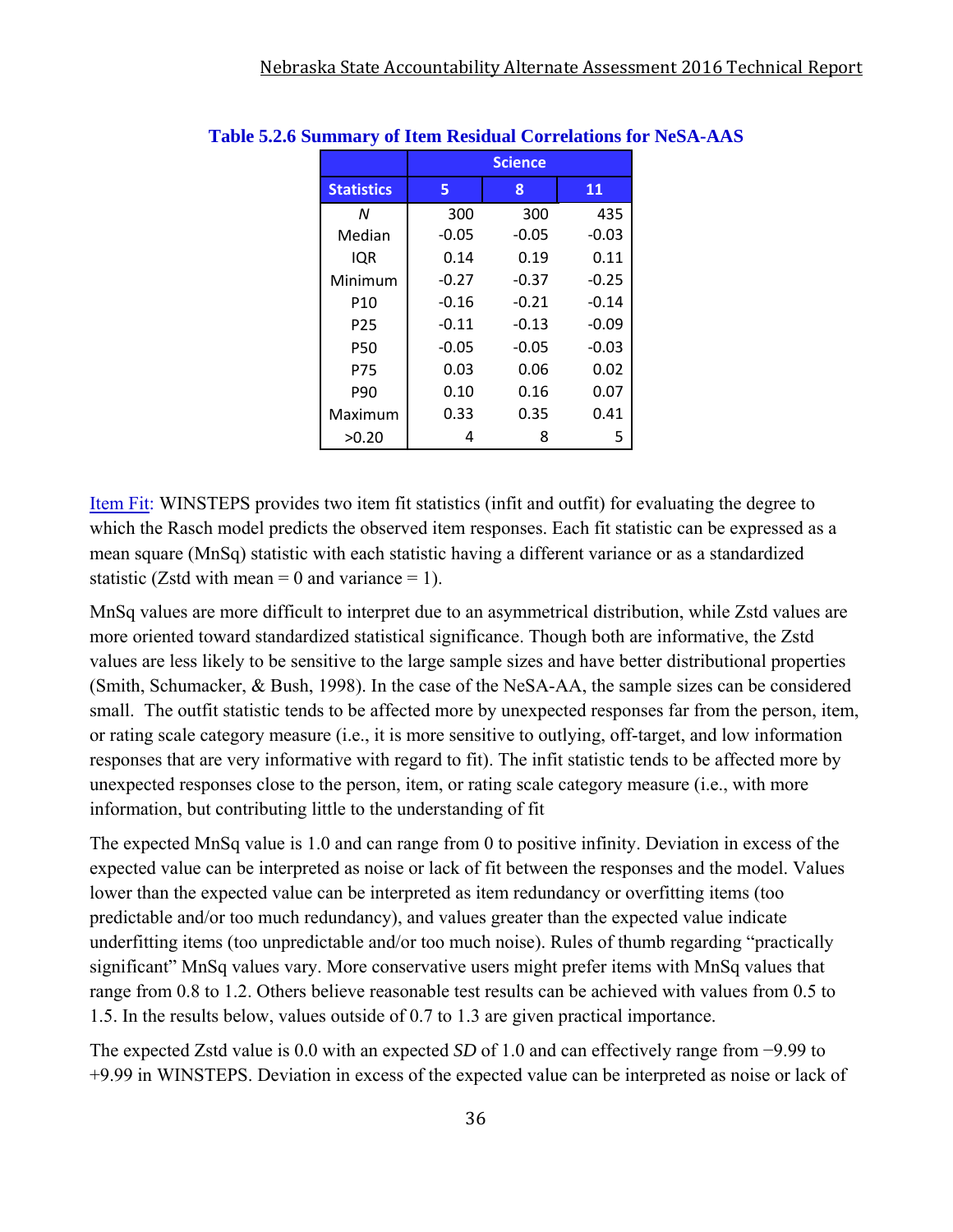#### Nebraska State Accountability Alternate Assessment 2016 Technical Report

fit between the items and the model. Values lower than the expected value can be interpreted as item redundancy or overfitting items (too predictable and/or too much redundancy), and values greater than the expected value indicate underfitting items (too unpredictable and/or too much noise). Rules of thumb regarding "practically significant" Zstd values vary. More conservative users might prefer items with Zstd values that range from −2 to +2. Others believe reasonable test results can be achieved with values from −3 to +3. In the results below, values outside of −2 to +2 are given practical importance.

Table 5.2.7 lists the summary statistics of infit and outfit mean square statistics for the NeSA-Alt reading, mathematics, and science tests, including the mean, *SD*, and minimum and maximum values. The number of items within the range of [0.7, 1.3] is also reported in Table 5.2.7. As can be seen, the mean values for both fit statistics were close to 1.00 for all tests. Most of the items had infit values falling in the range of [0.7, 1.3]. Though more outfit values fell outside this range than infit values, it is not surprising given that the infit statistic mutes the effects of anomalous response by extreme students.

Table 5.2.8 lists the summary statistics of infit and outfit Zstd statistics for the NeSA-Alt reading, mathematics, and science tests, including the mean, *SD*, and minimum and maximum values. The number of items within the range of  $[-2, +2]$  is also reported in Table 5.2.8. As can be seen, the mean values for both fit statistics were close to 0.00 for all tests. Most of the items had infit values falling in the range of [−2, +2]. Though more outfit values fell outside this range than infit values, it is not surprising given that the infit statistic mutes the effects of anomalous response by extreme students. Overall, these results indicate that the NeSA-Alt item data fits Rasch model well.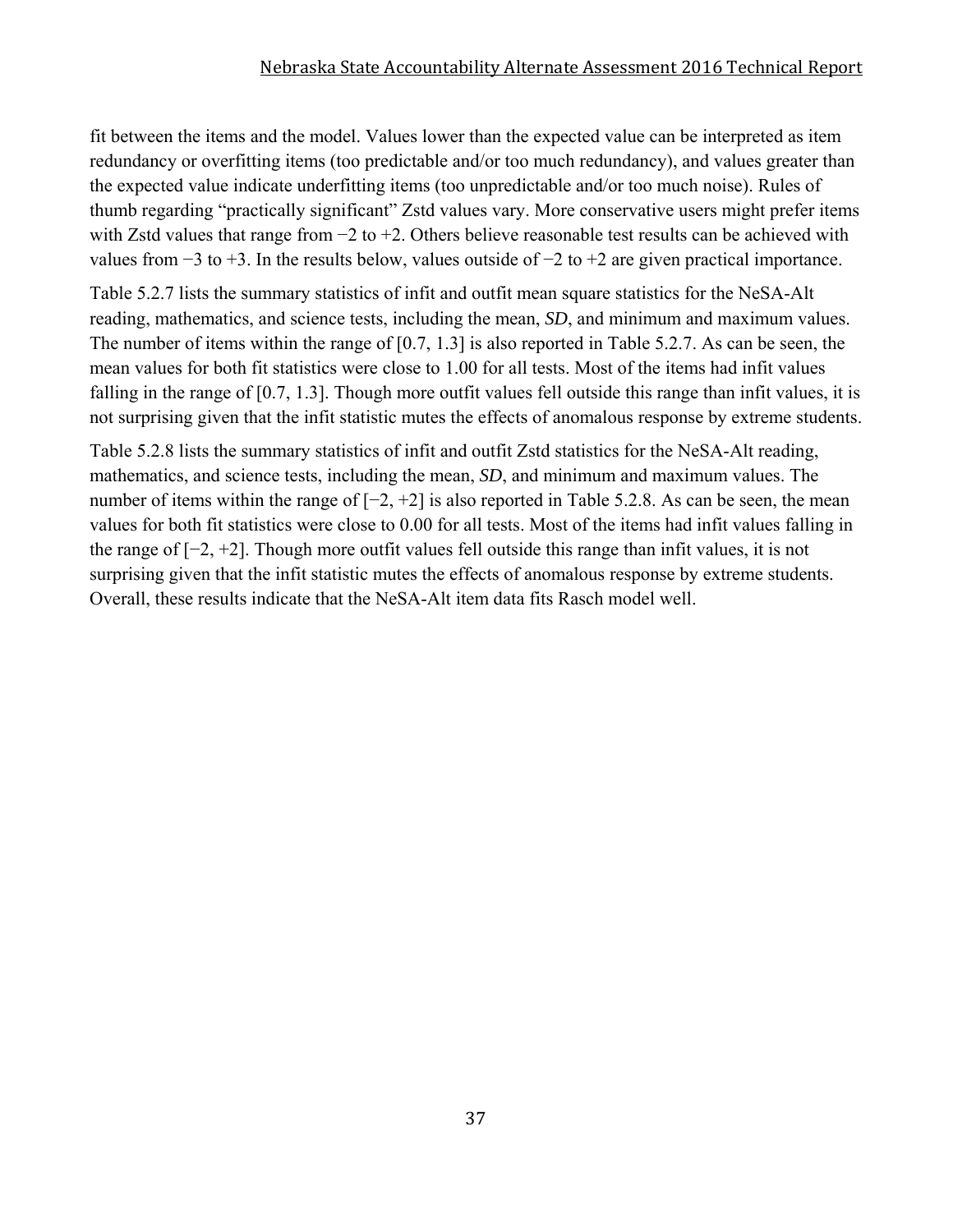|             |    |             |           |            |                          |            | - 7 |             |           |            |                           |            |
|-------------|----|-------------|-----------|------------|--------------------------|------------|-----|-------------|-----------|------------|---------------------------|------------|
|             |    |             |           |            | <b>Infit Mean Square</b> |            |     |             |           |            | <b>Outfit Mean Square</b> |            |
|             |    | <b>Mean</b> | <b>SD</b> | <b>MIN</b> | <b>MAX</b>               | [0.7, 1.3] |     | <b>Mean</b> | <b>SD</b> | <b>MIN</b> | <b>MAX</b>                | [0.7, 1.3] |
|             | 3  | 1.00        | 0.16      | 0.78       | 1.30                     | 24/25      |     | 0.96        | 0.23      | 0.63       | 1.46                      | 20/25      |
|             | 4  | 1.04        | 0.19      | 0.72       | 1.37                     | 22/25      |     | 0.99        | 0.31      | 0.42       | 1.64                      | 16/25      |
|             | 5  | 1.00        | 0.17      | 0.70       | 1.41                     | 23/25      |     | 0.98        | 0.32      | 0.53       | 1.78                      | 18/25      |
| Reading     | 6  | 1.00        | 0.14      | 0.83       | 1.39                     | 24/25      |     | 1.00        | 0.24      | 0.68       | 1.47                      | 18/25      |
|             | 7  | 1.02        | 0.17      | 0.72       | 1.42                     | 23/25      |     | 0.98        | 0.28      | 0.59       | 1.65                      | 19/25      |
|             | 8  | 1.01        | 0.20      | 0.76       | 1.58                     | 22/25      |     | 0.99        | 0.35      | 0.56       | 1.92                      | 14/25      |
|             | 11 | 0.99        | 0.19      | 0.70       | 1.49                     | 22/25      |     | 0.95        | 0.31      | 0.50       | 1.69                      | 17/25      |
|             | 3  | 1.00        | 0.17      | 0.66       | 1.33                     | 22/25      |     | 0.94        | 0.30      | 0.38       | 1.46                      | 17/25      |
|             | 4  | 1.01        | 0.14      | 0.71       | 1.35                     | 29/30      |     | 0.97        | 0.21      | 0.59       | 1.40                      | 23/30      |
|             | 5  | 0.99        | 0.16      | 0.70       | 1.44                     | 27/30      |     | 0.96        | 0.26      | 0.47       | 1.56                      | 22/30      |
| Mathematics | 6  | 1.00        | 0.12      | 0.84       | 1.33                     | 29/30      |     | 1.00        | 0.22      | 0.56       | 1.59                      | 27/30      |
|             | 7  | 1.03        | 0.13      | 0.83       | 1.24                     | 30/30      |     | 0.99        | 0.24      | 0.60       | 1.44                      | 19/30      |
|             | 8  | 1.00        | 0.16      | 0.74       | 1.41                     | 28/30      |     | 0.99        | 0.26      | 0.58       | 1.61                      | 23/30      |
|             | 11 | 0.98        | 0.18      | 0.64       | 1.41                     | 26/30      |     | 0.95        | 0.31      | 0.35       | 1.63                      | 20/30      |
|             | 5  | 0.98        | 0.20      | 0.67       | 1.33                     | 22/25      |     | 0.97        | 0.37      | 0.42       | 1.84                      | 13/25      |
| Science     | 8  | 1.01        | 0.20      | 0.74       | 1.48                     | 22/25      |     | 0.96        | 0.31      | 0.52       | 1.60                      | 13/25      |
|             | 11 | 1.01        | 0.19      | 0.70       | 1.51                     | 27/30      |     | 0.98        | 0.33      | 0.48       | 1.98                      | 19/30      |

### **Table 5.2.7 Summary of Infit and Outfit Mean Square Statistics for 2016 NeSA‐Alt Tests**

### **Table 5.2.8 Summary of Infit and Outfit Z STD Statistics for 2016 NeSA‐Alt Tests**

|             |    |             |           | <b>Infit Z STD</b> |            |               |             |           | <b>Outfit Z STD</b> |            |               |
|-------------|----|-------------|-----------|--------------------|------------|---------------|-------------|-----------|---------------------|------------|---------------|
|             |    | <b>Mean</b> | <b>SD</b> | <b>MIN</b>         | <b>MAX</b> | $[-2.0, 2.0]$ | <b>Mean</b> | <b>SD</b> | <b>MIN</b>          | <b>MAX</b> | $[-2.0, 2.0]$ |
|             | 3  | 0.02        | 2.16      | $-3.40$            | 4.29       | 14/25         | $-0.19$     | 1.71      | $-2.88$             | 3.36       | 18/25         |
|             | 4  | 0.45        | 2.15      | $-3.50$            | 4.98       | 16/25         | $-0.01$     | 1.81      | $-3.31$             | 3.08       | 18/25         |
|             | 5  | 0.09        | 2.66      | $-4.98$            | 6.12       | 12/25         | $-0.13$     | 2.32      | $-4.07$             | 5.98       | 14/25         |
| Reading     | 6  | 0.04        | 2.18      | $-2.84$            | 5.89       | 17/25         | $-0.05$     | 1.72      | $-2.66$             | 3.27       | 18/25         |
|             | 7  | 0.32        | 2.66      | $-5.13$            | 6.77       | 14/25         | 0.00        | 2.17      | $-3.74$             | 5.26       | 18/25         |
|             | 8  | 0.19        | 2.99      | $-3.91$            | 8.14       | 14/25         | 0.03        | 2.60      | $-3.27$             | 7.63       | 13/25         |
|             | 11 | 0.03        | 2.65      | $-4.20$            | 7.29       | 15/25         | $-0.15$     | 2.37      | $-3.80$             | 6.00       | 15/25         |
|             | 3  | 0.08        | 1.84      | $-3.17$            | 3.99       | 18/25         | $-0.20$     | 1.48      | $-2.46$             | 2.91       | 20/25         |
|             | 4  | 0.04        | 1.97      | $-4.72$            | 4.86       | 23/30         | $-0.12$     | 1.59      | $-3.71$             | 3.27       | 24/30         |
|             | 5  | $-0.02$     | 2.27      | $-3.54$            | 6.31       | 22/30         | $-0.10$     | 1.82      | $-2.34$             | 4.80       | 23/30         |
|             | 6  | 0.07        | 1.91      | $-2.65$            | 5.19       | 21/30         | 0.02        | 1.78      | $-2.60$             | 4.56       | 22/30         |
| Mathematics | 7  | 0.55        | 2.12      | $-3.16$            | 3.91       | 19/30         | 0.20        | 1.85      | $-2.70$             | 3.84       | 21/30         |
|             | 8  | 0.05        | 2.56      | $-3.94$            | 6.24       | 18/30         | $-0.01$     | 2.18      | $-3.02$             | 5.05       | 18/30         |
|             | 11 | $-0.08$     | 2.61      | $-3.43$            | 6.27       | 16/30         | $-0.19$     | 2.21      | $-3.04$             | 4.82       | 17/30         |
|             | 5  | $-0.02$     | 2.76      | $-4.60$            | 5.17       | 13/25         | $-0.05$     | 2.67      | $-3.88$             | 6.96       | 13/25         |
| Science     | 8  | 0.15        | 3.25      | $-4.58$            | 7.60       | 12/25         | $-0.07$     | 2.83      | $-3.46$             | 6.10       | 11/25         |
|             | 11 | 0.25        | 2.39      | $-3.04$            | 5.97       | 18/30         | 0.04        | 1.92      | $-2.79$             | 4.29       | 20/30         |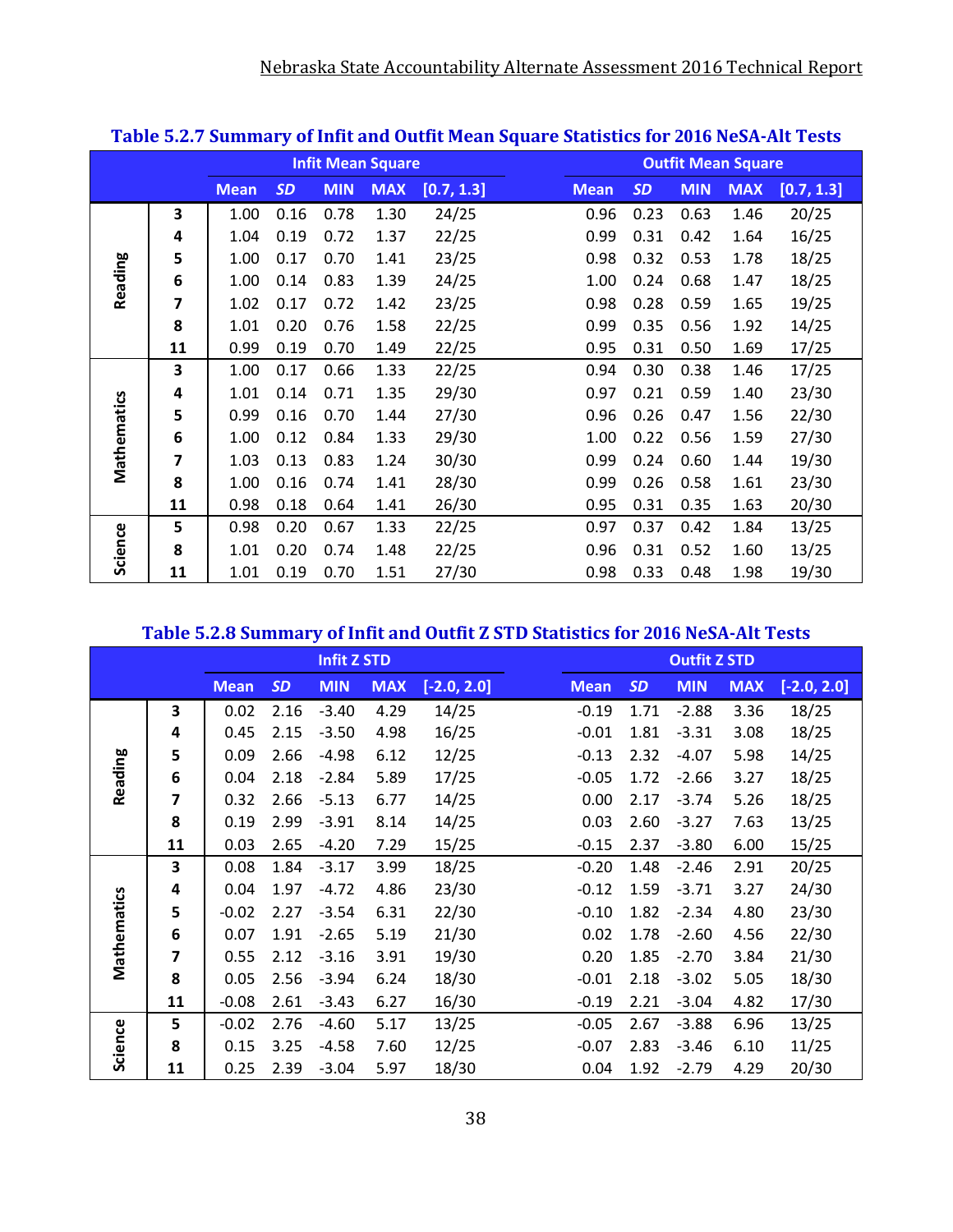### 5.3 RASCH ITEM STATISTICS

Item calibration was implemented via WINSTEPS 3.90.0 program (Linacre, 2015). The characteristics of calibration samples are reported in Chapter Three. These samples only include the students who attempted the tests. All omits (no response) and multiple responses (more than one response selected) were scored as incorrect answers (coded as 0s) for calibration.

As noted earlier, the Rasch model expresses item difficulty (and student ability) in units referred to as *logits* rather than on the proportion-correct metric. Large negative logits represent easier items while large positive logits represent more difficult items. Logits have an interval scale, meaning that two items with logits of 0.0 and +1.0 (respectively) are the same distance apart (in difficulty) as two items with logits of  $+3.0$  and  $+4.0$ .

Appendices J, K, L, and M report the Rasch calibration summaries and logit difficulties for all the operational items. Table 5.3.1 summarizes the Rasch logit difficulties of the operational items on each test. The minimum and maximum values and standard deviations suggest that the NeSA-Alt items covered a relatively wide range of difficulties. The range describes the spread of the items. Some tests are narrower than others. It is important to note that the logit difficulty values presented have not been linked to a common scale of measurement. Therefore, the relative magnitude of the statistics across subject areas and grades cannot be compared. The item pool was then updated with the item statistics.

|             | <b>Grade</b>            | $\boldsymbol{N}$ | <b>Mean</b> | <b>SD</b> | <b>Min</b> | <b>Max</b> | <b>Range</b> |
|-------------|-------------------------|------------------|-------------|-----------|------------|------------|--------------|
|             | 3                       | 25               | 0.28        | 0.68      | $-1.15$    | 1.15       | 2.30         |
|             | 4                       | 25               | $-0.04$     | 0.85      | $-2.14$    | 1.31       | 3.45         |
|             | 5                       | 25               | 0.22        | 0.80      | $-1.14$    | 1.63       | 2.78         |
| Reading     | 6                       | 25               | 0.29        | 0.80      | $-1.65$    | 1.75       | 3.40         |
|             | $\overline{\mathbf{z}}$ | 25               | 0.33        | 0.83      | $-1.29$    | 1.94       | 3.23         |
|             | 8                       | 25               | 0.85        | 0.88      | $-1.43$    | 2.45       | 3.88         |
|             | 11                      | 25               | 0.25        | 0.70      | $-0.97$    | 1.43       | 2.40         |
|             | 3                       | 25               | $-0.07$     | 0.98      | $-2.22$    | 1.80       | 4.03         |
|             | 4                       | 30               | 0.09        | 0.76      | $-2.05$    | 1.32       | 3.38         |
| Mathematics | 5                       | 30               | $-0.04$     | 0.80      | $-1.46$    | 1.60       | 3.06         |
|             | 6                       | 30               | 0.07        | 0.70      | $-1.22$    | 1.14       | 2.36         |
|             | $\overline{\mathbf{z}}$ | 30               | 0.14        | 0.82      | $-1.53$    | 1.45       | 2.98         |
|             | 8                       | 30               | $-0.02$     | 0.76      | $-1.43$    | 1.39       | 2.82         |
|             | 11                      | 30               | $-0.22$     | 0.71      | $-1.60$    | 0.77       | 2.37         |
|             | 5                       | 25               | $-1.15$     | 0.82      | $-3.21$    | $-0.13$    | 3.08         |
| Science     | 8                       | 25               | $-1.06$     | 0.65      | $-2.54$    | 0.14       | 2.68         |
|             | 11                      | 30               | $-0.99$     | 0.91      | $-3.20$    | 0.37       | 3.57         |

### **Table 5.3.1 Summary of Rasch Item Difficulties for NeSA‐AAR, NeSA‐AAM, and NeSA‐AAS**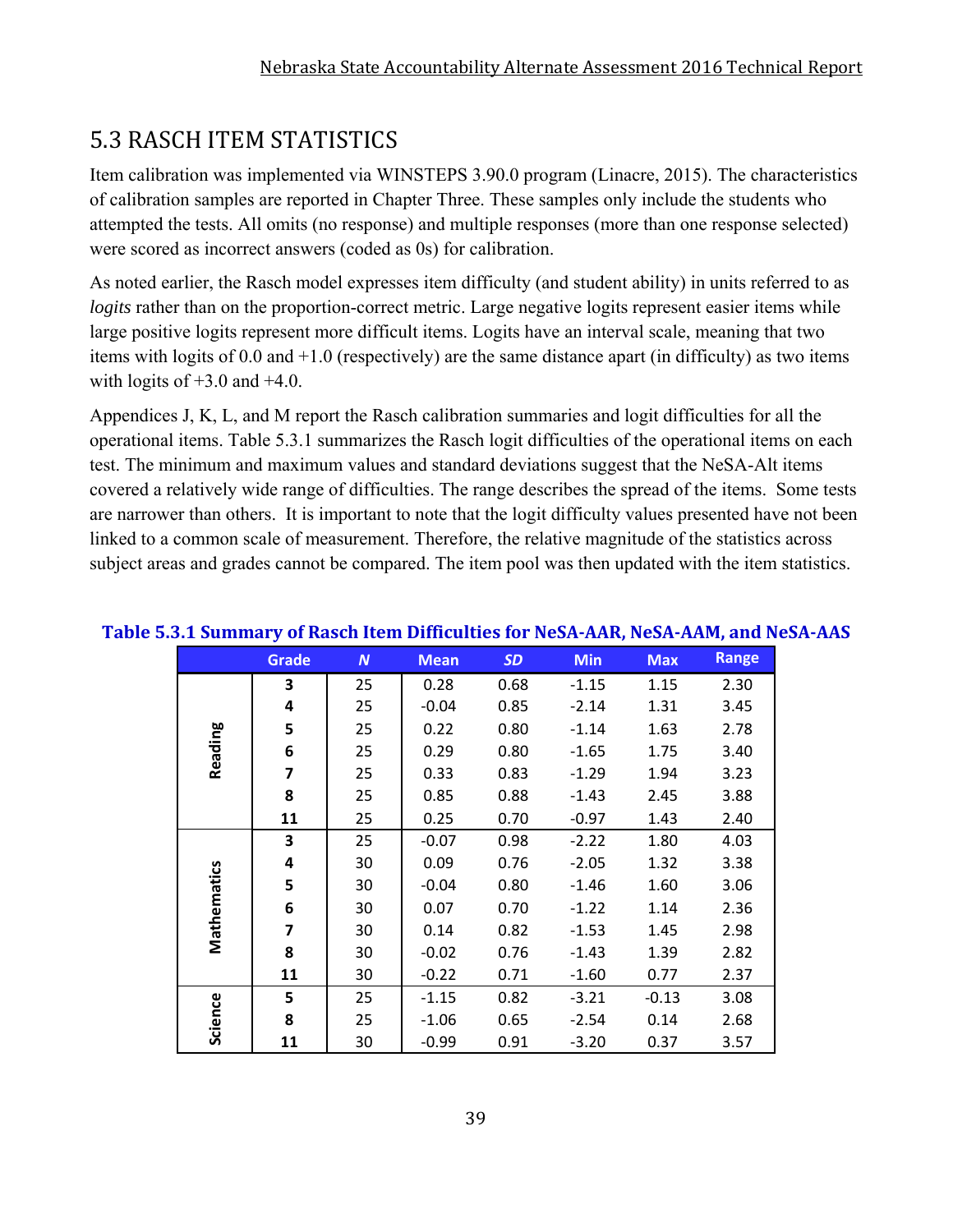### 6. EQUATING AND SCALING

As discussed earlier in Chapter 2, the 2016 test forms were constructed with items that were either field tested, or used operationally on a previously administered NeSA test. NeSA assessments are constructed each year allowing each NeSA assessment to be different from the previous year's assessment. To ensure that all forms for a given grade and content area provide comparable scores, and to ensure the passing standards across different administrations are equivalent, the new operational items need to be placed on the bank scale via equating to bring the 2016 NeSA raw-score-to-Raschability scale to the previous operational scale. When the new 2016 NeSA tests are placed on the bank's scale, the resulting scale scores for the new test form will be the same as the scale scores of the previous operational form such that students performing at the same level of (underlying) achievement should receive the same score (i.e., scale score). The resulting scale scores will be used for score reporting and performance level classification. Once operational items are equated, field test items are then placed on the bank scale and are then ready for future operational use.

This chapter begins with a summary of the entire NeSA equating procedures. This is followed by a scaling analysis that transforms raw scores to scale scores that represent the same skill level on every test form. Some summary results of the state scale score performance are also provided.

### 6.1 EQUATING

The equating design employed for NeSA is often referred to as a common-item non-equivalent groups (CINEG) design, which uses a set of anchor items that appear on two forms to adjust for differences in test difficulty across years. As discussed earlier, the 2016 NeSA test forms were constructed with items from previous administrations. The items were previously either field-test or operational items. If the item difficulty estimated from the previous administrations are within estimation error for the current administration, the entire set of the 2016 NeSA operational items can serve as the linking set. This means that the raw to scale score conversion tables can be established prior to the operational administration. This is often referred to as the pre-equating process because it is conducted before the operational test is administered. The most appealing feature of the pre-equating process, when applicable, is its ability to facilitate immediate score reporting for tests which have tight reporting windows.

However, it may not be appropriate to assume that the operational items will maintain their relative difficulty across administrations. The same item can perform differently across administrations due to changes in the item's position or changes in the students' experiences. Once the 2016 operational test data was available, DRC Psychometric Services staff, together with NDE, evaluated the item difficulty equivalence using a post-equating check procedure (Robust *Z*) to identify items that show significant difficulty changes from the bank values. If no unstable items are identified, the 2016 equating process would result in the pre-equating solution. On the other hand, if an item or items are found to be outside the normal estimation error, a post-equated solution would be used. The sub-set of 2016 operational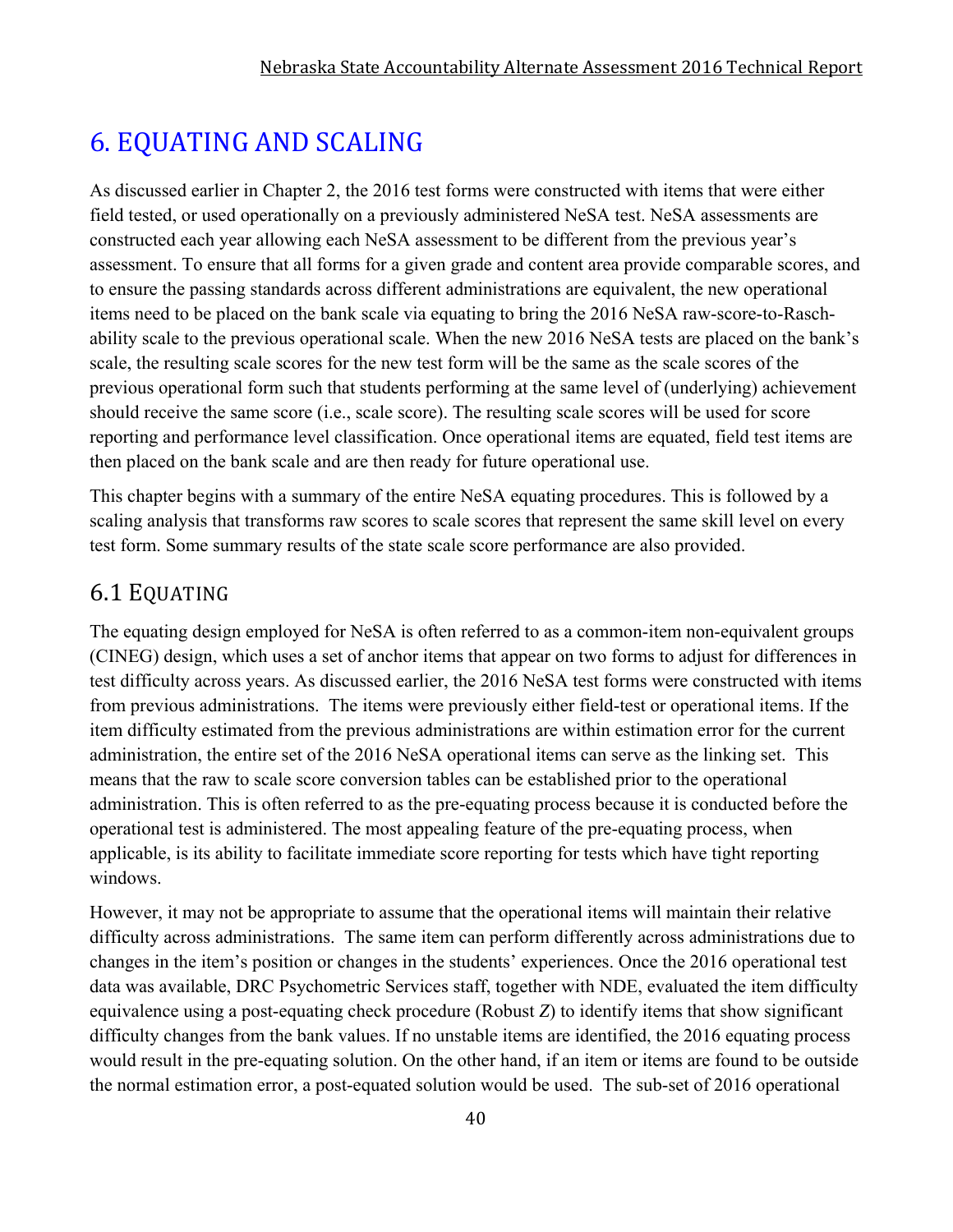#### Nebraska State Accountability Alternate Assessment 2016 Technical Report

items, with those identified items excluded, was used as the set to estimate the link constant to map the 2015 test to the bank scale. This equating process is known as the post-equating because the equating occurs after the administration of the operation test and the raw-to-scale-score conversion is generated based on the operational test data.

As part of the post-equating check procedures, DRC Psychometric Services staff evaluated the item difficulty equivalence by comparing the old banked item calibration (called pre-calibration) with a new unanchored calibration of the 2016 data (called post-calibration). The evaluations were conducted for each grade and content area, using statistical methods.

DRC Psychometric Services employed the Robust *Z* statistic (Huynh, 2000; Huynh & Rawls, 2009) for the post-equating check. This method focuses on the correlations between the pre- and post-calibrated item difficulties, and the ratio of standard deviations (*SD*) between the two calibrations. The correlation between the two estimates of item difficulty should be 0.95 or higher and the ratio of standard deviations between the two sets of estimates of the item difficulty should range between 0.90 and 1.10 (Huynh & Meyer, 2010). To detect inconsistent item difficulty estimates, a critical value for the Robust *Z* statistic of  $\pm 1.645$  was used. The outlier identified in Figure 6.1.1 was detected using the Robust *Z* statistic.

Table 6.1.1 contains these statistics of correlation and SD ratio for the 2015 NeSA-AAM test. Appendices  $N - P$  contain the same statistics for each grade and content combination.

|             |      |        |        | <b>Table 6.1.1 NeSA-AAM Pre- and Post-Equating Comparison</b> |         |        |        |
|-------------|------|--------|--------|---------------------------------------------------------------|---------|--------|--------|
|             |      |        |        | <b>Grade</b>                                                  |         |        |        |
|             | 3    | 4      | 5      | 6                                                             |         | 8      | 11     |
| Correlation | .96  | $.91*$ | $.94*$ | $.94*$                                                        | $.94*$  | $.94*$ | $.90*$ |
| SD pre      | .98  | .77    | .83    | .73                                                           | .84     | .75    | .80    |
| SD post     | .95  | .75    | .83    | .69                                                           | .72     | .74    | .75    |
| SD Ratio    | 0.97 | 0.98   | 0.99   | 0.94                                                          | $0.86*$ | 0.99   | 0.94   |

\*Didn't meet the Robust Z criteria

Across all three content areas, the test forms with values below the ideal ranges of Robust *Z* correlation, or *SD* ratio values were further evaluated by the NDE in determining whether to include items that exceeded the Robust *Z* critical value of  $\pm 1.645$  in the linking set used for the post-equating. Items that exceeded the Robust *Z* critical value were then deleted, one item at a time, until both the item difficulty correlation and the *SD* ratio fell within the prescribed limits.

To summarize the 2016 NeSA test equating solutions, NDE decided to adopt post-equating results for NeSA-M grades 4, 5, 6, 7, 8, and 11; NeSA-R grades 3, 5, 6, and 8; NeSA-S grades 5, 8, and 11. For these tests, test equating was adjusted by excluding the items exceeding the critical value until the Robust Z criteria were met. A new raw-to-scale-score conversion table calculated was created for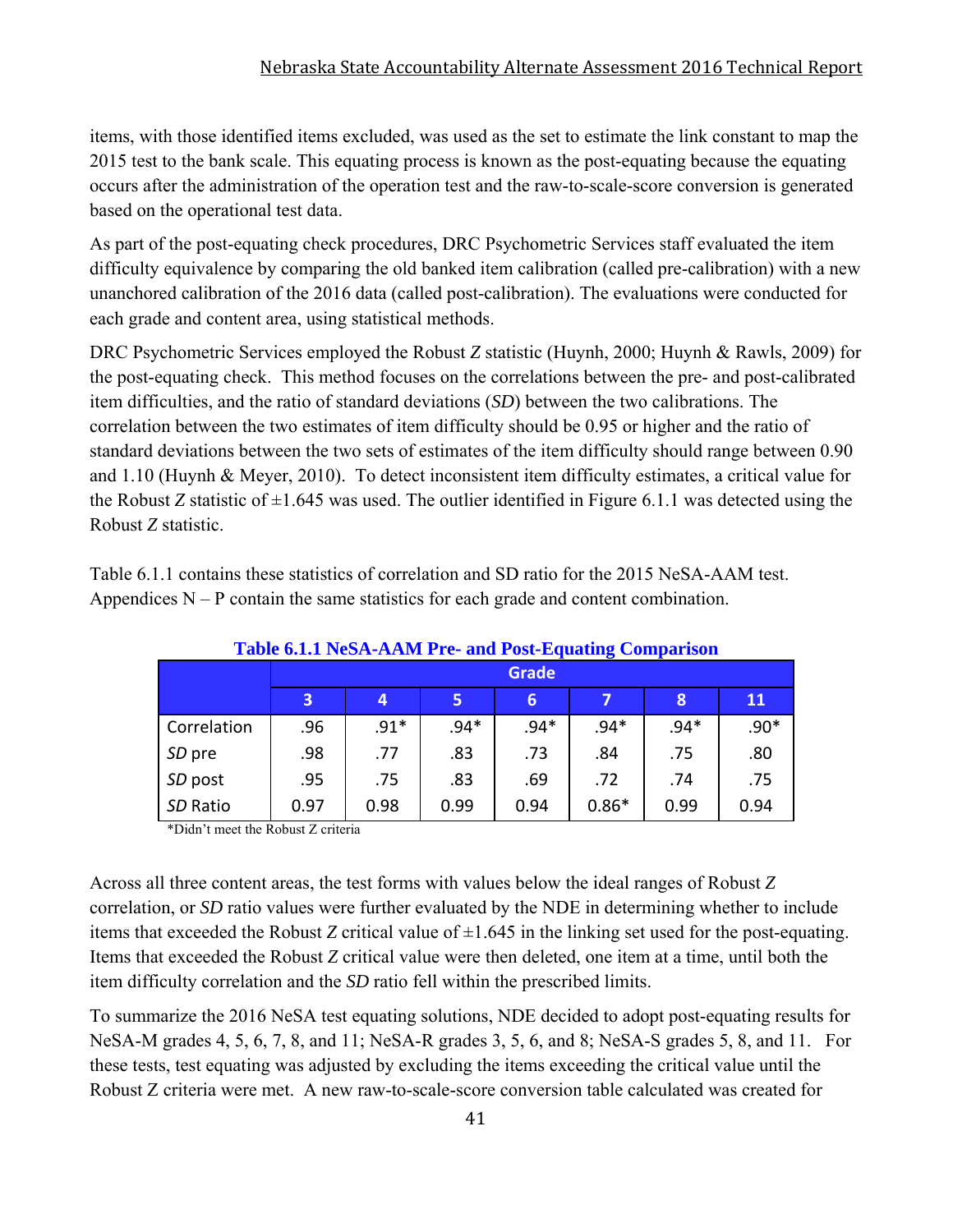these tests. For the other grades and content areas, NDE decided to use a pre-equating solution, keep the whole set of operational items in the linking set and then apply to the existing raw-to-scale-score conversion table.

### 6.2 SCALING

The purpose of a scaling analysis is to create a score scale. The basic score on any test is the raw score, which is the number of items answered correctly or the total score points earned. However, the raw score alone does not present a wide-ranging picture of test performance because it is not on an equalinterval scale and can be interpreted only in terms of a particular set of items. Since a given raw score may not represent the same skill level on every test form, scale scores were assigned to each raw score point to adjust for slight shifts in item difficulties and permit valid comparison across all test administrations within a particular content area.

Defining the scale score metric is an important, albeit arbitrary, step. Mathematically, scale scores are a linear transformation of the logit scores and thus do not alter the relationships or the displays. Scale scores are the numbers that will be reported to describe the performance of the students, schools, and systems. They will define the ranges of the performance levels, appear on individual student reports and school accountability analyses, and be dissected in newspaper accounts.

Appendix Q contains the detailed raw-score-to-scale-score conversion tables that were used to assign scale scores to students based on the total number correct scores from the NeSA-AAR for 2016, Appendix R for NeSA-AAM for 2016 and Appendix S for NeSA-AAS 2016. Because the relationship between raw and scale scores depends on the difficulties of the specific items on the form, these tables will change for every operational form.

There are two primary considerations when establishing the metric:

- Multiply the logit by a value large enough to make decimal points unnecessary for student scores, and
- Shift the scale enough to avoid negative values for low scale scores.

The scale chosen, for all grades and content areas of the NeSA-Alt assessment, range from 0 to 200. The value of 0 is reserved for students who were not tested or were otherwise invalidated. Thus, any student who attempted the test will receive a scale score equal to 1 even if the student gave no correct responses. No student tested will receive a scale score higher than 200 or lower than 1, even if this requires constraining the scale score calculation. It is possible that a future form will be easy enough that the upper limit of 200 is not invoked even for a perfect paper or could be difficult enough that the lower limit is not invoked.

As part of its deliberations concerning defining the performance levels, the State Board of Education specified that the *Meets the Standards* performance level have a scale score of 85 and that the *Exceeds the Standards* level have a scale score of 135. The logit standards defining the performance levels were adopted by the State Board of Education per the standard setting.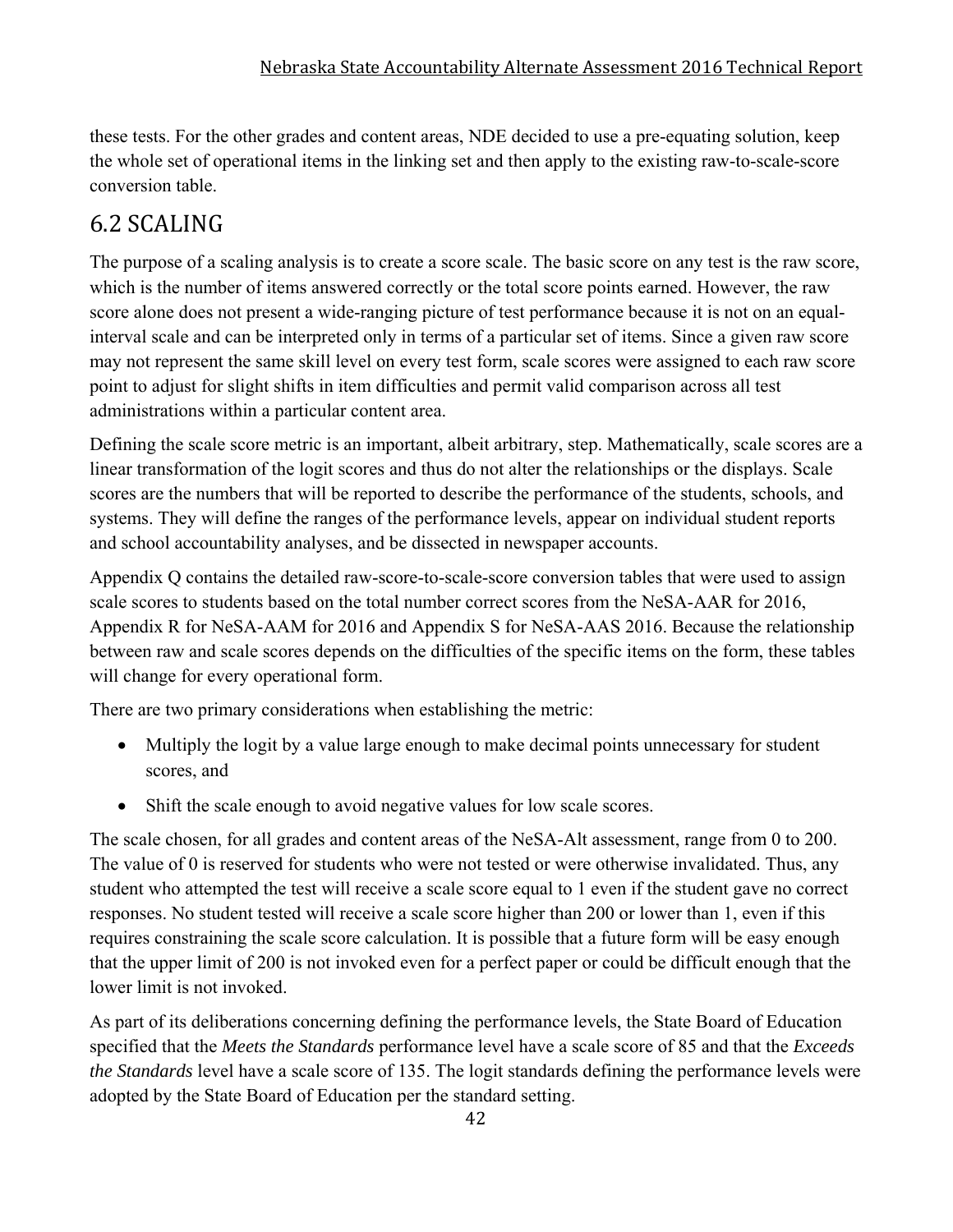Complete documentation of all standard setting events are presented in separate documents and are placed on the Nebraska State Department of Education website labeled:

*2010 NeSA-AAR Standard Setting Technical Report*, http://www.education.ne.gov/Assessment/pdfs/2010\_NeSA\_AAR\_Standard\_Setting\_Report.pdf

*2011 NeSA-AAR and NeSA-AAM Standard Setting Technical Report*, http://www.education.ne.gov/Assessment/pdfs/2011 NeSA AAR and AAM Standard Setting Repo rt.pdf

and *2012 NeSA-AAS Standard Setting Technical Report*, http://www.education.ne.gov/Assessment/pdfs/NeSA-AAS%20Standard%20Setting%20Results.pdf

Given the scale score and the logit standards defining the performance level, it is sufficient to define the final scale score metric. To ensure proper rounding on all future forms, the calculations used 84.501 and 134.501 as the scale score performance standards. The arithmetic was done using logits rounded to four decimals and the final constants for the slope and intercept of the transformation were rounded to five. Scale scores are rounded to whole numbers.

The transformation to scale scores is:

$$
SS = a + b * \text{logit},
$$

where:

$$
b = \frac{134.501 - 84.501}{x_E - x_M},
$$

 and where *xE* is the logit for *Exceeds Standards* and *xM* is the logit for *Meets Standards*.

Therefore:

 $a = 84.501 - bx_M$  or,  $a = 134.501 - bx_F$ .

Calculations of the slopes and intercepts for all grades of the NeSA-AAR scale score conversion are given in Table 6.2.1, for NeSA-AAM 6.2.2, and for NeSA-AAS 6.2.3. The raw-to-scale conversions are provided in Appendices Q, R, and S.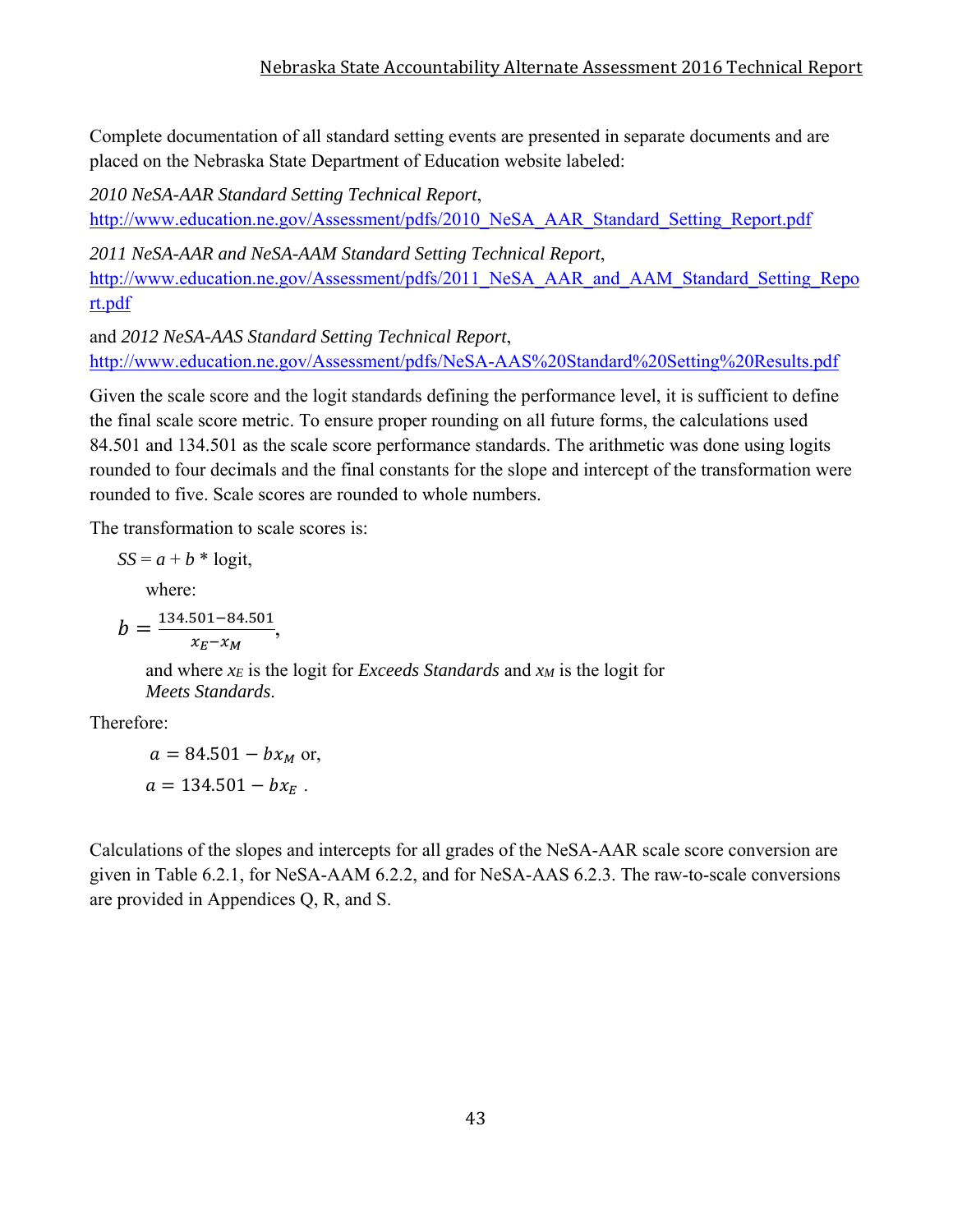|                |        | <b>Logit Cut Points</b> |              | THEIR VIEW TWO/INTERNATIONAL CONVERSION OF LOCALS TO DUAIL DUOI US<br><b>Scale Score Ranges by</b><br><b>Performance Level</b> | <b>Conversion</b> |          |             |
|----------------|--------|-------------------------|--------------|--------------------------------------------------------------------------------------------------------------------------------|-------------------|----------|-------------|
| Grade          | B/M    | M/E                     | <b>Below</b> | <b>Meets</b>                                                                                                                   | <b>Exceeds</b>    | Slope b  | Intercept a |
| $\overline{3}$ | 0.2501 | 1.8426                  | 1 to 84      | 85 to 134                                                                                                                      | 135 to 200        | 31.39720 | 76.64840    |
| $\overline{4}$ | 0.2536 | 1.8106                  | 1 to 84      | 85 to 134                                                                                                                      | 135 to 200        | 32.11300 | 76.35520    |
| 5              | 0.2612 | 1.5392                  | 1 to 84      | 85 to 134                                                                                                                      | 135 to 200        | 39.12360 | 74.28010    |
| 6              | 0.4202 | 2.0909                  | 1 to 84      | 85 to 134                                                                                                                      | 135 to 200        | 29.92760 | 71.92460    |
| 7              | 0.4169 | 1.7456                  | 1 to 84      | 85 to 134                                                                                                                      | 135 to 200        | 37.63080 | 68.81120    |
| 8              | 0.6792 | 2.3138                  | 1 to 84      | 85 to 134                                                                                                                      | 135 to 200        | 30.58680 | 63.72690    |
| 11             | 0.2362 | 1.8139                  | 1 to 84      | 85 to 134                                                                                                                      | 135 to 200        | 31.69170 | 77.01370    |

**Table 6.2.1 NeSA-AAR Conversion of Logits to Scale Scores**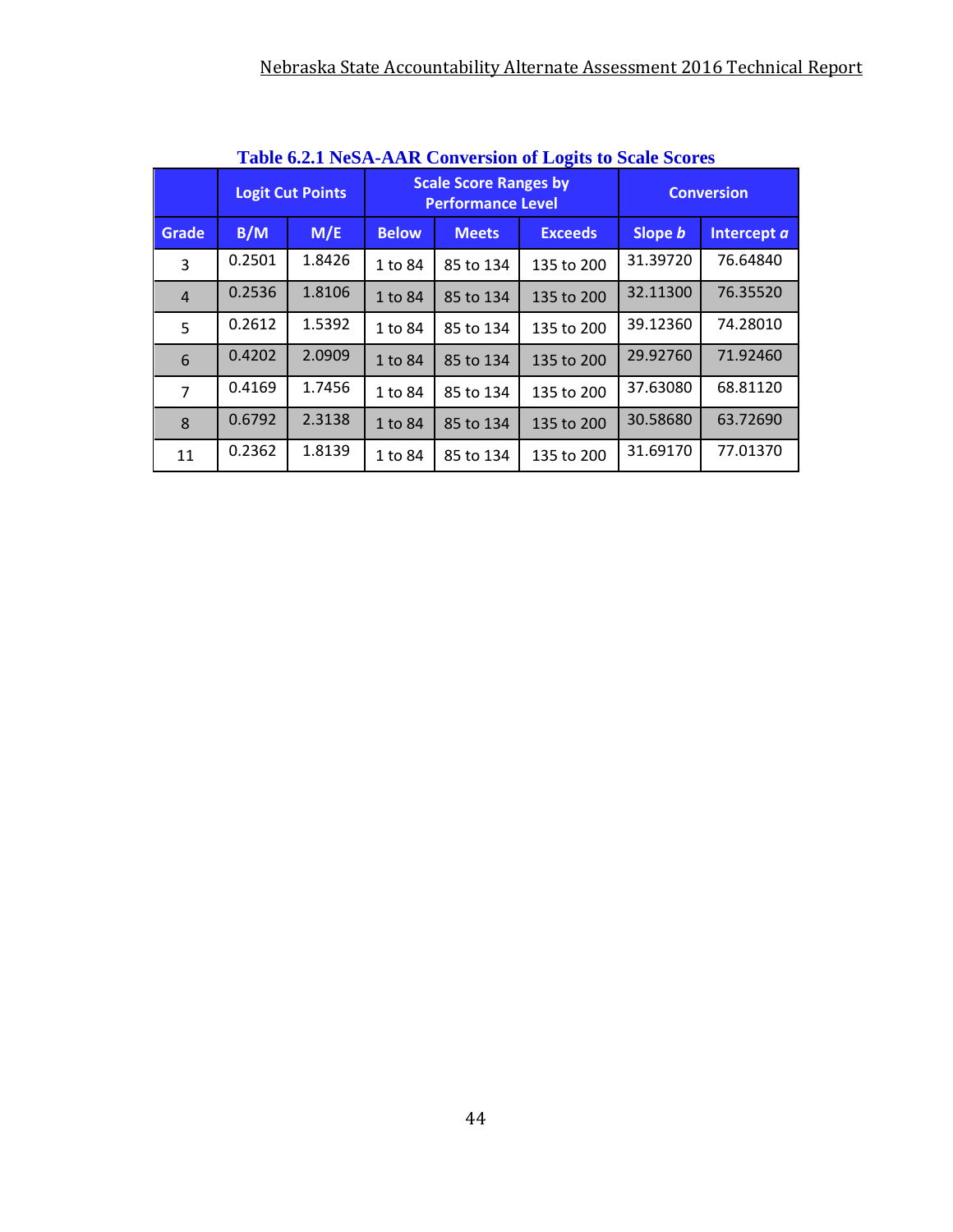|                |           | Table 0.2.2 INDIVITATIVE CONVERSION OF LOCKS to Deale Deoles |              |                                                          |                   |          |             |  |  |  |  |  |
|----------------|-----------|--------------------------------------------------------------|--------------|----------------------------------------------------------|-------------------|----------|-------------|--|--|--|--|--|
|                |           | <b>Logit Cut Points</b>                                      |              | <b>Scale Score Ranges by</b><br><b>Performance Level</b> | <b>Conversion</b> |          |             |  |  |  |  |  |
| Grade          | B/M       | M/E                                                          | <b>Below</b> | <b>Meets</b>                                             | <b>Exceeds</b>    | Slope b  | Intercept a |  |  |  |  |  |
| 3              | $-0.0819$ | 1.6006                                                       | 1 to 84      | 85 to 134                                                | 135 to 200        | 29.71770 | 86.93460    |  |  |  |  |  |
| $\overline{4}$ | 0.4250    | 1.7728                                                       | 1 to 84      | 85 to 134                                                | 135 to 200        | 37.09750 | 68.73270    |  |  |  |  |  |
| 5              | $-0.0108$ | 1.3462                                                       | 1 to 84      | 85 to 134                                                | 135 to 200        | 36.84600 | 84.89680    |  |  |  |  |  |
| 6              | 0.2970    | 2.0591                                                       | 1 to 84      | 85 to 134                                                | 135 to 200        | 28.37520 | 76.07320    |  |  |  |  |  |
| $\overline{7}$ | 0.2953    | 1.7471                                                       | 1 to 84      | 85 to 134                                                | 135 to 200        | 34.44000 | 74.33050    |  |  |  |  |  |
| 8              | 0.4528    | 1.7661                                                       | 1 to 84      | 85 to 134                                                | 135 to 200        | 38.07200 | 67.26220    |  |  |  |  |  |
| 11             | 0.2976    | 1.2809                                                       | 1 to 84      | 85 to 134                                                | 135 to 200        | 50.84920 | 69.36900    |  |  |  |  |  |

**Table 6.2.2 NeSA-AAM Conversion of Logits to Scale Scores**

#### **Table 6.2.3 NeSA-AAS Conversion of Logits to Scale Scores**

|       |           | <b>Logit Cut Points</b> |              | <b>Scale Score Ranges by</b> | <b>Conversion</b> |             |           |
|-------|-----------|-------------------------|--------------|------------------------------|-------------------|-------------|-----------|
|       |           |                         |              | <b>Performance Level</b>     |                   |             |           |
| Grade | B/M       | M/E                     | <b>Below</b> | <b>Meets</b>                 | Slope b           | Intercept a |           |
| 5.    | $-1.0631$ | 0.3571                  | 1 to 84      | 85 to 134                    | 135 to 200        | 35.20631    | 121.93783 |
| 8     | $-0.7286$ | 0.5524                  | 1 to 84      | 135 to 200<br>85 to 134      |                   |             | 112.94872 |
| 11    | $-0.8043$ | 0.6780                  | 1 to 84      | 85 to 134                    | 135 to 200        | 33.73136    | 111.64013 |

Complete frequency distributions of the state scale scores for the NeSA-AAR, NeSA-AAM, and NeSA-AAS are provided in Appendices Q, R, and S as part of the raw-to-scale-score conversion tables. In addition, descriptive statistics of the state raw scores, scale scores, and performance levels are computed for subgroups based on gender, ethnicity, special education status, limited English proficiency status, and food program eligibility status in Appendix T. A simple summary of the reading, mathematics, and science distributions can be found in Tables 6.2.4, 6.2.5, and 6.2.6.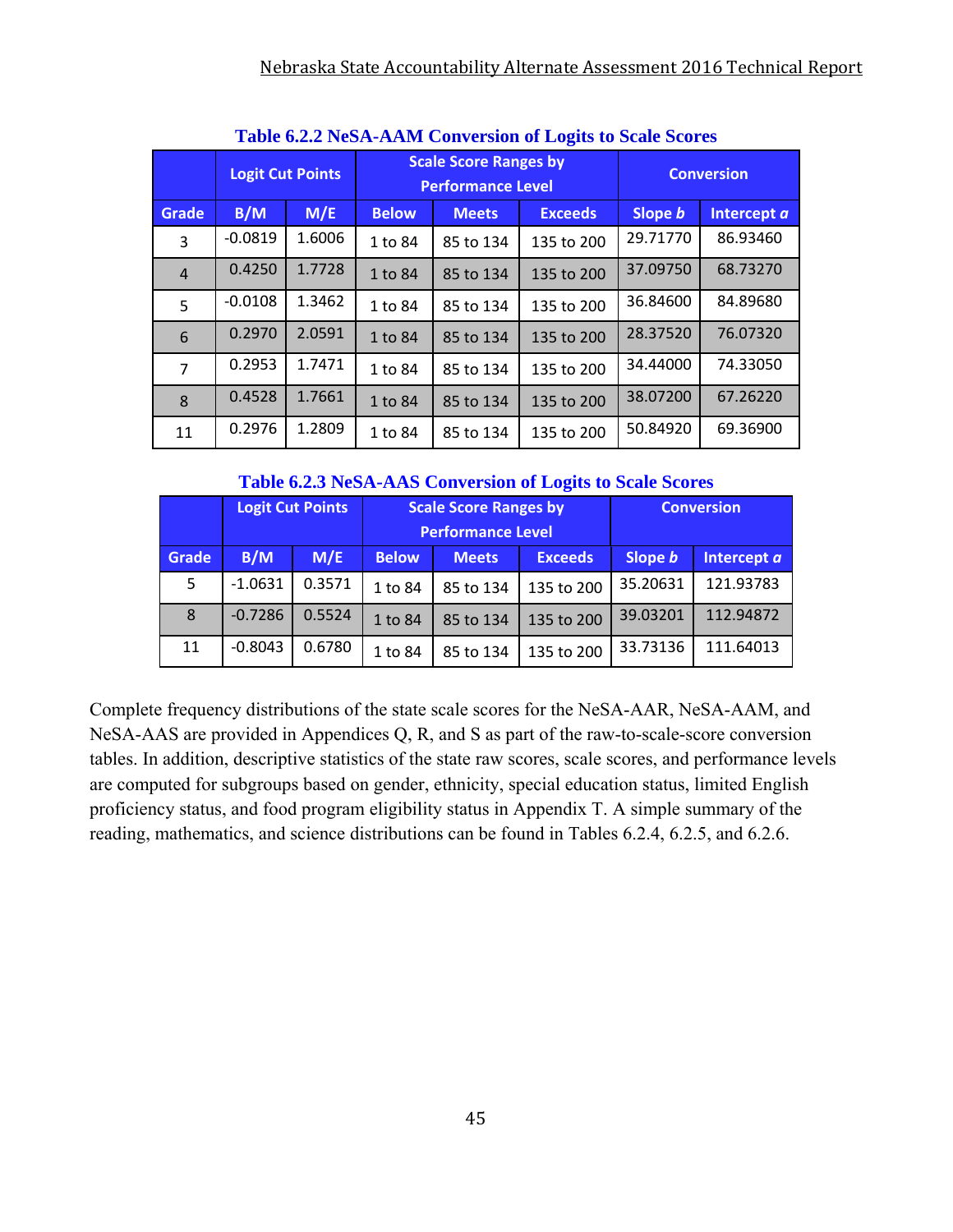| <b>Grade</b> |              |             | <b>Scale Score</b> |              |               |              |
|--------------|--------------|-------------|--------------------|--------------|---------------|--------------|
|              | <b>Count</b> | <b>Mean</b> | <b>SD</b>          | <b>First</b> | <b>Second</b> | <b>Third</b> |
| 3            | 262          | 100.2       | 52.9               | 72           | 106           | 134          |
| 4            | 275          | 107.3       | 52.4               | 79           | 110           | 147          |
| 5            | 314          | 110.4       | 52.5               | 79           | 109           | 144          |
| 6            | 331          | 104.9       | 44.9               | 72           | 100           | 136          |
|              | 334          | 109.2       | 52.4               | 70           | 110           | 140          |
| 8            | 320          | 113.2       | 42.4               | 81           | 116           | 147          |
| 11           | 293          | 109.5       | 49.5               | 82           | 118           | 142          |

#### **Table 6.2.4 2015 NeSA-AAR State Scale Score Summary, All Students**

### **Table 6.2.5 2015 NeSA-AAM State Scale Score Summary, All Students**

| <b>Grade</b> |              |             | <b>Scale Score</b> | <b>Quartile</b> |               |              |  |  |
|--------------|--------------|-------------|--------------------|-----------------|---------------|--------------|--|--|
|              | <b>Count</b> | <b>Mean</b> | <b>SD</b>          | <b>First</b>    | <b>Second</b> | <b>Third</b> |  |  |
| 3            | 250          | 98.5        | 56.1               | 65              | 106           | 142          |  |  |
| 4            | 262          | 102.1       | 56.6               | 60              | 101           | 141          |  |  |
| 5            | 313          | 112.3       | 54.8               | 77              | 107           | 161          |  |  |
| 6            | 332          | 97.8        | 41.3               | 74              | 95            | 121          |  |  |
|              | 342          | 103.0       | 50.0               | 69              | 106           | 140          |  |  |
| 8            | 328          | 99.7        | 50.8               | 60              | 96            | 135          |  |  |
| 11           | 312          | 104.7       | 65.1               | 51              | 107           | 163          |  |  |

#### **Table 6.2.6 2015 NeSA-AAS State Scale Score Summary, All Students**

|              | <b>Count</b> |             | <b>Scale Score</b> | <b>Quartile</b> |               |              |  |  |
|--------------|--------------|-------------|--------------------|-----------------|---------------|--------------|--|--|
| <b>Grade</b> |              | <b>Mean</b> | <b>SD</b>          | <b>First</b>    | <b>Second</b> | <b>Third</b> |  |  |
| 5            | 309          | 113.0       | 53.6               | 79              | 120           | 148          |  |  |
| 8            | 316          | 105.3       | 49.4               | 68              | 103           | 141          |  |  |
| 11           | 293          | 108.2       | 54.0               |                 | 111           | 149          |  |  |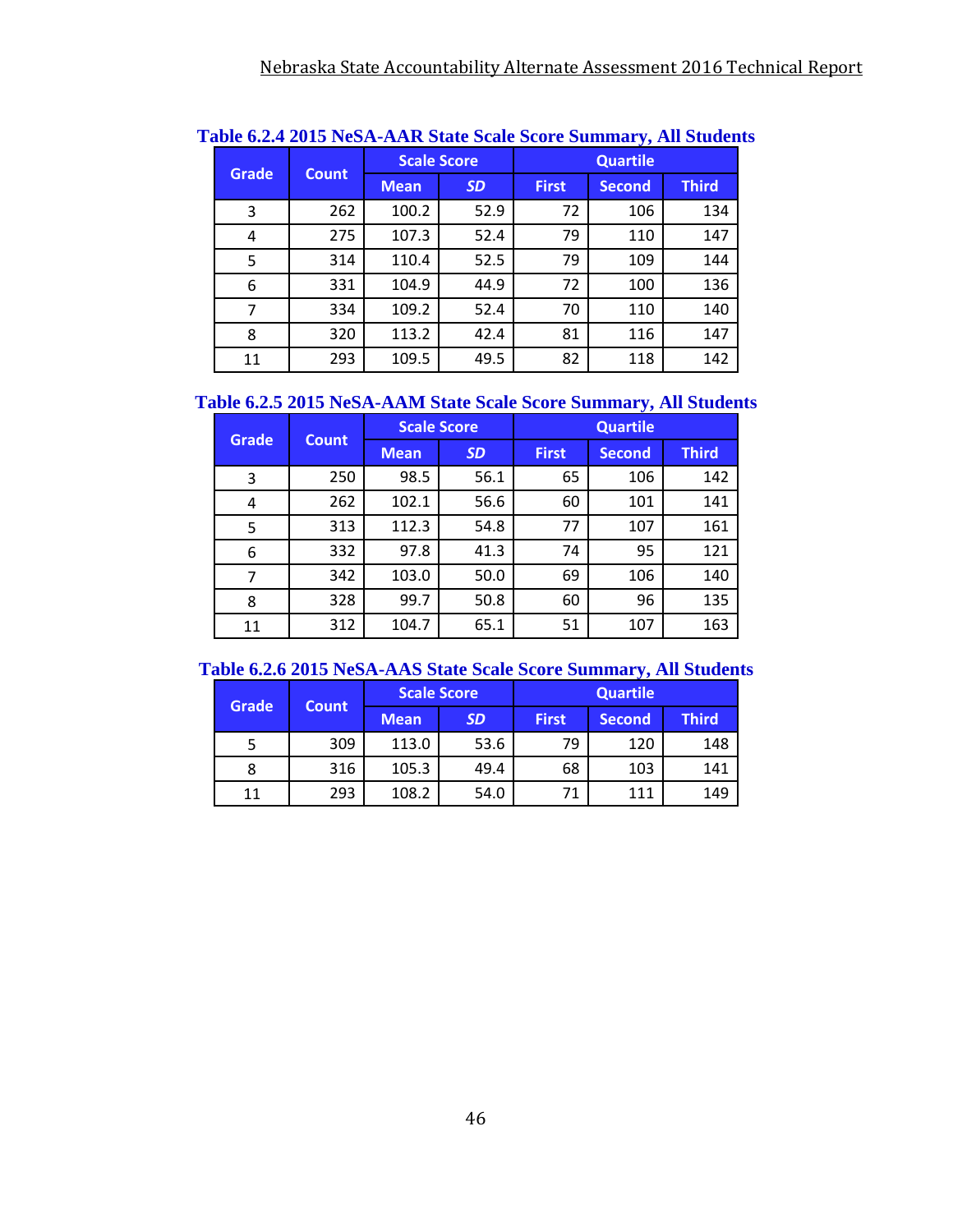### **7. FIELD TEST ITEM DATA SUMMARY**

As noted in Chapter Two, in addition to the operational items, field test items were embedded in all content areas and grade level assessments in order to expand the item pool for future form development. Field test items are items being administered for the first time to gather statistical information. These items do not count toward an individual student's score. All field tested items were analyzed statistically following classical item analysis methods including proportion correct, pointbiserial correlation, and DIF.

### 7.1 CLASSICAL ITEM STATISTICS

Indices known as classical item statistics included the item *p*-value and the point-biserial correlations for MC items. For MC items, the *p*-value reflects the proportion of students who answered the item correctly. In general, more capable students are expected to respond correctly to easy items and less capable students are expected to respond incorrectly to difficult items. The primary way of detecting such conditions is through the point-biserial correlation coefficient for dichotomous (MC) items. The point-biserial correlation will be positive if the total test mean score is higher for the students who respond correctly to MC items and negative when the reverse is true.

 The traditional statistics are computed for each NeSA-AAELA field test item in Appendix F, for NeSA-AAM Appendix G and NeSA-AAS Appendix H. Tables 7.1.1, 7.1.2, and 7.1.3 provide summaries of the distributions of item proportion correct and point-biserial correlations. For future form construction, items with negative point-biserial correlations are never considered for operational use. Items with correlations less than 0.2 or proportion correct less than 0.3 or greater 0.8 are avoided when possible. In reading the following tables, the heading  $\leq 0.1$  descrbes items between 0.0 and 0.1, and the heading  $\leq 0.2$  descirbes items between 0.1 and 0.2, etc.

|                |            | <b>Table 7.1.1 Summary of Statistics for NeSA-AAK 2010 FIERT LEST REMS</b> |                |                |            | <b>Item Proportion Correct</b> |                |                |            |          |             |              |
|----------------|------------|----------------------------------------------------------------------------|----------------|----------------|------------|--------------------------------|----------------|----------------|------------|----------|-------------|--------------|
| Grade          | $\leq 0.1$ | $\leq 0.2$                                                                 | $\leq 0.3$     | $\leq 0.4$     | $\leq 0.5$ | $\leq 0.6$                     | $\leq 0.7$     | $\leq 0.8$     | $\leq 0.9$ | >0.9     | <b>Mean</b> | <b>Total</b> |
| 3              | $\Omega$   |                                                                            | 3              |                | 4          | 3                              | 3              | 1              | 0          | $\Omega$ | 0.464       | 16           |
| $\overline{4}$ | $\Omega$   | $\Omega$                                                                   | $\overline{0}$ | 1              | 2          | 1                              | 8              | $\overline{4}$ | 0          | $\Omega$ | 0.622       | 16           |
| 5              | $\Omega$   | 0                                                                          | 3              | $\overline{2}$ | 6          | 2                              | $\overline{2}$ | 0              | 1          | $\Omega$ | 0.462       | 16           |
| 6              | $\Omega$   | $\Omega$                                                                   | $\overline{0}$ | $\overline{2}$ | 1          | 4                              | 6              | 3              | 0          | $\Omega$ | 0.585       | 16           |
| 7              | $\Omega$   | $\Omega$                                                                   | 1              | 4              | 0          | 6                              | 5              | 0              | $\Omega$   | $\Omega$ | 0.519       | 16           |
| 8              | $\Omega$   | $\mathbf 0$                                                                | $\overline{0}$ | 3              | 3          | 3                              | $\overline{4}$ | 3              | 0          | $\Omega$ | 0.558       | 16           |
| 11             | $\Omega$   | 0                                                                          | 0              | $\overline{2}$ | 3          | 4                              | 3              | 3              | 1          | $\Omega$ | 0.576       | 16           |

### **Table 7.1.1 Summary of Statistics for NeSA-AAR 2016 Field Test Items**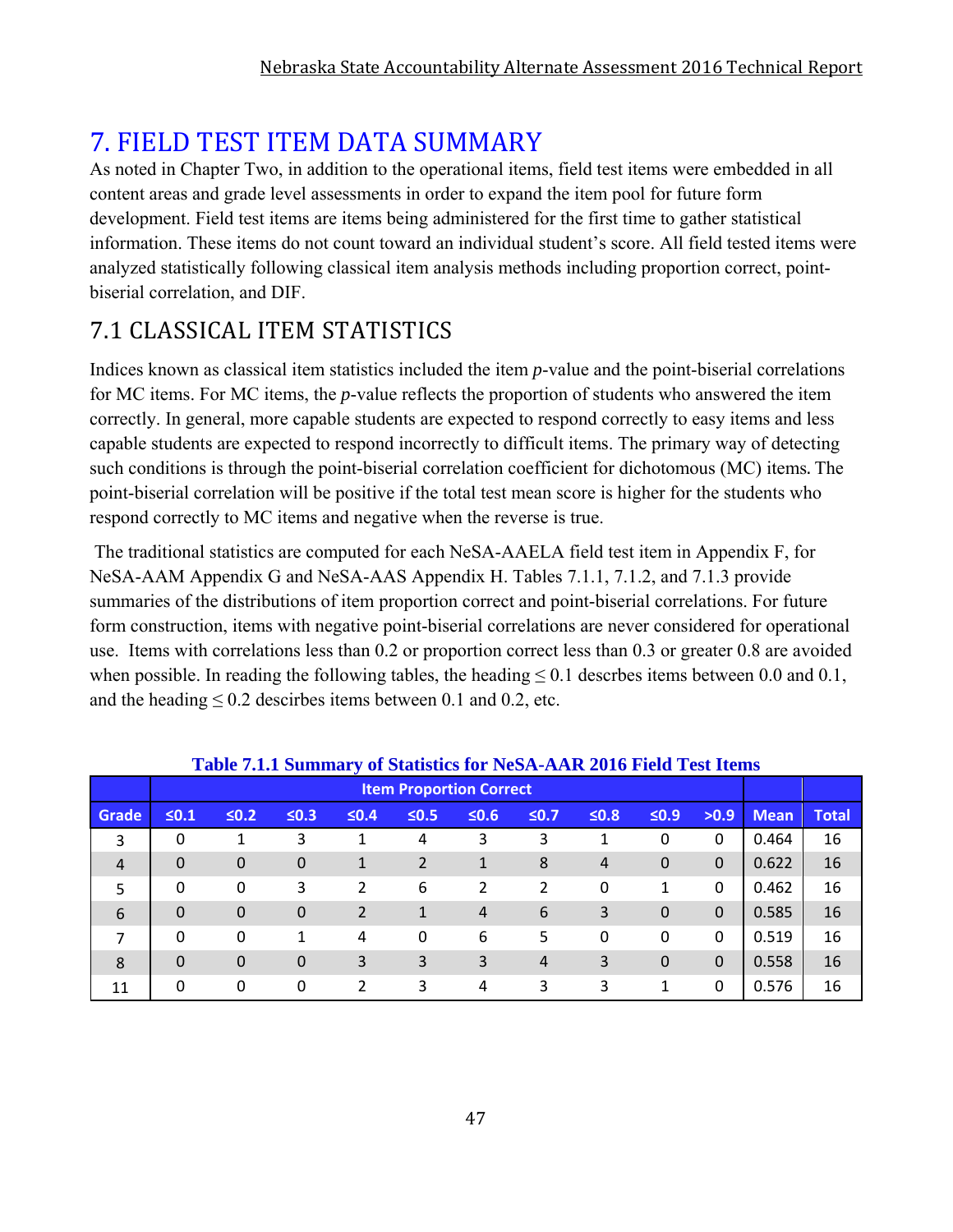### Nebraska State Accountability Alternate Assessment 2016 Technical Report

|              |               |            |               | <b>Item Point-biserial Correlation</b> |            |            |          |              |
|--------------|---------------|------------|---------------|----------------------------------------|------------|------------|----------|--------------|
| <b>Grade</b> | $\leq 0.1$    | $\leq 0.2$ | $\leq 0.3$    | $\leq 0.4$                             | $\leq 0.5$ | $\leq 0.6$ | >0.6     | <b>Total</b> |
| 3            | 0             |            | 3             |                                        | 3          | 6          | 3        | 16           |
| 4            | $\Omega$      | O          | $\Omega$      | 3                                      |            |            | 5        | 16           |
| 5            | $\mathcal{P}$ | 3          | $\mathcal{P}$ | 2                                      | っ          | 2          | 3        | 16           |
| 6            | $\Omega$      |            |               | 3                                      | 3          | 4          | 3        | 16           |
| 7            | $\Omega$      | າ          | 4             | 2                                      | っ          | 6          | $\Omega$ | 16           |
| 8            |               | ∩          | 3             |                                        |            | 6          |          | 16           |
| 11           | n             |            | ∩             |                                        |            | 5          | 4        | 16           |

#### **Table 7.1.2 Summary of Statistics for NeSA-AAM 2016 Field Test Items**

|                |                |             |                  |        |                | <b>Item Proportion Correct</b> |        |                |            |             |             |              |
|----------------|----------------|-------------|------------------|--------|----------------|--------------------------------|--------|----------------|------------|-------------|-------------|--------------|
| Grade          | $\leq 0.1$     | $\leq 0.2$  | $\leq 0.3$       | $≤0.4$ | $\leq 0.5$     | $\leq 0.6$                     | $≤0.7$ | $\leq 0.8$     | $\leq 0.9$ | >0.9        | <b>Mean</b> | <b>Total</b> |
| 3              | 0              | 0           | 0                | 3      | 4              | 6                              | 3      | $\mathbf 0$    | 0          | 0           | 0.511       | 16           |
| $\overline{4}$ | $\overline{0}$ | $\mathbf 0$ | 1                | 3      | $\overline{2}$ | 2                              | 5      | $\overline{2}$ | 1          | $\mathbf 0$ | 0.550       | 16           |
| 5              | $\mathbf{0}$   | 0           | 1                | 1      | 4              | 6                              | 3      | 1              | 0          | 0           | 0.531       | 16           |
| 6              | $\Omega$       | $\mathbf 0$ | $\boldsymbol{0}$ | 3      | $\overline{2}$ | 7                              | 3      | $\mathbf 0$    | 1          | $\mathbf 0$ | 0.543       | 16           |
| 7              | $\Omega$       | 0           | 0                | 3      | 3              | 5                              | 3      | 2              | 0          | 0           | 0.537       | 16           |
| 8              | $\Omega$       | $\mathbf 0$ | $\overline{0}$   | 2      | 2              | 2                              | 5      | 4              | 1          | $\mathbf 0$ | 0.612       | 16           |
| 11             | 0              | 0           | 1                | 1      | 6              | 4                              | 2      |                | 1          | 0           | 0.516       | 16           |

|       |            |            |            | <b>Item Point-biserial Correlation</b> |            |            |      |              |
|-------|------------|------------|------------|----------------------------------------|------------|------------|------|--------------|
| Grade | $\leq 0.1$ | $\leq 0.2$ | $\leq 0.3$ | $\leq 0.4$                             | $\leq 0.5$ | $\leq 0.6$ | >0.6 | <b>Total</b> |
| 3     | 0          |            | $\Omega$   | 2                                      |            | 8          | 5    | 16           |
| 4     | $\Omega$   | n          | и          | $\overline{2}$                         | 4          | 3          | 6    | 16           |
| 5     | 0          | O          | 4          | 2                                      | 9          | 3          | 1    | 16           |
| 6     |            |            | 2          | 3                                      | 6          | 1          | 3    | 16           |
|       | O          | U          |            | 3                                      | 6          | 6          | 0    | 16           |
| 8     | $\Omega$   |            |            | 4                                      | 4          | 3          | 3    | 16           |
| 11    |            |            |            |                                        |            | ς          | 4    | 16           |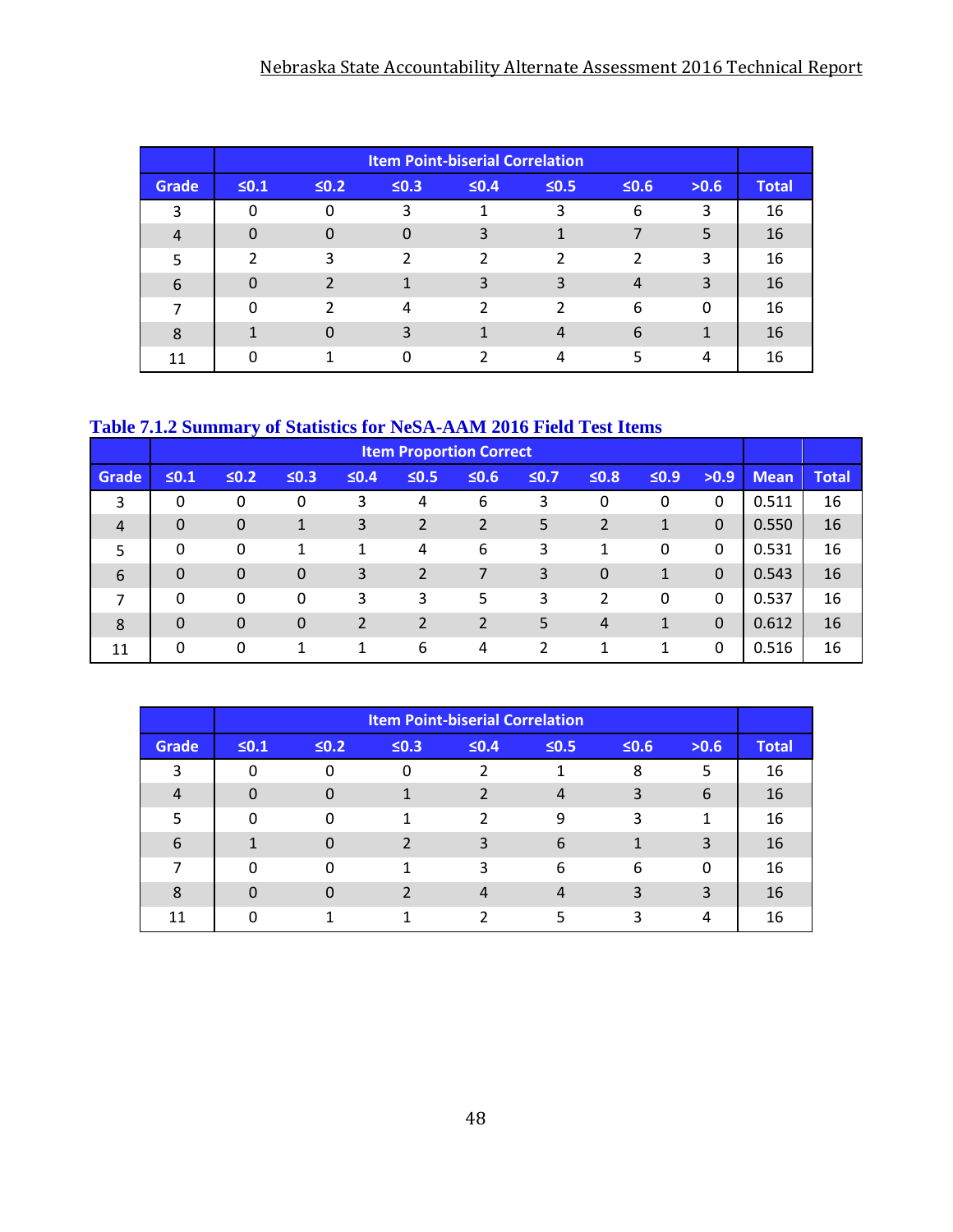|       | <b>Table 7.1.3 Summary of Statistics for NeSA-AAS 2016 Field Test Items</b> |                                                                                                                             |   |   |   |   |                |                |  |  |       |    |  |
|-------|-----------------------------------------------------------------------------|-----------------------------------------------------------------------------------------------------------------------------|---|---|---|---|----------------|----------------|--|--|-------|----|--|
|       |                                                                             | <b>Item Proportion Correct</b>                                                                                              |   |   |   |   |                |                |  |  |       |    |  |
| Grade | $\leq 0.1$                                                                  | $\leq 0.8$<br>$\leq 0.7$<br>$\leq 0.2$<br>$\leq 0.3$<br>$\leq 0.5$<br>$\leq 0.6$<br>$\leq 0.9$<br>$>0.9$ Mean<br>$\leq 0.4$ |   |   |   |   |                |                |  |  |       |    |  |
|       |                                                                             |                                                                                                                             |   |   |   |   | 5.             | 4              |  |  | 0.616 | 16 |  |
| 8     |                                                                             |                                                                                                                             |   | 0 |   |   | $\overline{4}$ | $\overline{4}$ |  |  | 0.673 | 16 |  |
| 11    | 0                                                                           |                                                                                                                             | 0 |   | 4 | 0 | 4              |                |  |  | 0.630 | 16 |  |

### **Table 7.1.3 Summary of Statistics for NeSA-AAS 2016 Field Test Items**

|       |            | <b>Item Point-biserial Correlation</b> |            |            |            |            |      |              |  |  |  |  |
|-------|------------|----------------------------------------|------------|------------|------------|------------|------|--------------|--|--|--|--|
| Grade | $\leq 0.1$ | $\leq 0.2$                             | $\leq 0.3$ | $\leq 0.4$ | $\leq 0.5$ | $\leq 0.6$ | >0.6 | <b>Total</b> |  |  |  |  |
|       |            |                                        |            |            |            |            |      | 16           |  |  |  |  |
| 8     |            |                                        |            | 3          |            |            |      | 16           |  |  |  |  |
| 11    |            |                                        |            |            |            |            |      | 16           |  |  |  |  |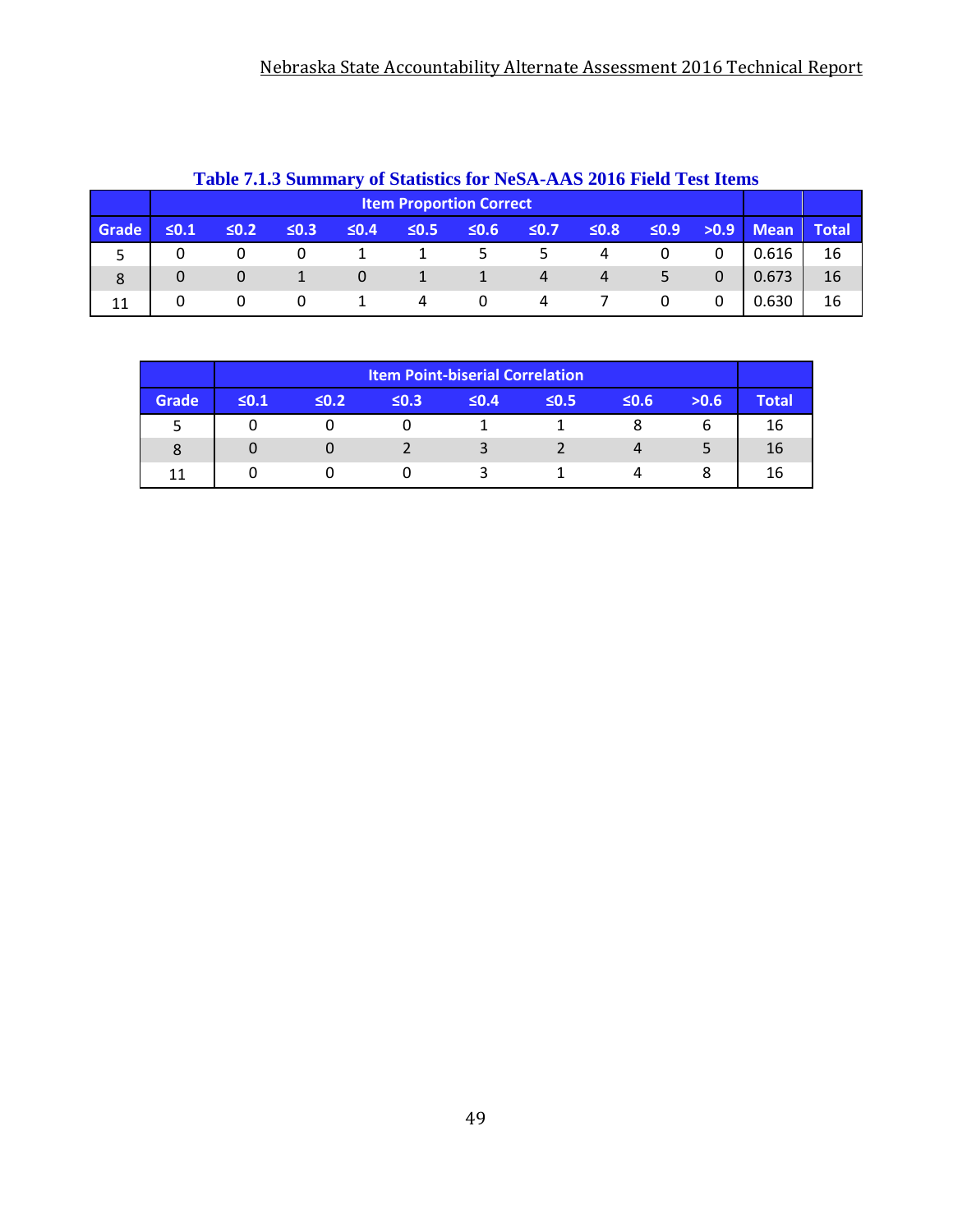### 8. RELIABILITY

This chapter addresses the reliability of NeSA-Alt test scores. According to Mehrens and Lehmann (1975) reliability is defined as:

…. the degree of consistency between two measures of the same thing. (p. 88).

### 8.1 COEFFICIENT ALPHA

The ability to measure consistently is a necessary prerequisite for making appropriate interpretations (i.e., showing evidence of valid use of results). Conceptually, reliability can be referred to as the consistency of the results between two measures of the same thing. This consistency can be seen in the degree of agreement between two measures on two occasions. Operationally, such comparisons are the essence of the mathematically defined reliability indices.

All measures consist of an accurate, or true, component and an inaccurate, or error, component. Errors occur as a natural part of the measurement process and can never be eliminated entirely. For example, uncontrollable factors such as differences in the physical environment and changes in examinee disposition may increase error and decrease reliability. This is the fundamental premise of traditional reliability analysis and measurement theory. Stated explicitly, this relationship can be seen as the following:

$$
Observed Score = True Score + Error
$$
\n
$$
(8.1)
$$

To facilitate a mathematical definition of reliability, these components can be rearranged to form the following ratio:

$$
Reliability = \frac{TrueScoreVariance}{ObservedScoreVariance} = \frac{TrueScoreVariance}{TrueScoreVariance + ErrorScoreVariance}
$$
(8.2)

When there is no error, the reliability is true score variance divided by true score variance, which equals 1. However, as more error influences the measure, the error component in the denominator of the ratio increases. As a result, the reliability decreases.

The reliability index used for the 2016 administration of the NeSA-Alt was the Coefficient Alpha  $\alpha$ (Cronbach, 1951). Acceptable α values generally range in the mid to high 0.80s to low 0.90s. The total test Coefficient Alpha reliabilities of the whole population are presented in Table 8.1.1 for each grade and content area of the NeSA-Alt. The table contains test length in total number of items (*L*), test reliabilities, and traditional standard errors of measurement (SEM). As can be seen in the table, all reading, mathematics, and science forms for grades 3-11 have Coefficient Alphas in the low 0.90s. Overall, these α values provide evidence of good reliability.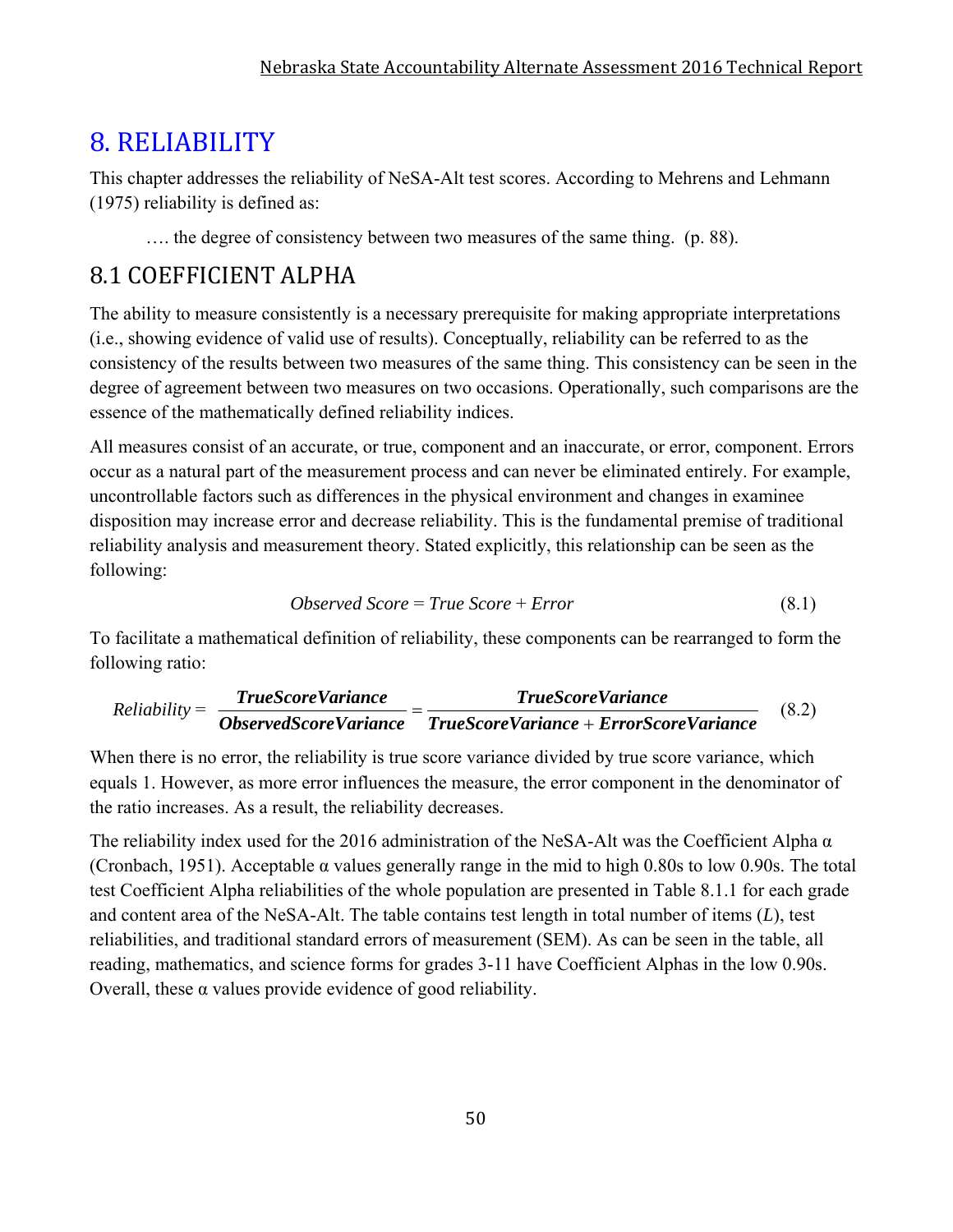|             | <b>Grade</b> | L  | <b>Reliability</b> | <b>SEM</b> |
|-------------|--------------|----|--------------------|------------|
|             | 3            | 25 | 0.93               | 2.0        |
|             | 4            | 25 | 0.93               | 1.9        |
|             | 5            | 25 | 0.90               | 2.0        |
| Reading     | 6            | 25 | 0.90               | 2.0        |
|             | 7            | 25 | 0.91               | 2.0        |
|             | 8            | 25 | 0.88               | 2.0        |
|             | 11           | 25 | 0.92               | 2.0        |
|             | 3            | 25 | 0.95               | 1.9        |
|             | 4            | 30 | 0.94               | 2.1        |
|             | 5            | 30 | 0.93               | 2.1        |
|             | 6            | 30 | 0.91               | 2.3        |
| Mathematics | 7            | 30 | 0.93               | 2.2        |
|             | 8            | 30 | 0.91               | 2.2        |
|             | 11           | 30 | 0.94               | 2.1        |
|             | 5            | 25 | 0.92               | 1.9        |
| Science     | 8            | 25 | 0.89               | 2.1        |
|             | 11           | 30 | 0.94               | 2.1        |

#### **Table 8.1.1 Reliabilities and Standard Errors of Measurement**

Appendix U present  $\alpha$  for the content strands. Given that  $\alpha$  is a function of test length, the smaller item counts for the content standards result in lower values of  $\alpha$  which is to be expected. Reliability estimates for subgroups based on gender, ethnicity, special education status, limited English proficiency status, and food program eligibility status are not computed for the NeSA-Alt tests due to the small sample size of some subgroups.

### 8.2 STANDARD ERROR OF MEASUREMENT

The *SEM* in the true score model uses the information from the test along with an estimate of reliability to make statements about the degree to which error influences individual scores. The *SEM* is based on the premise that underlying traits, such as academic achievement, cannot be measured exactly without a perfectly precise measuring instrument. The standard error expresses unreliability in terms of the raw-score metric. The *SEM* formula is provided below:

$$
SEM = SD\sqrt{1 - reliability}.
$$
\n(8.3)

This formula indicates that the value of the *SEM* depends on both the reliability coefficient and the standard deviation of test scores. If the reliability were equal to 0.00 (the lowest possible value), the *SEM* would be equal to the standard deviation of the test scores. If test reliability were equal to 1.00 (the highest possible value), the *SEM* would be 0.0. In other words, a perfectly reliable test has no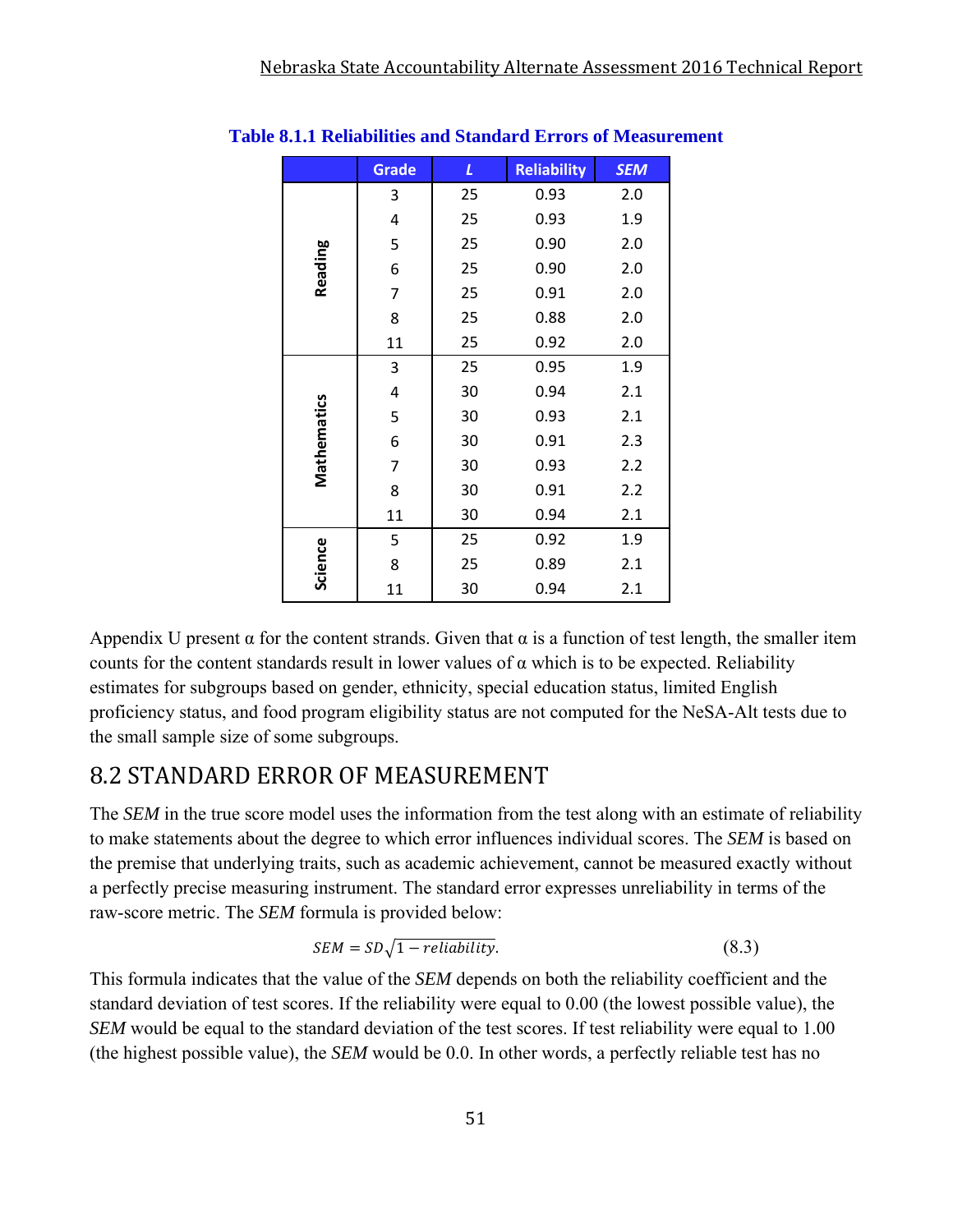measurement error (Harvill, 1991). *SEM*s were calculated for each NeSA-Alt grade and content area using raw scores and displayed in Table 8.1.1.

### 8.3 CONDITIONAL STANDARD ERROR OF MEASUREMENT (CSEM)

The preceding discussion reviews the true score approach to judging a test's consistency. This approach is useful for making overall comparisons between alternate forms. However, it is not very useful for judging the precision with which a specific student's score is known. The Rasch measurement models provide "conditional standard errors" that pertain to each unique ability estimate. Therefore, the *CSEM* may be especially useful in characterizing measurement precision in the neighborhood of a score level used for decision-making—such as cut scores for identifying students who meet a performance standard.

The complete set of conditional standard errors for every obtainable score can be found in Appendices Q, R and S as part of the raw-to-scale-score conversions for each grade and content area. Values were derived using the calibration data file described in Chapter Six and are on the scaled score metric. The magnitudes of *CSEM* s across the score scale seemed reasonable for most NeSA-Alt tests that the values are lower in the middle of the score range and increase at both extremes (i.e., at smaller and larger scale scores). This is because ability estimates from scores near the center of the test scoring range are known much more precisely than abilities associated with extremely high or extremely low scores. Table 8.3.1 reports the minimum *CSEM* of the scale score associated with the zero total test score (Min *CSEM*), the maximum *CSEM* of the scale score associated with the perfect total test score (Max *CSEM*), *CSEM* at the cuts of Below and Meets performance levels (*CSEM* B/M), and *CSEM* at the cuts of Meets and Exceeds performance levels (*CSEM* M/E) for each grade and content area. *CSEM* values at the cut score were generally associated with smaller *CSEM* values, indicating that more precise measurement occurs at these cuts.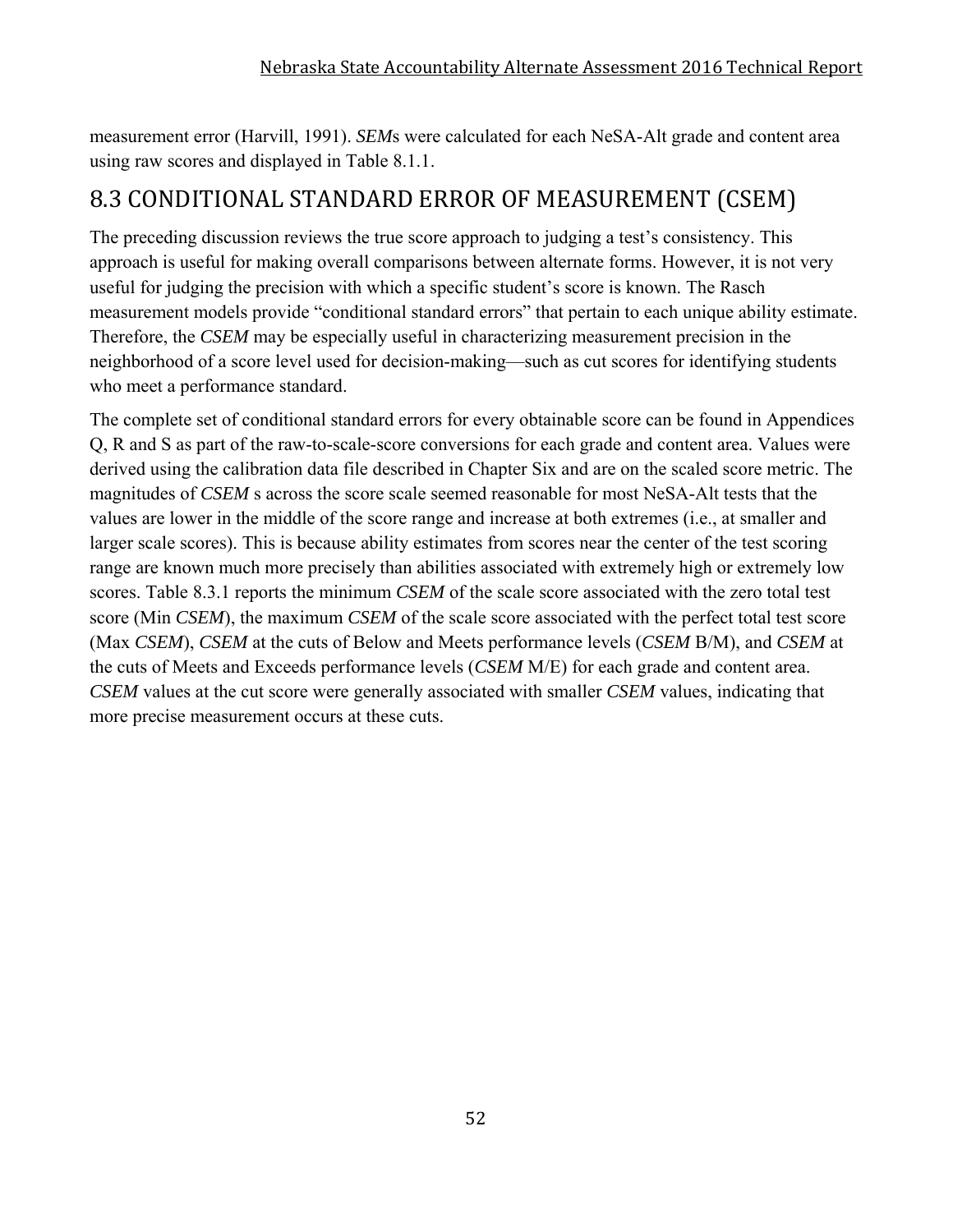|             | <b>Grade</b> | Min<br><b>CSEM</b> | <b>Max</b><br><b>CSEM</b> | <b>CSEM</b><br>B/M | <b>CSEM</b><br>M/E |
|-------------|--------------|--------------------|---------------------------|--------------------|--------------------|
|             | 3            | 13                 | 58                        | 13                 | 18                 |
|             | 4            | 14                 | 59                        | 14                 | 18                 |
|             | 5            | 17                 | 72                        | 17                 | 20                 |
| Reading     | 6            | 13                 | 55                        | 13                 | 17                 |
|             | 7            | 16                 | 69                        | 16                 | 20                 |
|             | 8            | 13                 | 56                        | 13                 | 16                 |
|             | 11           | 13                 | 58                        | 13                 | 18                 |
|             | 3            | 13                 | 55                        | 13                 | 17                 |
|             | 4            | 14                 | 68                        | 15                 | 19                 |
| Mathematics | 5            | 14                 | 68                        | 15                 | 18                 |
|             | 6            | 11                 | 52                        | 11                 | 16                 |
|             | 7            | 13                 | 63                        | 13                 | 17                 |
|             | 8            | 15                 | 70                        | 15                 | 19                 |
|             | 11           | 20                 | 93                        | 20                 | 24                 |
|             | 5            | 15                 | 65                        | 15                 | 18                 |
| Science     | 8            | 16                 | 72                        | 17                 | 22                 |
|             | 11           | 13                 | 62                        | 13                 | 17                 |

**Table 8.3.1** *CSEM* **of the Scale Scores for 2016 NeSA-Alt Tests** 

### 8.4 DECISION CONSISTENCY AND ACCURACY

When criterion-referenced tests are used to place the examinees into two or more performance classifications, it is useful to have some indication of how accurate or consistent such classifications are. Decision consistency refers to the degree to which the achievement level for each student can be replicated upon retesting using an equivalent form (Huynh, 1976). Decision accuracy describes the extent to which achievement-level classification decisions based on the administered test form would agree with the decisions that would be made on the basis of a perfectly reliable test. In a standardsbased testing program there should be great interest in knowing how consistently and accurately students are classified into performance categories.

Since it is not feasible to repeat NeSA-Alt testing in order to estimate the proportion of students who would be reclassified in the same achievement levels, a statistical model needs to be imposed on the data to project the consistency or accuracy of classifications solely using data from the available administration (Hambleton & Novick, 1973). Although a number of procedures are available, two well-known methods were developed by Hanson and Brennan (1990) and Livingston and Lewis (1995) utilizing specific true-score models. These approaches are fairly complex, and the cited sources contain details regarding the statistical models used to calculate decision consistency from the single NeSA-Alt administration.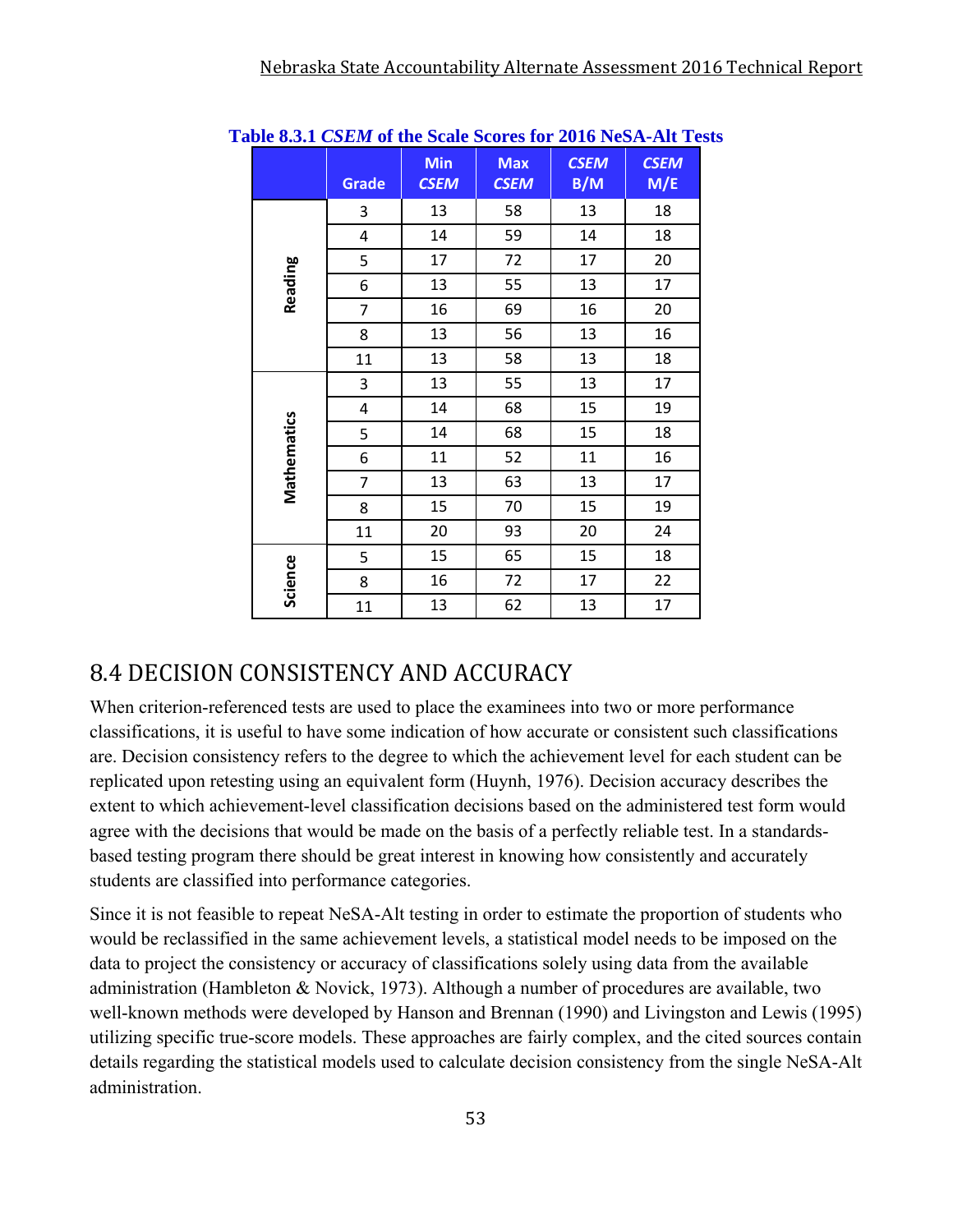#### Nebraska State Accountability Alternate Assessment 2016 Technical Report

Several factors might affect decision consistency. One important factor is the reliability of the scores. All other things being equal, more reliable test scores tend to result in more similar reclassifications. Another factor is the location of the cutscore in the score distribution. More consistent classifications are observed when the cutscores are located away from the mass of the score distribution. The number of performance levels is also a consideration. Consistency indices for four performance levels should be lower than those based on three categories because classification using four levels would allow more opportunity to change achievement levels. Finally, some research has found that results from the Hanson and Brennan (1990) method on a dichotomized version of a complex assessment yield similar results to the Livingston and Lewis method (1995) and the method by Stearns and Smith (2007).

The results for the overall consistency across all three achievement levels are presented in Tables 8.4.1 through 8.4.3. The tabled values, derived using the program *BB-Class* (Brennan & Hanson, 2004), show that consistency values across the two methods are generally very similar. Across all content areas, the overall decision consistency ranged from the mid 0.80s to the low 0.90s while the decision accuracy ranged from the high 0.80s to the mid 0.90s. If a parallel test were administered, at least 85% or more of students would be classified in the same way. Dichotomous decisions using the Meets cuts (Below/Meets) generally have the highest consistency values and exceeded 0.90 in all cases. The pattern of decision accuracy across different cuts is similar to that of decision consistency.

|                        | Grade |                          | <b>Livingston &amp; Lewis</b> |                                       |                | <b>Hanson &amp; Brennan</b> |                          |                                       |                |  |
|------------------------|-------|--------------------------|-------------------------------|---------------------------------------|----------------|-----------------------------|--------------------------|---------------------------------------|----------------|--|
| <b>Content</b><br>Area |       | <b>Decision Accuracy</b> |                               | <b>Decision</b><br><b>Consistency</b> |                |                             | <b>Decision Accuracy</b> | <b>Decision</b><br><b>Consistency</b> |                |  |
|                        |       | <b>Meets</b>             | <b>Exceeds</b>                | <b>Meets</b>                          | <b>Exceeds</b> | <b>Meets</b>                | <b>Exceeds</b>           | <b>Meets</b>                          | <b>Exceeds</b> |  |
|                        | 3     | 0.93                     | 0.93                          | 0.91                                  | 0.90           | 0.93                        | 0.92                     | 0.91                                  | 0.90           |  |
|                        | 4     | 0.94                     | 0.91                          | 0.91                                  | 0.87           | 0.93                        | 0.90                     | 0.91                                  | 0.88           |  |
|                        | 5     | 0.92                     | 0.91                          | 0.89                                  | 0.88           | 0.92                        | 0.90                     | 0.89                                  | 0.87           |  |
| Reading                | 6     | 0.91                     | 0.91                          | 0.88                                  | 0.88           | 0.91                        | 0.91                     | 0.88                                  | 0.88           |  |
|                        | 7     | 0.92                     | 0.92                          | 0.88                                  | 0.88           | 0.91                        | 0.91                     | 0.88                                  | 0.88           |  |
|                        | 8     | 0.92                     | 0.91                          | 0.89                                  | 0.87           | 0.92                        | 0.91                     | 0.89                                  | 0.88           |  |
|                        | 11    | 0.94                     | 0.91                          | 0.92                                  | 0.87           | 0.94                        | 0.90                     | 0.92                                  | 0.87           |  |

#### **Table 8.4.1 NeSA-AAR Decision Consistency Results**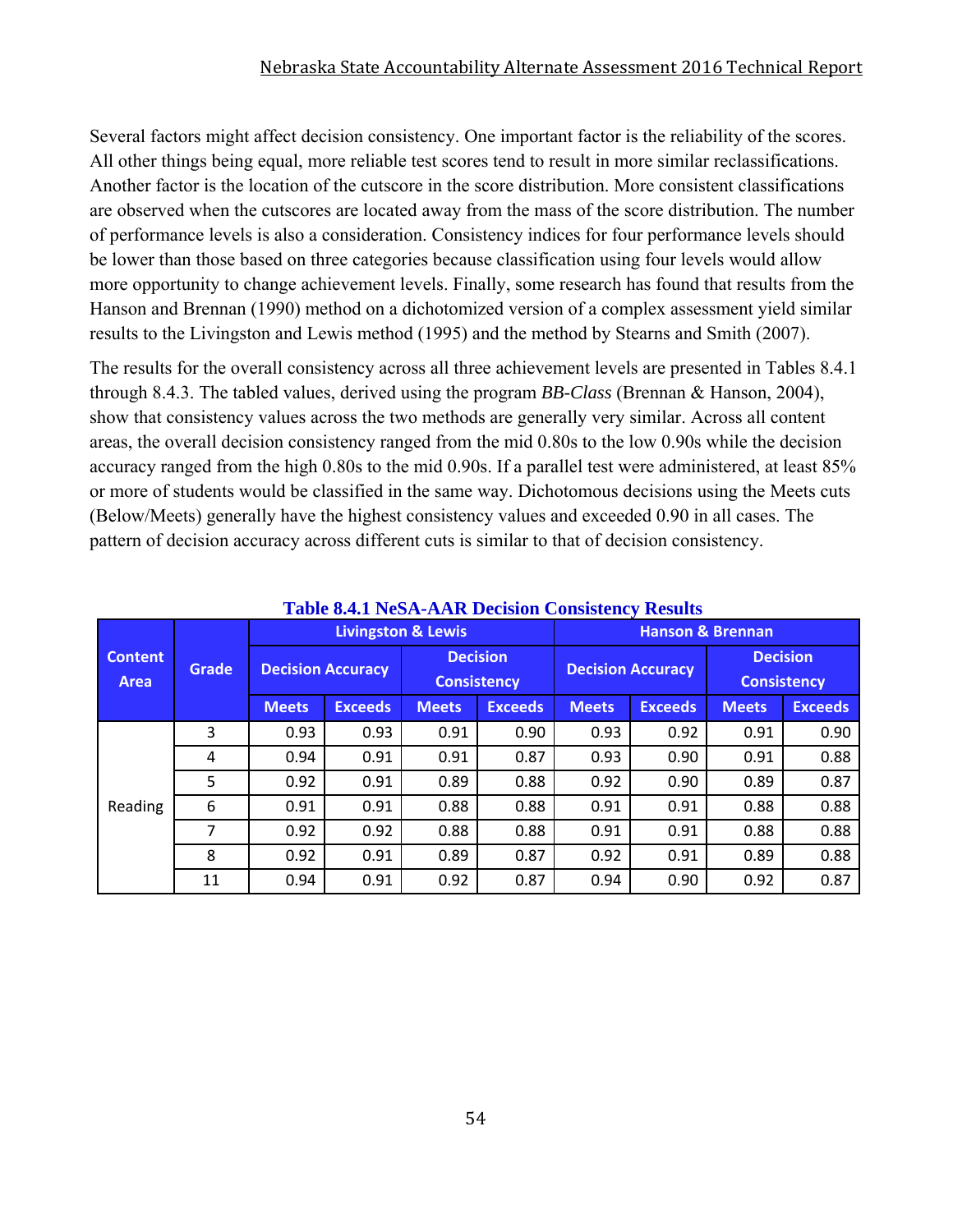### Nebraska State Accountability Alternate Assessment 2016 Technical Report

|                               |              |                          | <b>Table 6.4.2 INESA-AAM Decision Consistency Results</b> | <b>Livingston &amp; Lewis</b>         |                | <b>Hanson &amp; Brennan</b> |                          |                                       |                |  |  |
|-------------------------------|--------------|--------------------------|-----------------------------------------------------------|---------------------------------------|----------------|-----------------------------|--------------------------|---------------------------------------|----------------|--|--|
| <b>Content</b><br><b>Area</b> | <b>Grade</b> | <b>Decision Accuracy</b> |                                                           | <b>Decision</b><br><b>Consistency</b> |                |                             | <b>Decision Accuracy</b> | <b>Decision</b><br><b>Consistency</b> |                |  |  |
|                               |              | <b>Meets</b>             | <b>Exceeds</b>                                            | <b>Meets</b>                          | <b>Exceeds</b> | <b>Meets</b>                | <b>Exceeds</b>           | <b>Meets</b>                          | <b>Exceeds</b> |  |  |
|                               | 3            | 0.95                     | 0.93                                                      | 0.92                                  | 0.90           | 0.94                        | 0.92                     | 0.92                                  | 0.90           |  |  |
|                               | 4            | 0.94                     | 0.93                                                      | 0.91                                  | 0.91           | 0.93                        | 0.93                     | 0.91                                  | 0.91           |  |  |
|                               | 5            | 0.93                     | 0.93                                                      | 0.91                                  | 0.90           | 0.93                        | 0.92                     | 0.90                                  | 0.90           |  |  |
| Math                          | 6            | 0.92                     | 0.93                                                      | 0.88                                  | 0.90           | 0.91                        | 0.93                     | 0.88                                  | 0.90           |  |  |
|                               | 7            | 0.93                     | 0.93                                                      | 0.90                                  | 0.90           | 0.93                        | 0.92                     | 0.90                                  | 0.90           |  |  |
|                               | 8            | 0.92                     | 0.92                                                      | 0.89                                  | 0.89           | 0.92                        | 0.92                     | 0.89                                  | 0.89           |  |  |
|                               | 11           | 0.93                     | 0.92                                                      | 0.90                                  | 0.89           | 0.93                        | 0.91                     | 0.90                                  | 0.89           |  |  |

### **Table 8.4.2 NeSA-AAM Decision Consistency Results**

### **Table 8.4.3 NeSA-AAS Decision Consistency Results**

|                          |    |                          | <b>Livingston &amp; Lewis</b> |                                       |                | <b>Hanson &amp; Brennan</b> |                          |                                       |                |  |
|--------------------------|----|--------------------------|-------------------------------|---------------------------------------|----------------|-----------------------------|--------------------------|---------------------------------------|----------------|--|
| Content<br>Grade<br>Area |    | <b>Decision Accuracy</b> |                               | <b>Decision</b><br><b>Consistency</b> |                |                             | <b>Decision Accuracy</b> | <b>Decision</b><br><b>Consistency</b> |                |  |
|                          |    | <b>Meets</b>             | <b>Exceeds</b>                | <b>Meets</b>                          | <b>Exceeds</b> | <b>Meets</b>                | <b>Exceeds</b>           | <b>Meets</b>                          | <b>Exceeds</b> |  |
|                          | 5  | 0.94                     | 0.91                          | 0.91                                  | 0.87           | 0.93                        | 0.90                     | 0.91                                  | 0.87           |  |
| Science                  | 8  | 0.91                     | 0.90                          | 0.88                                  | 0.86           | 0.91<br>0.90                |                          | 0.88                                  | 0.87           |  |
|                          | 11 | 0.94                     | 0.92                          | 0.92                                  | 0.89           | 0.94                        | 0.92                     | 0.92                                  | 0.89           |  |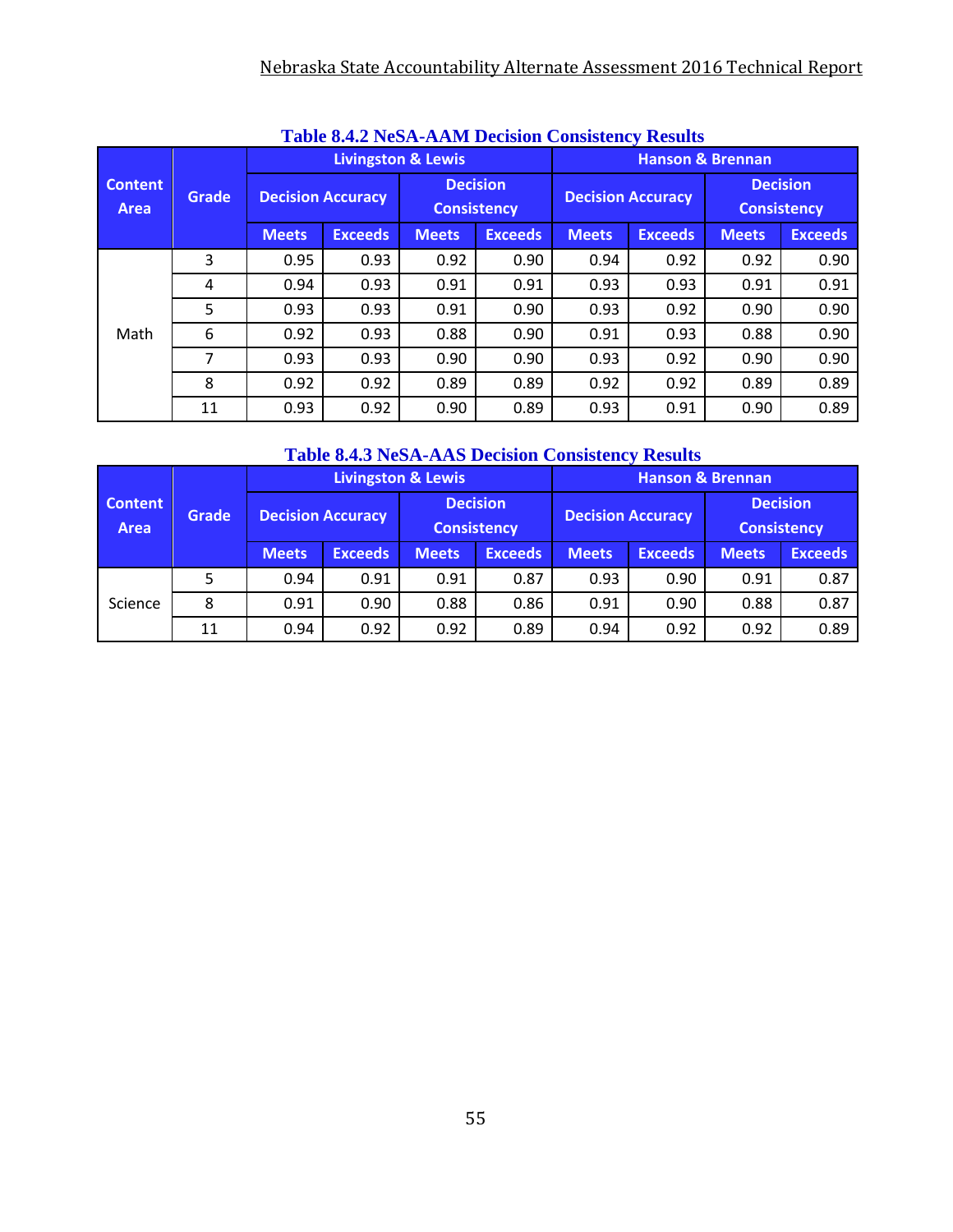### 9. VALIDITY

As defined in the *Standards for Educational and Psychological Testing* (AERA, APA, & NCME, 2014), "Validity refers to the degree to which evidence and theory support the interpretation of test scores for proposed uses of tests" (p. 11). The validity process involves the collection of a variety of evidence to support the proposed test score interpretations and uses. This entire technical report describes the technical aspects of the NeSA-Alt tests in support of their score interpretations and uses. Each of the previous chapters contributes important evidence components that pertain to score validation: test development, test scoring, item analysis, Rasch calibration, scaling, and reliability. This chapter summarizes and synthesizes the evidence based on the framework presented in *The Standards*.

### 9.1 EVIDENCE BASED ON TEST CONTENT

Content validity addresses whether the test adequately samples the relevant material it purports to cover. The NeSA-Alt for grades 3 to 8 and 11 is a criterion-referenced assessment. The criteria referenced are the Nebraska reading and mathematics content standards. Each assessment was based on and was directly aligned to the Nebraska statewide alternate content standards to ensure good content validity.

For criterion-referenced, standards-based assessment, the strong content validity evidence is derived directly from the test construction process and the item scaling. The item development and test construction process, described above, ensures that every item aligns directly to one of the content standards. This alignment is foremost in the minds of the item writers and editors. As a routine part of item selection prior to an item appearing on a test form, the review committees check the alignment of the items with the standards and make any adjustments necessary. The result is consensus among the content specialists and teachers that the assessment does in fact assess what was intended.

The empirical item scaling, which indicates where each item falls on the logit ability-difficulty continuum, should be consistent with what theory suggests about the items. Items that require more knowledge, more advanced skills, and more complex behaviors should be empirically more difficult than those requiring less. Evidence of this agreement is contained in the item summary tables in Appendices K, L, and M.

### 9.2 EVIDENCE BASED ON INTERNAL STRUCTURE

As described in the *Standards for Educational and Psychological Testing* (2014), internal-structure evidence refers to the degree to which the relationships between test items and test components conform to the construct on which the proposed test interpretations are based.

Item-Test Correlations: Item-test correlations are reviewed in Chapter Four. All values are positive and of acceptable magnitude.

Item Response Theory Dimensionality: Results from principle components analyses are presented in Chapter Five. The NeSA-Alt reading, mathematics, and science tests were essentially unidimensional,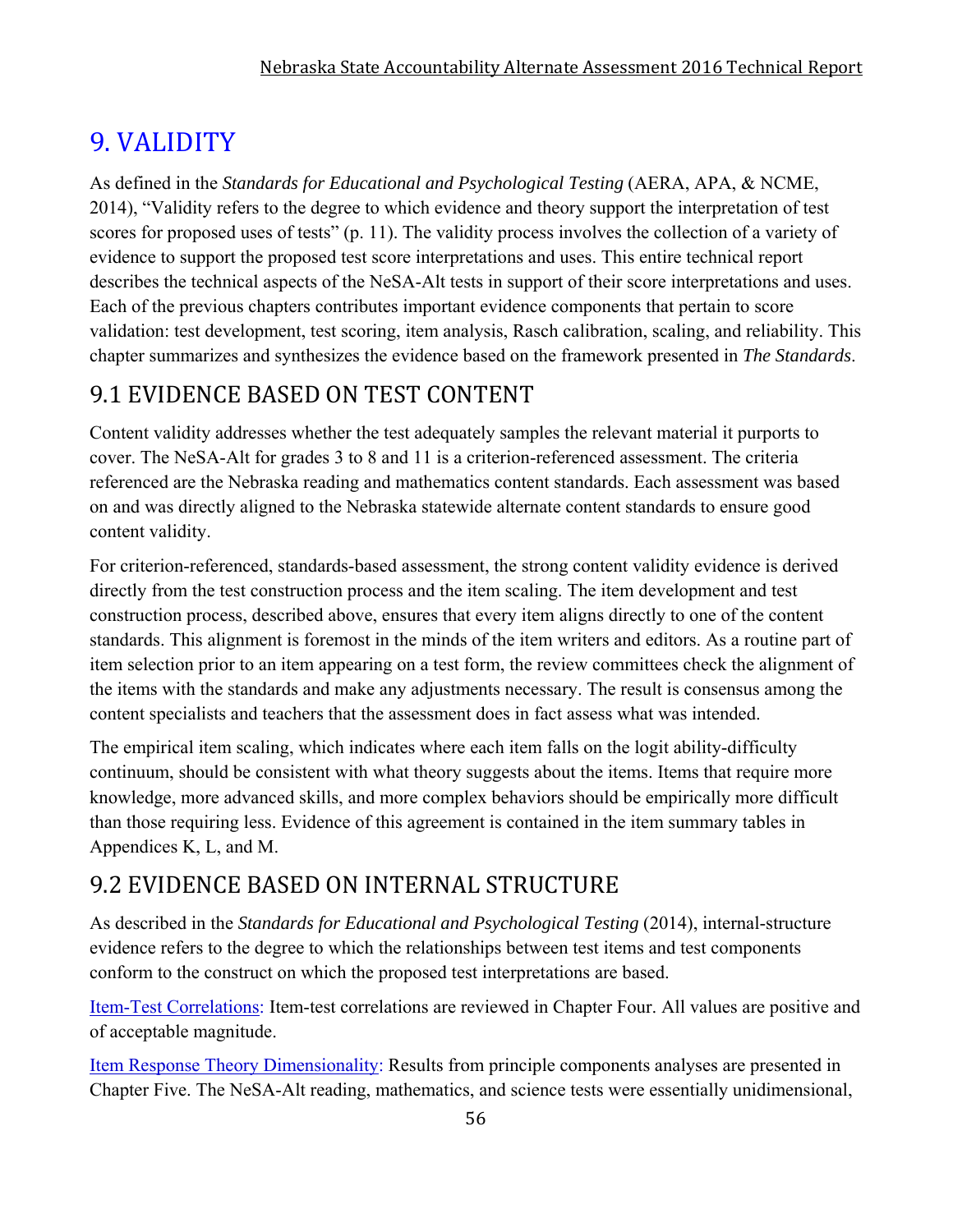providing evidence supporting interpretations based on the total scores for the respective NeSA-Alt tests.

Strand Correlations: Correlations and disattenuated correlations between strand scores within each content area are presented below. This data can also provide information on score dimensionality that is part of internal-structure evidence. As noted in Chapter Two and also in Table 9.2.1, the NeSA-AAR tests have two strands (denoted by R.1 and R.2), the NeSA-AAM tests have four strands (denoted by M.1, M.2, M.3, and M.4), and the NeSA-AAS have four strands (denoted by S.1, S.2, S.3, and S.4) for each grade and content area.

For each grade, Pearson correlation coefficients between these strands are reported in Tables 9.2.2.a through 9.2.2.g. The intercorrelations between the strands within the content areas are positive and generally range from moderate to high in value.

| <b>Content</b>     | Code | <b>Strand</b>                                  |  |  |  |  |  |
|--------------------|------|------------------------------------------------|--|--|--|--|--|
| <b>Reading</b>     | R.1  | Vocabulary                                     |  |  |  |  |  |
|                    | R.2  | Comprehension                                  |  |  |  |  |  |
|                    | M.1  | Number Sense                                   |  |  |  |  |  |
| <b>Mathematics</b> | M.2  | Geometric/Measurement                          |  |  |  |  |  |
|                    | M.3  | Algebraic                                      |  |  |  |  |  |
|                    | M.4  | Data Analysis/Probability                      |  |  |  |  |  |
|                    | S.1  | Inquiry, the Nature of Science, and Technology |  |  |  |  |  |
|                    | S.2  | <b>Physical Science</b>                        |  |  |  |  |  |
| <b>Science</b>     | S.3  | Life Science                                   |  |  |  |  |  |
|                    | S.4  | Earth and Space Science                        |  |  |  |  |  |

### **Table 9.2.1 NeSA-Alt Content Strands**

| Table 9.2.2.a Correlations between Reading and Mathematics Strands for Grade 3 |  |  |  |  |  |
|--------------------------------------------------------------------------------|--|--|--|--|--|
|                                                                                |  |  |  |  |  |

| Grade 3 | R.1  | R.2  | $\bullet$<br>M.1 | M.2  | M.3  | M.4 |
|---------|------|------|------------------|------|------|-----|
| R.1     |      |      |                  |      |      |     |
| R.2     | 0.81 |      |                  |      |      |     |
| M.1     | 0.81 | 0.85 |                  |      |      |     |
| M.2     | 0.83 | 0.82 | 0.84             |      |      |     |
| M.3     | 0.70 | 0.82 | 0.78             | 0.73 |      |     |
| M.4     | 0.76 | 0.80 | 0.79             | 0.77 | 0.75 |     |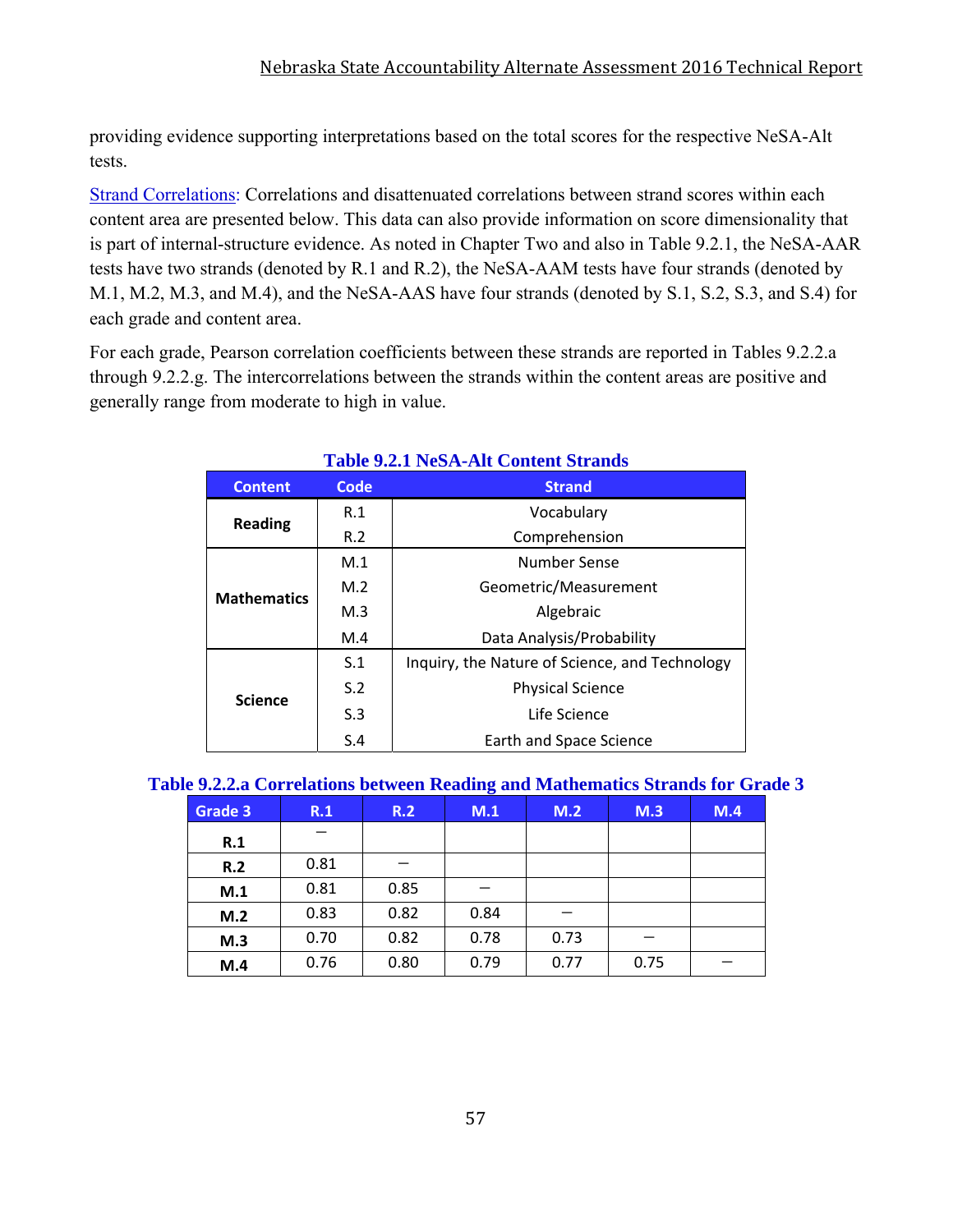|         |      |      | $\cdots$ |      |      |     |
|---------|------|------|----------|------|------|-----|
| Grade 4 | R.1  | R.2  | M.1      | M.2  | M.3  | M.4 |
| R.1     |      |      |          |      |      |     |
| R.2     | 0.86 |      |          |      |      |     |
| M.1     | 0.83 | 0.85 |          |      |      |     |
| M.2     | 0.81 | 0.82 | 0.86     |      |      |     |
| M.3     | 0.66 | 0.71 | 0.77     | 0.71 |      |     |
| M.4     | 0.69 | 0.74 | 0.77     | 0.73 | 0.69 |     |
|         |      |      |          |      |      |     |

#### **Table 9.2.2.b Correlations between Reading and Mathematics Strands for Grade 4**

#### **Table 9.2.2.c Correlations between Reading, Mathematics, and Science Strands for Grade 5**

| Grade 5 | R.1  | R.2  | M.1  | M.2  | ້<br>M.3 | $\sim$<br>M.4 | S.1  | S.2  | S.3  | S.4 |
|---------|------|------|------|------|----------|---------------|------|------|------|-----|
| R.1     | $-$  |      |      |      |          |               |      |      |      |     |
| R.2     | 0.82 |      |      |      |          |               |      |      |      |     |
| M.1     | 0.84 | 0.85 |      |      |          |               |      |      |      |     |
| M.2     | 0.78 | 0.76 | 0.78 |      |          |               |      |      |      |     |
| M.3     | 0.71 | 0.68 | 0.74 | 0.62 |          |               |      |      |      |     |
| M.4     | 0.72 | 0.76 | 0.76 | 0.71 | 0.63     |               |      |      |      |     |
| S.1     | 0.65 | 0.70 | 0.67 | 0.66 | 0.50     | 0.67          |      |      |      |     |
| S.2     | 0.79 | 0.80 | 0.80 | 0.73 | 0.65     | 0.69          | 0.68 |      |      |     |
| S.3     | 0.76 | 0.78 | 0.75 | 0.73 | 0.60     | 0.67          | 0.65 | 0.77 |      |     |
| S.4     | 0.80 | 0.80 | 0.80 | 0.75 | 0.65     | 0.71          | 0.65 | 0.76 | 0.78 | —   |

### **Table 9.2.2.d Correlations between Reading and Mathematics Strands for Grade 6**

| Grade 6 | R.1  | R.2  | M.1  | M.2  | M.3  | M.4 |
|---------|------|------|------|------|------|-----|
| R.1     |      |      |      |      |      |     |
| R.2     | 0.83 |      |      |      |      |     |
| M.1     | 0.75 | 0.75 |      |      |      |     |
| M.2     | 0.70 | 0.71 | 0.70 |      |      |     |
| M.3     | 0.68 | 0.71 | 0.73 | 0.71 |      |     |
| M.4     | 0.73 | 0.71 | 0.69 | 0.68 | 0.66 |     |

#### **Table 9.2.2.e Correlations between Reading and Mathematics Strands for Grade 7**

| <b>Grade 7</b> | R.1  | R.2  | M.1  | M.2  | M.3  | M.4 |
|----------------|------|------|------|------|------|-----|
| R.1            |      |      |      |      |      |     |
| R.2            | 0.82 |      |      |      |      |     |
| M.1            | 0.79 | 0.80 |      |      |      |     |
| M.2            | 0.72 | 0.72 | 0.73 |      |      |     |
| M.3            | 0.74 | 0.79 | 0.77 | 0.70 |      |     |
| M.4            | 0.73 | 0.77 | 0.75 | 0.72 | 0.74 |     |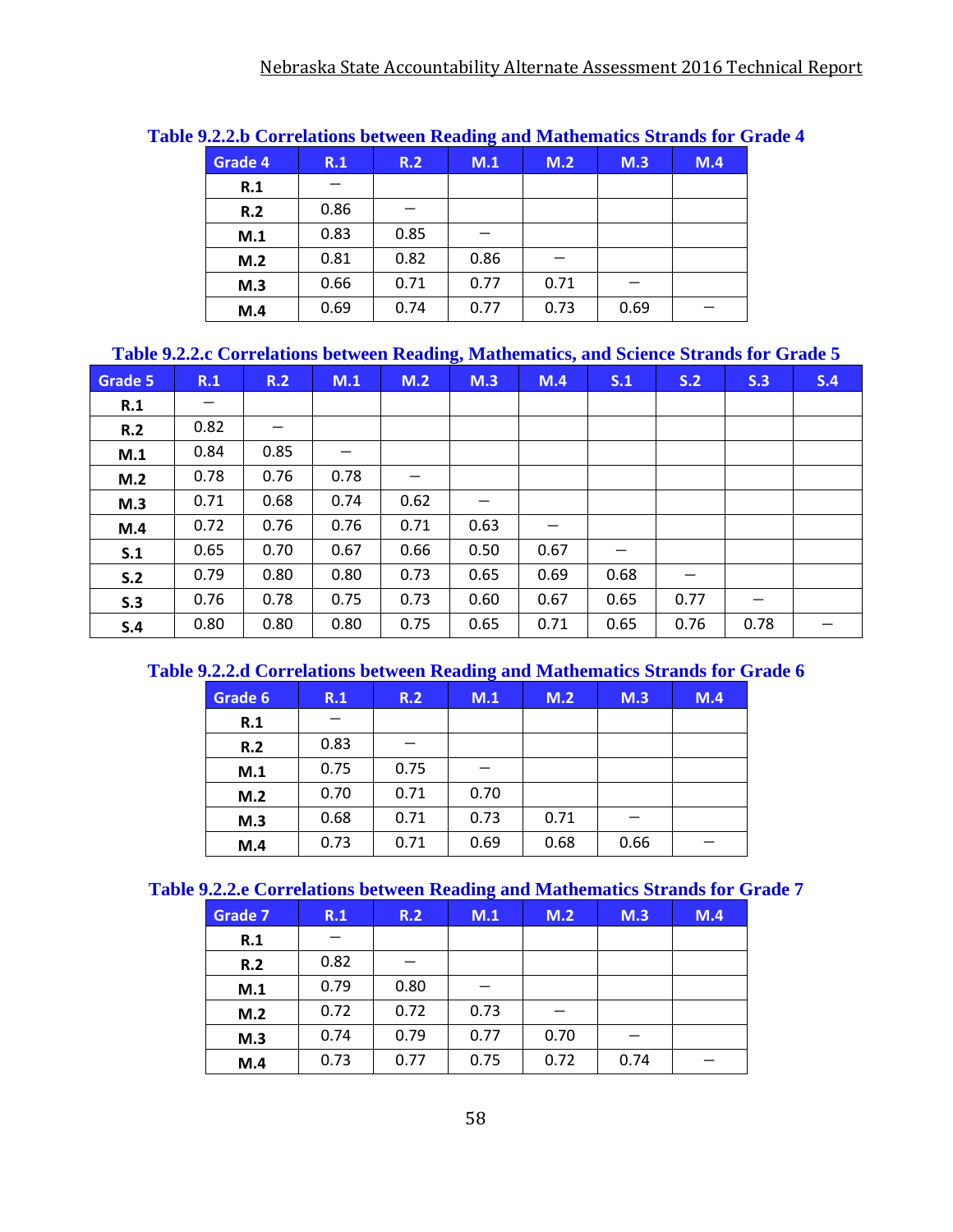|         | Table 7.2.2.1 Currelations between Reading, mathematics, and science strains for Graue o |      |      |      |      |      |      |      |      |     |  |  |
|---------|------------------------------------------------------------------------------------------|------|------|------|------|------|------|------|------|-----|--|--|
| Grade 8 | R.1                                                                                      | R.2  | M.1  | M.2  | M.3  | M.4  | S.1  | S.2  | S.3  | S.4 |  |  |
| R.1     |                                                                                          |      |      |      |      |      |      |      |      |     |  |  |
| R.2     | 0.75                                                                                     |      |      |      |      |      |      |      |      |     |  |  |
| M.1     | 0.68                                                                                     | 0.74 |      |      |      |      |      |      |      |     |  |  |
| M.2     | 0.73                                                                                     | 0.75 | 0.73 |      |      |      |      |      |      |     |  |  |
| M.3     | 0.64                                                                                     | 0.68 | 0.63 | 0.63 | –    |      |      |      |      |     |  |  |
| M.4     | 0.73                                                                                     | 0.77 | 0.73 | 0.72 | 0.67 |      |      |      |      |     |  |  |
| S.1     | 0.64                                                                                     | 0.67 | 0.66 | 0.67 | 0.58 | 0.65 | —    |      |      |     |  |  |
| S.2     | 0.71                                                                                     | 0.73 | 0.71 | 0.71 | 0.66 | 0.73 | 0.67 |      |      |     |  |  |
| S.3     | 0.74                                                                                     | 0.74 | 0.71 | 0.74 | 0.68 | 0.72 | 0.64 | 0.76 |      |     |  |  |
| S.4     | 0.59                                                                                     | 0.66 | 0.66 | 0.65 | 0.53 | 0.62 | 0.57 | 0.67 | 0.63 |     |  |  |

**Table 9.2.2.f Correlations between Reading, Mathematics, and Science Strands for Grade 8**

|  |  |  | Table 9.2.2.g Correlations between Reading, Mathematics, and Science Strands for Grade 11 |
|--|--|--|-------------------------------------------------------------------------------------------|
|--|--|--|-------------------------------------------------------------------------------------------|

| Grade 11 | R.1                      | R.2  | M.1  | M.2  | M.3  | M.4  | S.1  | S.2  | S.3  | S.4 |
|----------|--------------------------|------|------|------|------|------|------|------|------|-----|
| R.1      | $\overline{\phantom{0}}$ |      |      |      |      |      |      |      |      |     |
| R.2      | 0.86                     |      |      |      |      |      |      |      |      |     |
| M.1      | 0.69                     | 0.68 |      |      |      |      |      |      |      |     |
| M.2      | 0.80                     | 0.81 | 0.73 | —    |      |      |      |      |      |     |
| M.3      | 0.79                     | 0.84 | 0.70 | 0.81 |      |      |      |      |      |     |
| M.4      | 0.70                     | 0.69 | 0.61 | 0.73 | 0.72 |      |      |      |      |     |
| S.1      | 0.69                     | 0.74 | 0.59 | 0.72 | 0.71 | 0.58 |      |      |      |     |
| S.2      | 0.81                     | 0.82 | 0.67 | 0.83 | 0.81 | 0.74 | 0.71 |      |      |     |
| S.3      | 0.80                     | 0.85 | 0.70 | 0.84 | 0.86 | 0.68 | 0.69 | 0.86 |      |     |
| S.4      | 0.76                     | 0.80 | 0.66 | 0.77 | 0.75 | 0.68 | 0.73 | 0.81 | 0.79 |     |

The correlations in Tables 9.2.2.a through 9.2.2.g are based on the observed strand scores. These observed-score correlations are weakened by existing measurement error contained within each strand. As a result, disattenuating the observed correlations can provide an estimate of the relationships between strands if there is no measurement error. The disattenuated correlation coefficients can be computed from the observed correlations (reported in Tables 9.2.2.a – 9.2.2.g) and the reliabilities for each strand (Spearman, 1904, 1910). Disattenuated correlations very near 1.00 might suggest that the same or very similar constructs are being measured. Values somewhat less than 1.00 might suggest that different strands are measuring slightly different aspects of the same construct. Values markedly less than 1.00 might suggest the strands reflect different constructs.

Tables 9.2.3.a through 9.2.3.g show the corresponding disattenuated correlations for the 2016 NeSA-Alt tests for each grade. Given that none of these strands has perfect reliabilities (see Chapter Eight), the disattenuated strand correlations are higher than their observed score counterparts. Some withincontent-area correlations are very high (e.g., above 0.95), suggesting that the within-content-area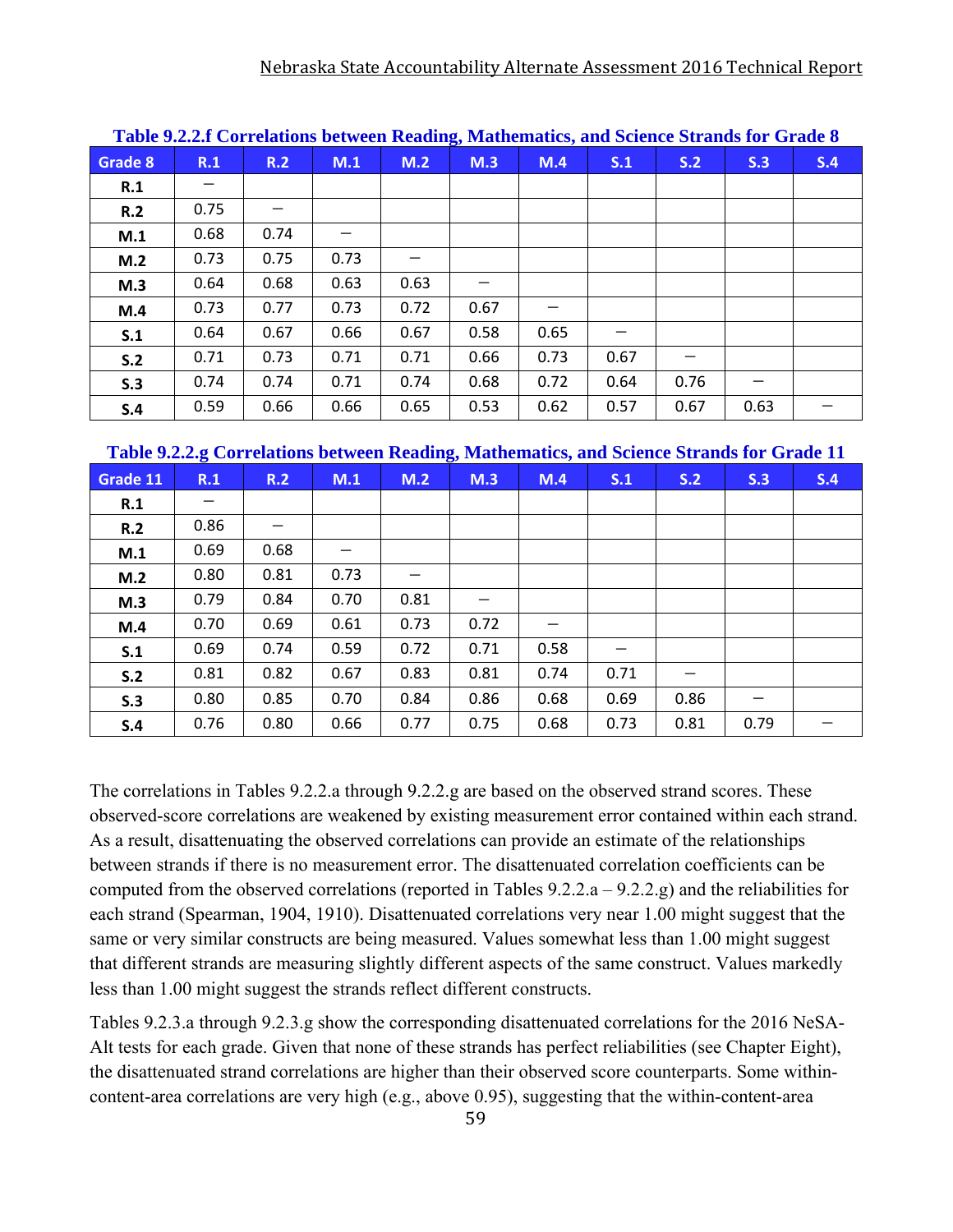strands might be measuring essentially the same construct. This, in turn, suggests that some strand scores might not provide unique information about the strengths or weaknesses of students.

On a fairly consistent basis, the correlations between the strands within each content area were higher than the correlations between strands across different content areas. In general, within-content-area strand correlations were mostly close to 1.00, while across-content-area strand correlations generally ranged from 0.83 to 1.00. Such a pattern is expected since the two content area tests were designed to measure different constructs.

| <i>rassa Disaltendaled Su</i> and Correlations for Keauing and Mathematics. |      |      |      |      |      |     |
|-----------------------------------------------------------------------------|------|------|------|------|------|-----|
| Grade 3                                                                     | R.1  | R.2  | M.1  | M.2  | M.3  | M.4 |
| R.1                                                                         |      |      |      |      |      |     |
| R.2                                                                         | 0.92 |      |      |      |      |     |
| M.1                                                                         | 0.94 | 0.97 |      |      |      |     |
| M.2                                                                         | 0.97 | 0.95 | 0.99 |      |      |     |
| M.3                                                                         | 0.85 | 0.98 | 0.96 | 0.90 |      |     |
| M.4                                                                         | 0.93 | 0.97 | 0.98 | 0.97 | 0.98 |     |
|                                                                             |      |      |      |      |      |     |

#### **Table 9.2.3.a Disattenuated Strand Correlations for Reading and Mathematics: Grade 3**

#### **Table 9.2.3.b Disattenuated Strand Correlations for Reading and Mathematics: Grade 4**

| Grade 4 | R.1  | R.2<br>M.1 |      | M.2  | M.3  | M.4 |
|---------|------|------------|------|------|------|-----|
| R.1     |      |            |      |      |      |     |
| R.2     | 0.99 |            |      |      |      |     |
| M.1     | 0.97 | 0.97       |      |      |      |     |
| M.2     | 0.97 | 0.94       | 1.00 |      |      |     |
| M.3     | 0.89 | 0.93       | 1.00 | 0.96 |      |     |
| M.4     | 0.99 | 1.00       | 1.00 | 1.00 | 1.00 |     |

#### **Table 9.2.3.c Disattenuated Strand Correlations for Reading, Mathematics and Science: Grade 5**

| <b>Grade 5</b> | R.1  | R.2  | M.1  | M.2  | M.3  | M.4  | S.1  | S.2  | S.3  | S.4 |
|----------------|------|------|------|------|------|------|------|------|------|-----|
| R.1            |      |      |      |      |      |      |      |      |      |     |
| R.2            | 1.00 |      |      |      |      |      |      |      |      |     |
| M.1            | 1.00 | 0.99 |      |      |      |      |      |      |      |     |
| M.2            | 0.99 | 0.93 | 0.95 |      |      |      |      |      |      |     |
| M.3            | 1.00 | 0.96 | 1.00 | 0.91 |      |      |      |      |      |     |
| M.4            | 0.99 | 1.00 | 0.99 | 0.98 | 1.00 | —    |      |      |      |     |
| S.1            | 0.98 | 1.00 | 0.96 | 0.99 | 0.86 | 1.00 | –    |      |      |     |
| S.2            | 0.99 | 0.98 | 0.96 | 0.92 | 0.94 | 0.94 | 1.00 | —    |      |     |
| S.3            | 1.00 | 1.00 | 0.96 | 0.97 | 0.93 | 0.97 | 1.00 | 1.00 |      |     |
| S.4            | 1.00 | 0.99 | 0.97 | 0.96 | 0.96 | 0.98 | 0.98 | 0.97 | 1.00 |     |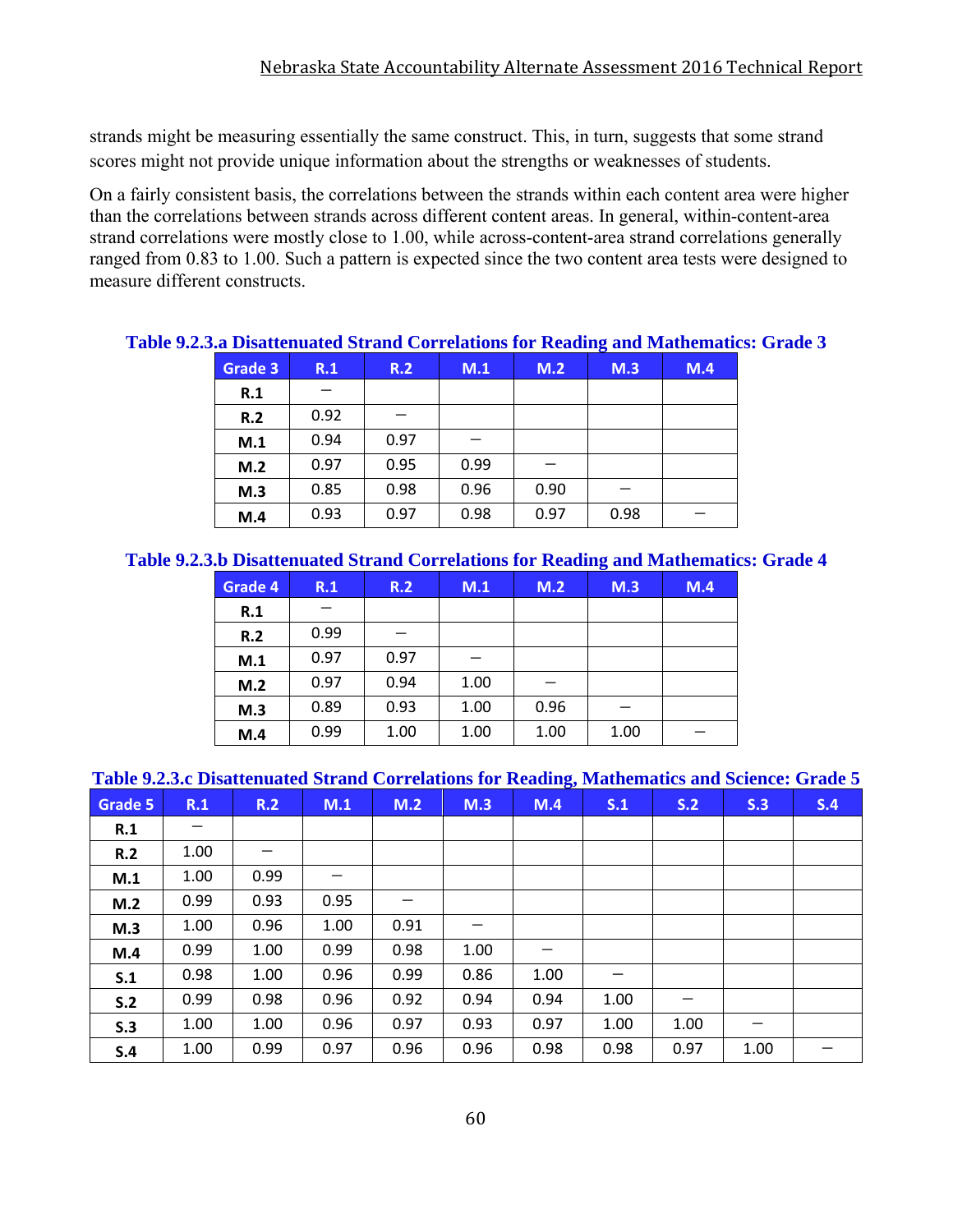|         |      |      |      |      | 0    |     |
|---------|------|------|------|------|------|-----|
| Grade 6 | R.1  | R.2  | M.1  | M.2  | M.3  | M.4 |
| R.1     |      |      |      |      |      |     |
| R.2     | 1.00 |      |      |      |      |     |
| M.1     | 0.99 | 0.94 |      |      |      |     |
| M.2     | 0.98 | 0.94 | 0.98 |      |      |     |
| M.3     | 0.89 | 0.88 | 0.96 | 0.99 |      |     |
| M.4     | 1.00 | 0.98 | 1.00 | 1.00 | 0.96 |     |

#### **Table 9.2.3.d Disattenuated Strand Correlations for Reading and Mathematics: Grade 6**

#### **Table 9.2.3.e Disattenuated Strand Correlations for Reading and Mathematics: Grade 7**

| <b>Grade 7</b> | R.1  | R.2<br>M.1 |      | M.2  | M.3  | M.4 |
|----------------|------|------------|------|------|------|-----|
| R.1            |      |            |      |      |      |     |
| R.2            | 1.00 |            |      |      |      |     |
| M.1            | 1.00 | 0.98       |      |      |      |     |
| M.2            | 0.93 | 0.89       | 0.95 |      |      |     |
| M.3            | 0.95 | 0.97       | 0.99 | 0.92 |      |     |
| M.4            | 0.98 | 0.99       | 1.00 | 0.99 | 1.00 |     |

#### **Table 9.2.3.f Disattenuated Strand Correlations for Reading, Mathematics and Science: Grade 8**

| Grade 8 | R.1  | R.2                      | M.1  | M.2  | M.3                      | M.4  | S.1  | S.2  | S.3  | S.4 |
|---------|------|--------------------------|------|------|--------------------------|------|------|------|------|-----|
| R.1     |      |                          |      |      |                          |      |      |      |      |     |
| R.2     | 0.95 | $\overline{\phantom{m}}$ |      |      |                          |      |      |      |      |     |
| M.1     | 0.90 | 0.96                     |      |      |                          |      |      |      |      |     |
| M.2     | 0.96 | 0.95                     | 0.98 |      |                          |      |      |      |      |     |
| M.3     | 0.92 | 0.95                     | 0.92 | 0.91 | $\overline{\phantom{0}}$ |      |      |      |      |     |
| M.4     | 0.97 | 0.99                     | 0.99 | 0.96 | 0.97                     |      |      |      |      |     |
| S.1     | 1.00 | 1.00                     | 1.00 | 1.00 | 1.00                     | 1.05 |      |      |      |     |
| S.2     | 0.96 | 0.96                     | 0.97 | 0.98 | 0.98                     | 1.00 | 1.00 | —    |      |     |
| S.3     | 0.98 | 0.95                     | 0.96 | 0.99 | 1.00                     | 0.97 | 1.00 | 1.00 |      |     |
| S.4     | 0.90 | 0.97                     | 1.00 | 0.99 | 0.90                     | 0.96 | 1.00 | 1.00 | 0.97 |     |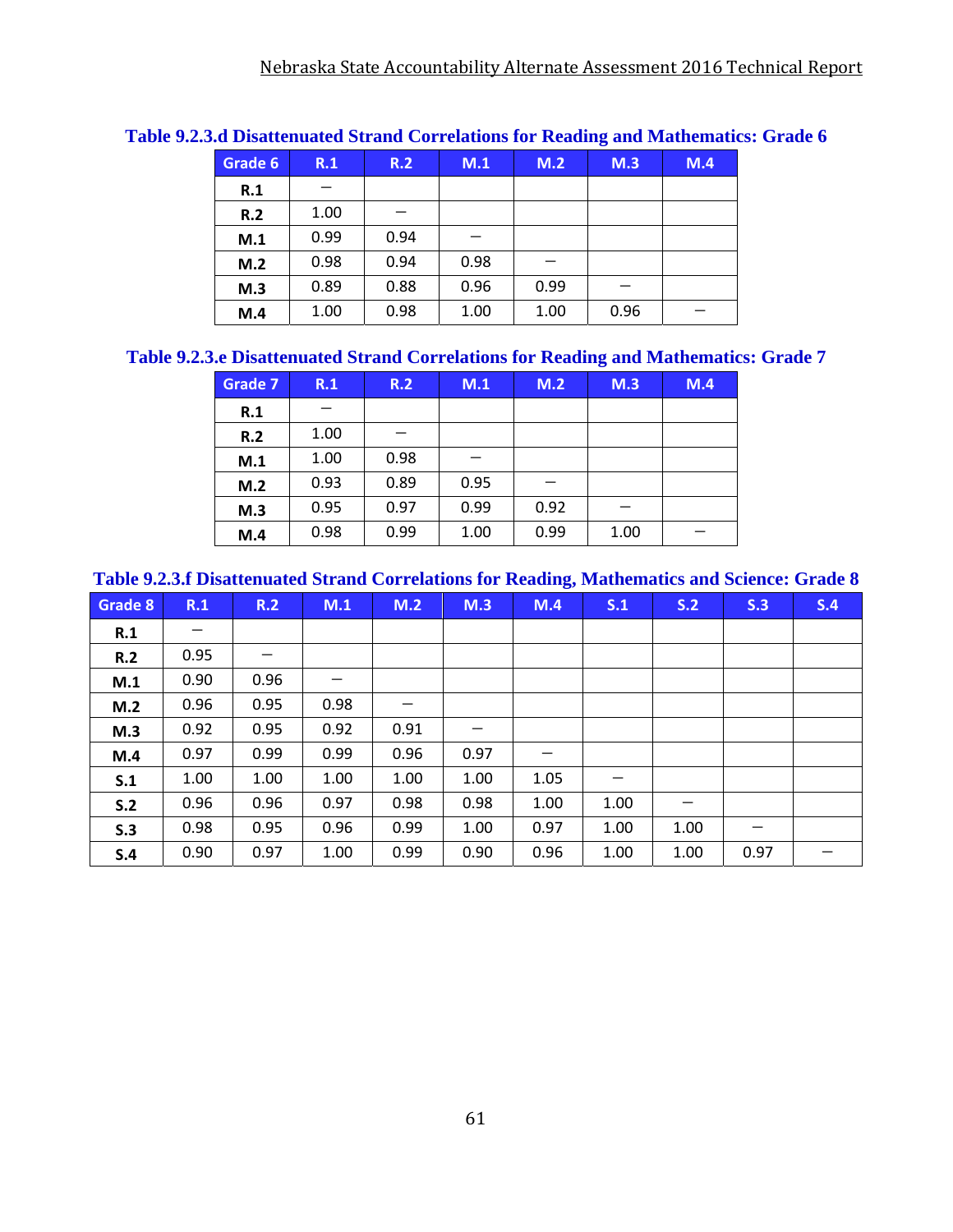|          | Table <i>rang</i> Disattendaru birang corruations for ruading, mathematics and science, Grade II |      |      |      |      |      |                                |      |      |     |  |
|----------|--------------------------------------------------------------------------------------------------|------|------|------|------|------|--------------------------------|------|------|-----|--|
| Grade 11 | R.1                                                                                              | R.2  | M.1  | M.2  | M.3  | M.4  | S.1                            | S.2  | S.3  | S.4 |  |
| R.1      |                                                                                                  |      |      |      |      |      |                                |      |      |     |  |
| R.2      | 1.00                                                                                             |      |      |      |      |      |                                |      |      |     |  |
| M.1      | 0.93                                                                                             | 0.86 |      |      |      |      |                                |      |      |     |  |
| M.2      | 0.97                                                                                             | 0.93 | 0.93 |      |      |      |                                |      |      |     |  |
| M.3      | 0.98                                                                                             | 0.98 | 0.90 | 0.95 |      |      |                                |      |      |     |  |
| M.4      | 0.99                                                                                             | 0.93 | 0.92 | 0.98 | 0.99 |      |                                |      |      |     |  |
| S.1      | 0.94                                                                                             | 0.95 | 0.85 | 0.93 | 0.94 | 0.89 | $\qquad \qquad \longleftarrow$ |      |      |     |  |
| S.2      | 1.00                                                                                             | 0.95 | 0.87 | 0.96 | 0.97 | 1.00 | 0.94                           |      |      |     |  |
| S.3      | 0.98                                                                                             | 0.98 | 0.89 | 0.96 | 1.00 | 0.92 | 0.90                           | 1.00 |      |     |  |
| S.4      | 1.00                                                                                             | 0.99 | 0.91 | 0.96 | 0.95 | 1.00 | 1.00                           | 1.00 | 0.99 |     |  |

**Table 9.2.3.g Disattenuated Strand Correlations for Reading, Mathematics and Science: Grade 11** 

### 9.3 EVIDENCE RELATED TO THE USE OF THE RASCH MODEL

Since the Rasch model is the basis of all calibration, scaling, and linking analyses associated with the NeSA-Alt, the validity of the inferences from these results depends on the degree to which the assumptions of the model are met as well as the fit between the model and test data. As discussed at length in Chapter Five, the underlying assumptions of Rasch models were essentially met for all the NeSA-Alt data, indicating the appropriateness of using the Rasch models to analyze the NeSA-Alt data.

In addition, the Rasch model was also used to link different operational NeSA-Alt tests across years. The accuracy of the linking also affects the accuracy of student scores and the validity of score uses. DRC Psychometric Services staff conducted verifications to check the accuracy of the procedures, including item calibration, conversions from the raw score to the Rasch ability estimate, and conversions from the Rasch ability estimates to the scale scores.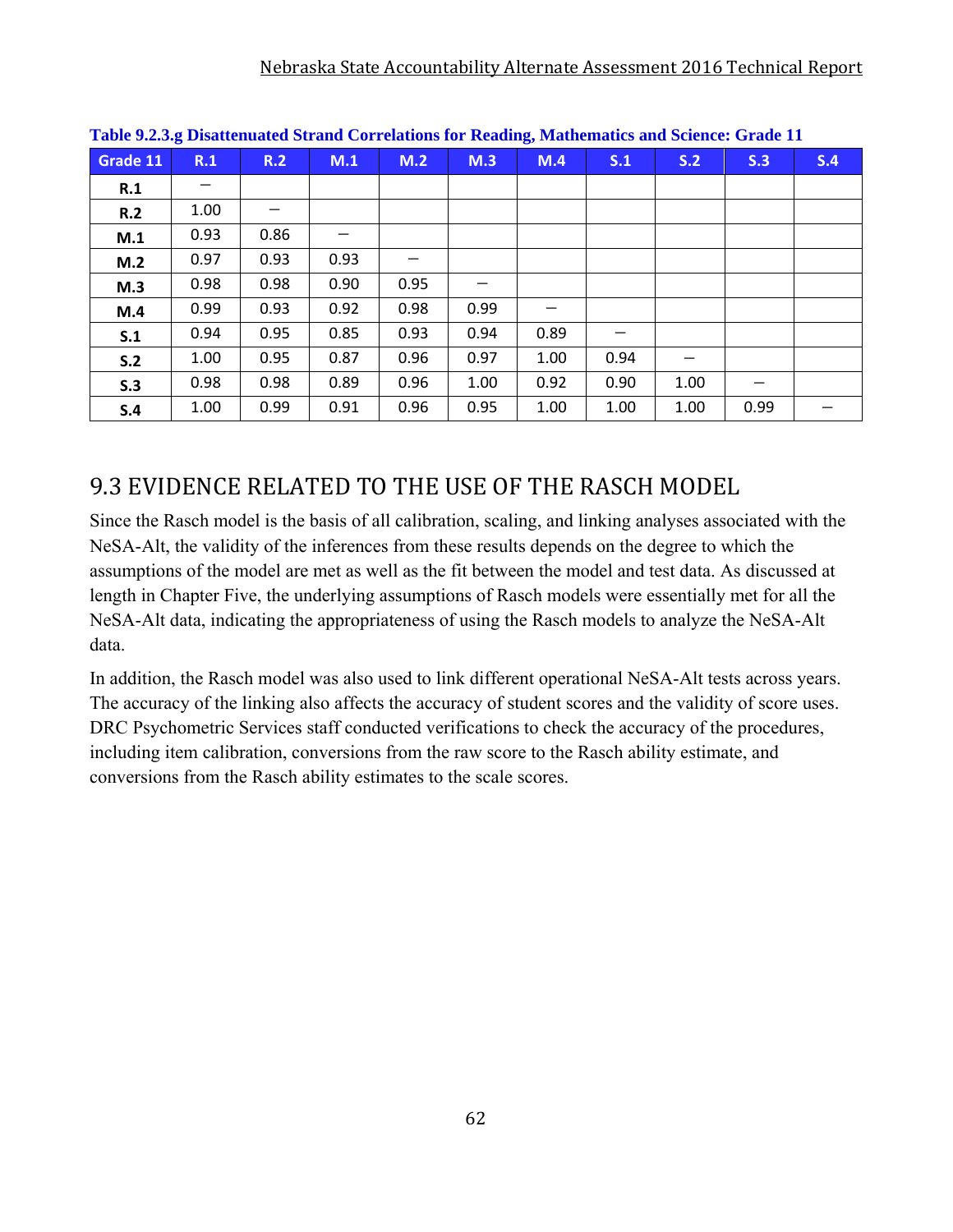### 10. REFERENCES

- American Educational Research Association, American Psychological Association, & National Council on Measurement in Education. (2014). *Standards for educational and psychological testing*. Washington, DC: American Educational Research Association.
- Andersen, E. B. (1977). Sufficient statistics and latent trait models. *Psychometrika*, *42*, 69-81.
- Andrich, D. (1988). *Rasch models for measurement*. Newberry Park, CA: Sage.
- Brennan, R. L. (2004). BB-Class (Version 1.0). [Computer software] Iowa City, IA: University of Iowa, Center for Advanced Studies in Measurement & Assessment. Retrieved from www.education.uiowa.edu/casma.
- Chen, W., & Thissen, D. (1997). Local dependence indexes for item pairs using item response theory. *Journal of Educational and Behavioral Statistics*, *22*, 265-289.
- Cizek, G. J., & Bunch, M. B. (2007). *Standard setting: A guide to establishing and evaluating performance standards on tests*. Thousand Oaks, CA: Sage.
- Cronbach, L. (1951). Coefficient alpha and the internal structure of tests. *Psychometrika*, *16*, 297-334.
- Fischer, G., & Molenaar, I. (1995). *Rasch models : Foundations, recent developments, and applications.* New York, NY: Springer.
- Hambleton, R. K., & Novick, M. R. (1973). Toward an integration of theory and method for criterionreferenced tests. *Journal of Educational Measurement*, *10*, 159-170.
- Hanson, B. A., & Brennan, R. L. (1990). An investigation of classification consistency indexes estimated under alternative strong true score theory models. *Journal of Educational Measurement, 27,* 345-359*.*
- Harvill, L. M. (1991). Standard error of measurement. *Educational Measurement: Issues and Practices*, *10*(2), 33-41.
- Huynh, H. (1976). On the reliability of decisions in domain-referenced testing. *Journal of Educational Measurement, 13*, 253-264.
- Huynh, H. (2000). *Guidelines for Rasch linking for PACT*. Memorandum to Paul Sandifer on June 18, 2000. Columbia, SC: Available from Author.
- Huynh, H., & Rawls, A. (2009). A comparison between Robust *z* and 0.3-logit difference procedures in assessing stability of linking items for the Rasch model. In E. V. Smith, Jr., & G. E. Stone (Eds.) *Applications of Rasch measurement in criterion-referenced testing*. (pp. 429-442). Maple Grove, MN: JAM Press.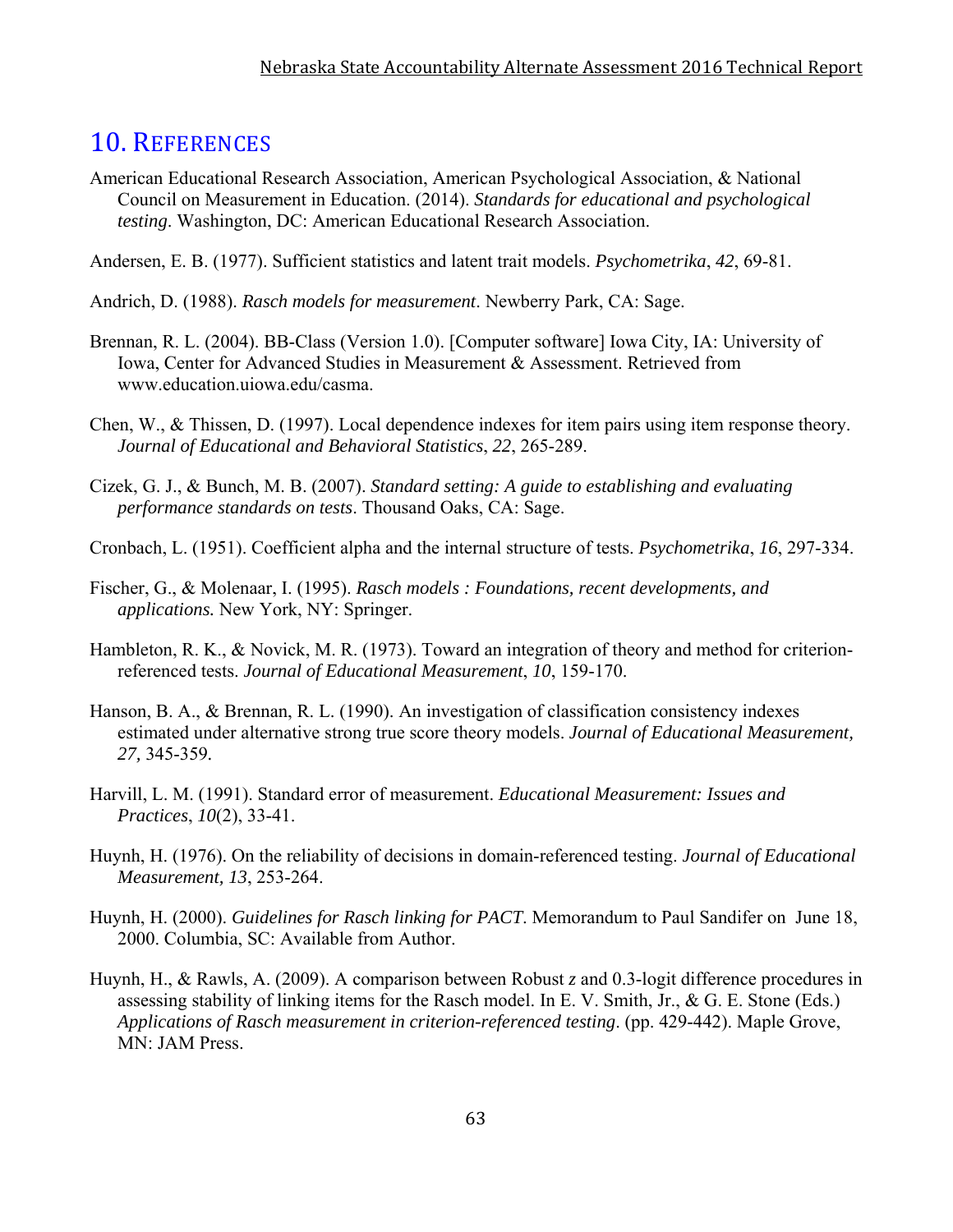- Huynh, H., & Meyer, P. (2010). Use of Robust *z* in detecting unstable items in item response theory models. *Practical Research, Assessment, and Evaluation*, 1*5* ( 2).
- Lewis, D. M., Mitzel, H. C., & Green, D. R. (1996, June). Standard setting: A bookmark approach. In D. R. Green (Chair), *IRT-Based standard-setting procedures utilizing behavioral anchoring*. Symposium conducted at the Council of Chief State School Officers National Conference on Large-Scale Assessment, Phoenix, AZ.
- Linacre, J. M. (2009). *A user's guide to WINSTEPS MININSTEP Rasch-model computer programs*. Chicago, IL: Winsteps.com
- Linacre, J. M. (2016). Winsteps<sup>®</sup> Rasch measurement computer program (V3.91.02). Beaverton, OR: Winsteps.com.
- Livingston, S., & Lewis, C. (1995). Estimating the consistency and accuracy of classifications based on test scores. *Journal of Educational Measurement*, *32*, 179-197.
- Ludlow, L. H. (1986). Graphical analysis of item response theory residuals. *Applied Psychological Measurement*, *10*, 217-229.
- Mantel, N., & Haenszel, W. (1959). Statistical aspects of the analysis of data from retrospective studies of disease. *Journal of the National Cancer Institute*, *22*, 719-748.
- McDonald, R. P. (1979). The structural analysis of multivariate data: A sketch of general theory. *Multivariate Behavioral Research*, *14*, 21-38.
- Mead, R. J. (1976). *Assessing the fit of data to the Rasch model through the analysis of residuals*. Unpublished doctoral dissertation. Chicago, IL: University of Chicago.
- Mead, R. J. (2008). *A Rasch primer: The measurement theory of Georg Rasch*. (Psychometrics Services Research Memorandum 2008–001). Maple Grove, MN: Data Recognition Corporation.
- Mehrens, W. A., & Lehmann, I. J. (1975) *Standardized tests in education* (2<sup>nd</sup> ed.). New York, NY: Holt, Rinehart, and Winston.
- Mogilner, A. (1992). *Children's writer's world book*. Cincinnati, OH: Writer's Digest Books.
- Rasch, G. (1960). *Probabilistic models for some intelligence and attainment tests*. Copenhagen, Denmark: Danish Institute for Educational Research.
- Rasch, G. (1977). On specific objectivity: An attempt at formalizing the request for generality and validity of scientific statements. *Danish Yearbook of Philosophy, 14*, 58-94.
- Spearman C. (1904). The proof and measurement of association between two things. *American Journal of Psychology*, *15*, 72-101.
- Spearman C. (1910). Correlation calculated from faulty data. *British Journal of Psychology*, *3*, 271-295.